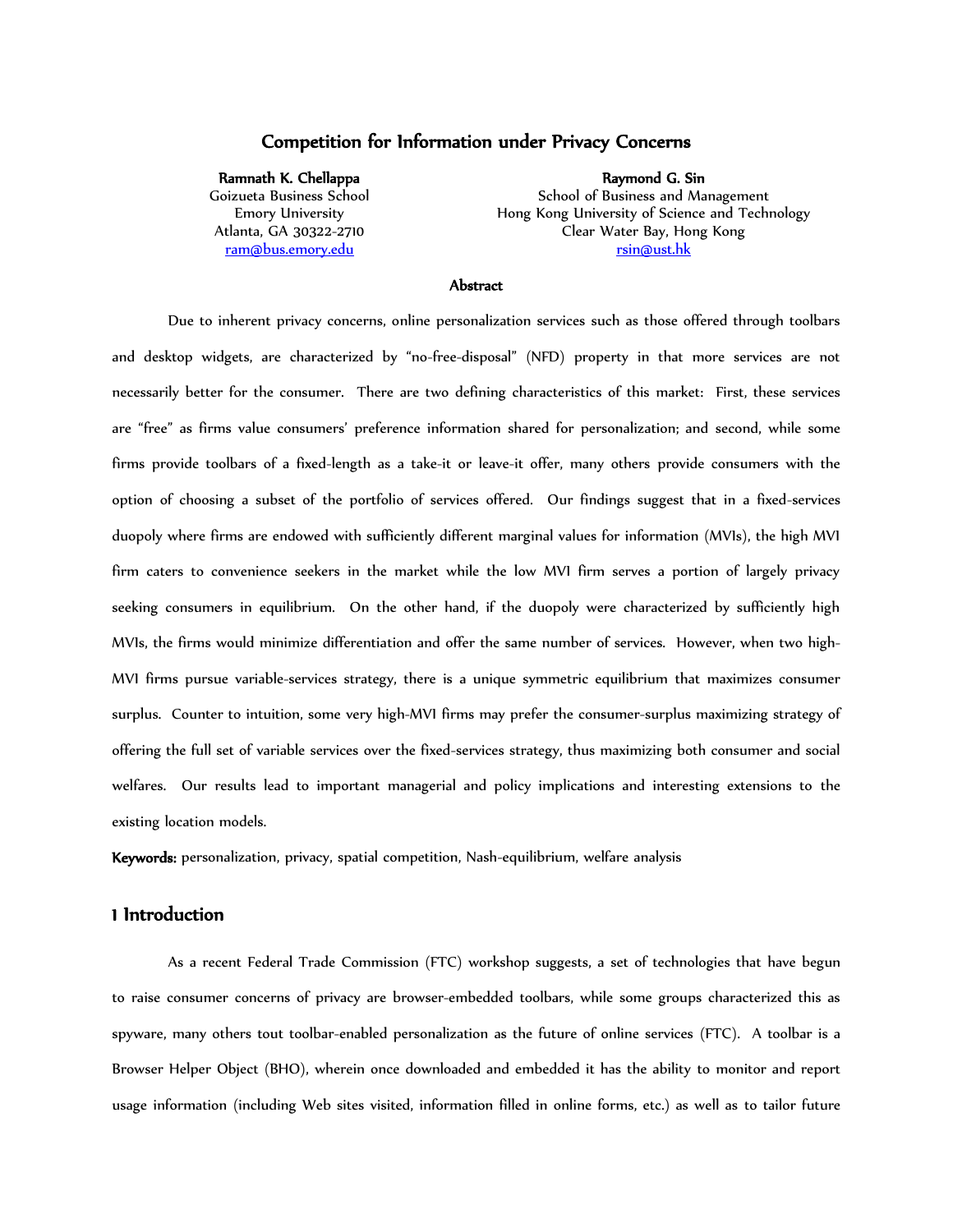online interactions. More recently, Google's Deskbar, Microsoft's Live (now bundled with Vista) and Yahoo!'s Konfabulator technologies have begun to offer these services right from the desktop and are expected to replace current Web-based static personalization. Once embedded, firms can disallow consumers from turning off select features, thus consumers may need to remove the entire toolbar (and hence forgo all personalization) if their comfort level in sharing information is below that of the amount acquired by the toolbar. As the FTC continues to assess its position on these technologies, these technologies have become ubiquitous with every online portal (Yahoo!, MSN, AOL, etc.) and many large online firms (eBay, Amazon, etc.) offering them, e.g. currently over 618 Million searches originate from consumers using toolbars. Thus, one important objective of this paper is to investigate the regulatory implications regarding the allowance of such personalization technologies through a social welfare analysis.

The operational basis for these online firms that rely on consumer information is unique. Personalization services are entirely free of charge to the consumers; portal-like firms rely on their ability to sell browsing profiles to advertisers and targeted marketers (Dewan et al., January 05-08) while e-tailers use information acquired for personalization to manage their own inventory, marketing goals, and to enhance customer satisfaction and loyalty (Shankar et al.). Indeed, the FTC also acknowledges the legitimate use of consumer information by businesses provided that such usage can also be beneficial to consumers (See workshop report (FTC)). From the consumer behavior perspective, online personalization is an example of goods with 'no free disposal' (NFD) property, an economic classification of goods meaning that more of the good is not necessarily better. Recent marketing research on pricing access services online (Essegaier et al., Spring), observes, 'Unlike physical goods for which ''free disposal'' is always an option and more is, in general, always better, service delivery is intrinsically participatory. Participation requires time commitment and physical effort on the part of consumers. Thus, there is no free disposal for service, and time cost and physical efforts limit the effectiveness of price incentives in altering consumer usage habit." An important cost intrinsically related to the usage of personalization services is the privacy costs that individuals incur when sharing their preference and usage information needed for tailoring services to their tastes (Volokh, August). Therefore even if free of cost, not all consumers will prefer all services offered by the firm. This property poses many unique challenges to online firms and portals who incur costs of creating personalized services so as to acquire consumers' usage information.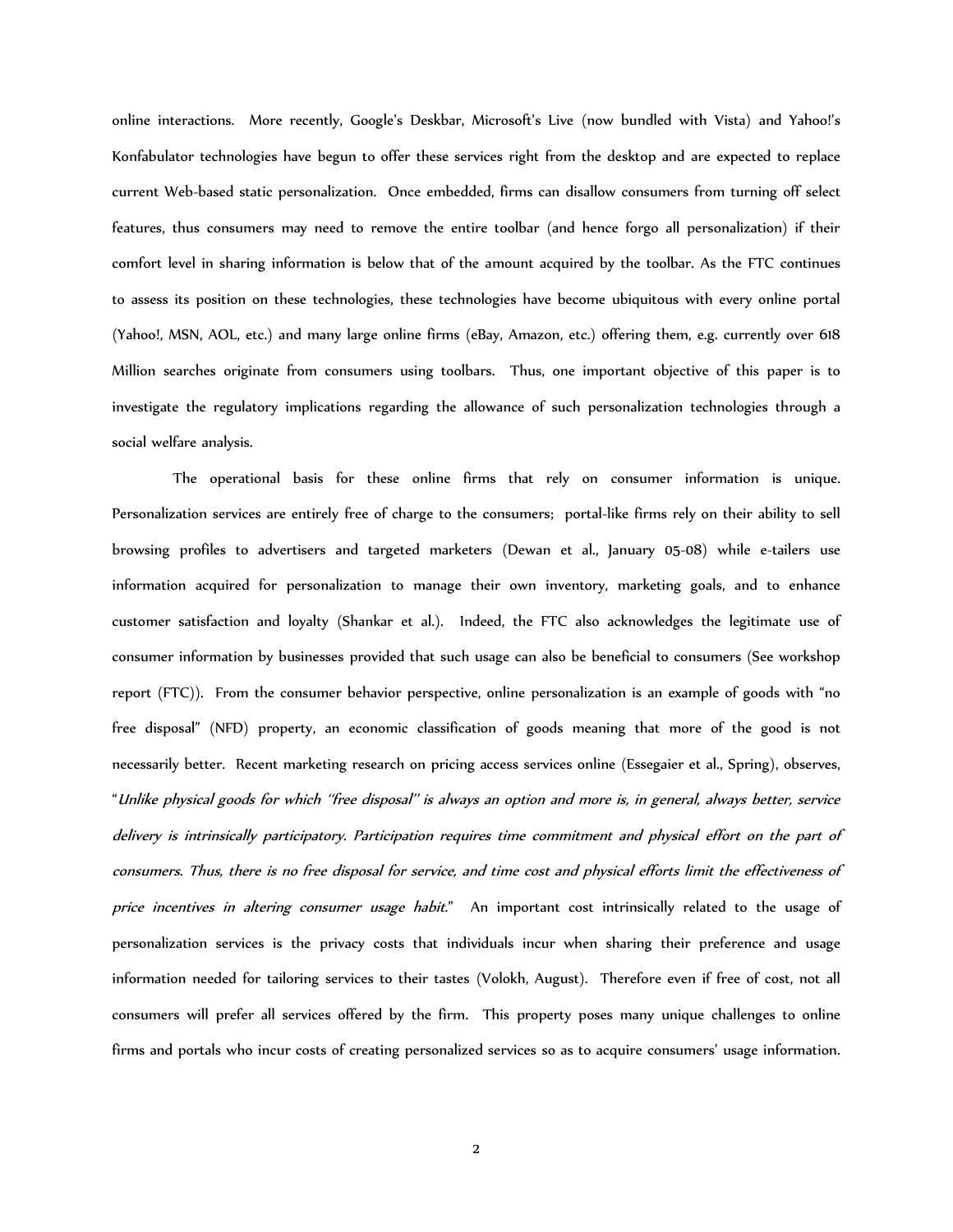Thus, our paper examines a competitive market for privacy where firms have to strategically choose their level of personalization services offering for acquiring consumer information.

Further, we incorporate the possibility of online firms being similarly or differently endowed in their capacity to generate revenue or lower operating costs from mining and using consumer information and thus they may vary in the value placed on consumer information. For example, many large firms such as AOL and MSN do not simply resell their information, but they operate their own advertising networks with their own profiling technologies as well. On the other hand, many smaller firms and portals mostly act as a carrier of other's advertising networks such as from DoubleClick (DART network – at this time Google intends to purchase DoubleClick) and Atlas (Atlas Suite). Offering personalization is not costless and these technologies are ubiquitous and available to all, hence firms need to investigate their optimal service offerings when their competitors can also potentially offer identical services. Firm strategies in this regard have largely been unexplored in academic research, particularly given the NFD nature of consumers' utility from personalization amidst their privacy concerns. In order to study the welfare implications of allowing toolbar/deskbar-like technologies, we examine the market equilibrium when one or both firms offer variable services wherein a consumer is allowed the option to choose the full set of services in the toolbar or disable some services based on their privacy concerns. We contrast this with equilibrium findings when firms offer a fixed set of services wherein consumers are made a take-it or leave-it offer to embed a toolbar of fixed-length or to not use it all. The latter scenario is of particular relevance to privacy-groups that are concerned about the possibility of consumers sharing more information than they would ideally want.

### 1.1 Review of relevant literature

A recent work in Management Science calls for the study of online personalization particularly in the presence of privacy concerns (Murthi and Sarkar, October). Some have posited that a market for preference information will emerge where consumers will engage in transactions that involve privacy concerns (Rust et al.). In this regard, behavioral work has suggested that consumers are more likely to accept loss of privacy if it accompanies some benefit (Laufer and Wolfe), and consumer's decision to share information is based on some cost-benefit tradeoffs, known as the 'privacy calculus' (Culnan and Bies). Recent analytical work has abstracted this privacy calculus in the context of personalization through consumers' personalization for privacy (p4p) tradeoff (Chellappa and Shivendu, Chellappa and Shivendu). However, to the best of our knowledge, there has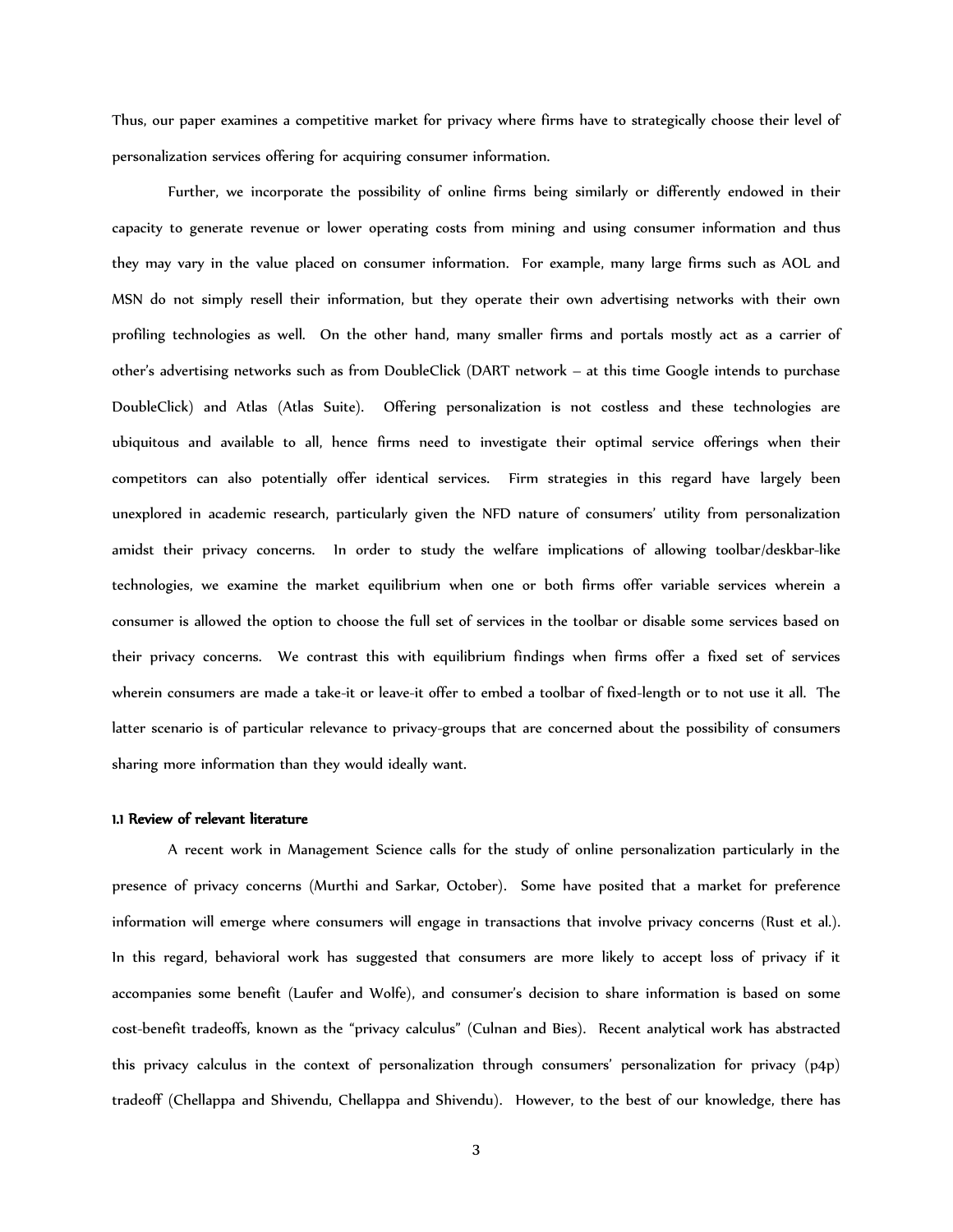been no academic research that examines non-price competition in a market for goods with NFD property, such as in the markets for personalization services.

Murthi and Sarkar (October) point out the need to explore the segmentation aspects to a personalization market, and observe that when competing firms provide free products, differentiation along the lines of price competition becomes irrelevant. This paper addresses these aspects in that we model a market where firms differentiate themselves on the level of personalization services offered even when no price is being charged. Further, we model a market that exhibits vertical segmentation characteristics in two ways: First, producing higher level of services is increasingly costly (convex cost of producing a good along the lines of Mussa and Rosen , and many others). Second, we consider a distribution of consumers' effective marginal value for services (captured through their p4p tradeoff), similar to cases where consumers' marginal valuation for quality is distributed in a vertically segmented market.

However, note that for most goods in a vertically segmented market more quality (or any valued attribute) is strictly preferred by all consumers, i.e. while the marginal value for quality may differ amongst consumers, more is always better. Therefore, consumer utilities are typically strictly increasing in quality or monotonic (non-decreasing) concave. On the contrary, an important aspect of the personalization market is the NFD property of the services, where the general principle being that more is not always preferred to less. In such a market, every consumer has an ideal level of services he would like to use, similar to the ideal location point in a spatial market. This ideal point is a result of internalizing the tradeoff between gain from personalization and loss from privacy, which leads to a *non-monotonic* utility function that first increases then falls in services consumed (purely quality models with monotonic utilities are sometimes called 'infinite ideal-point' – consumers homogeneously prefer an infinite amount of the good – models (Moorthy, August)). While somewhat less studied than their 'free disposal' counterpart, we commonly come across NFD goods when users have an intrinsic disutility from consuming beyond their satiation level (Nahata et al.). Classic examples include identifying the right package size of travelers' toiletries (larger sizes are not always optimal), ideal level of sweetness of a drink (over-sweetness may not be preferred) and the optimal units of power production for a township (production creates pollution) (Rothwell and Rust). Hence our model of competition also exhibits properties of horizontally segmented markets.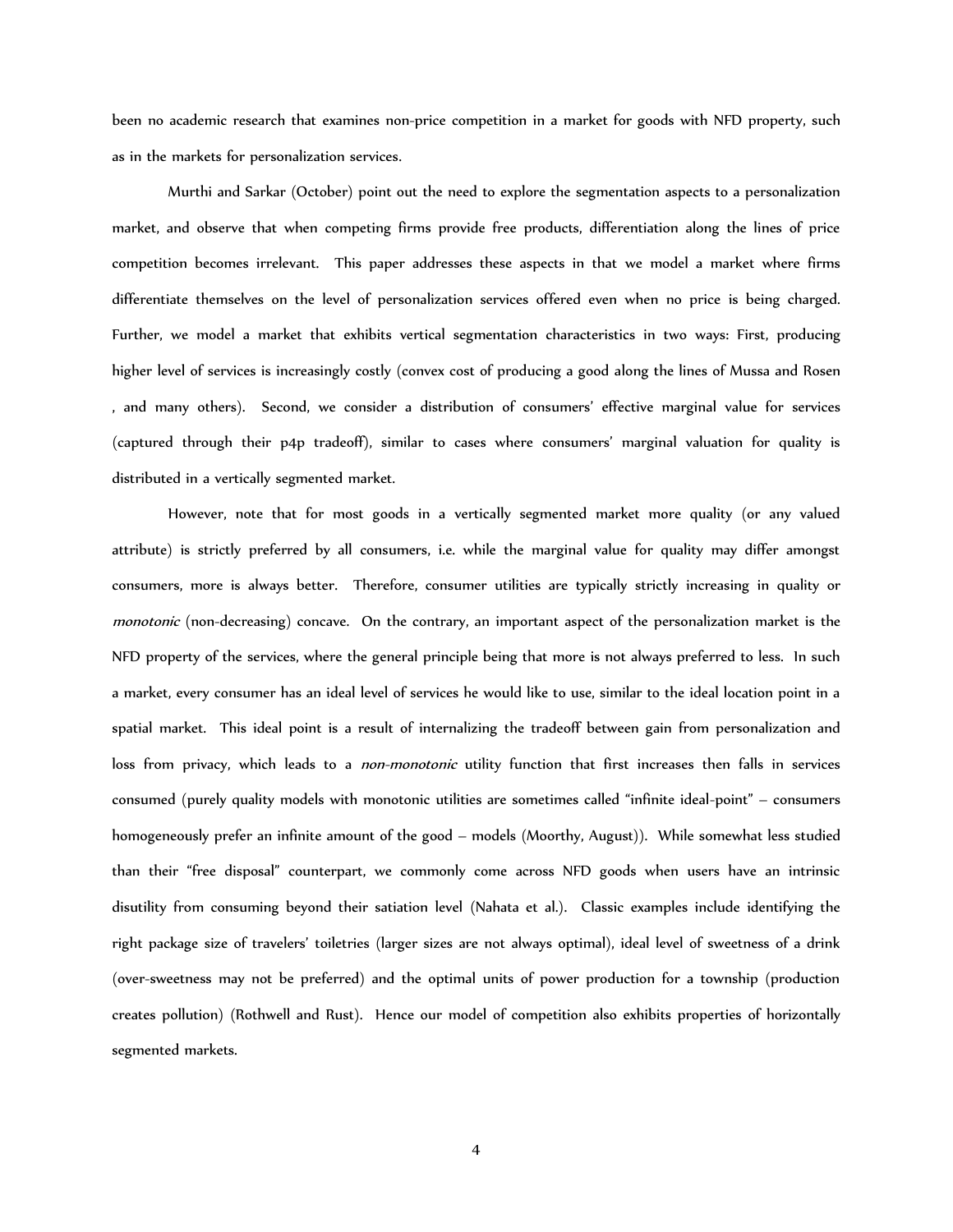Findings in purely vertically segmented markets are well known in economics, marketing and information systems (which consider segmentation with zero marginal cost of serving additional consumers). Commonly, segmentation by producing both high and low quality products is superior to only producing one product type except under shutdown conditions wherein a market comprises of largely high-type consumers. Given the nonprice nature of competition and NFD property of the good, these findings need to be re-examined in the market for information. On the other hand, findings in horizontally segmented markets, commonly described through spatial competition in Hotelling's linear market or Salop's circular market, are diverse and highly dependent on specific assumptions on transport costs and reservation prices. We shall discuss extensions to the linear market as it is most relevant to our model setup while recognizing that in all the models described below, firms do not incur any production cost or any other cost of locating themselves anywhere in the market. The many extensions to Hotelling's model focus on the existence (or lack thereof) of equilibrium in a duopoly. For example, D'Aspremont et al. (Sept., 1979) show that the original Hotelling model with linear transport costs does not result in an equilibrium solution of minimum differentiation; rather convex transport costs lead to a price equilibrium in any location pair and firms will attempt to *maximize* their differentiation by locating as far away from each other as possible. While our model does have the equivalent of convex transport costs, D'Aspremont's assumptions of infinite reservation prices (resulting in a fully covered market) do not apply to our case. In this regard, Economides' and Moorthy's setup of a market with finite reservation prices is closer in principle to ours. In particular, Economides' observation that the real source of non-existence of equilibrium in such markets is the non-quasiconcavity (caused by infinite reservation prices), not merely the discontinuity of the payoff functions, is most relevant. As we shall discuss in our results, some degree of monopolistic competition observed by his work is possible under narrowly defined circumstance in our market as well.

There are, however, also a limited number of papers that consider some aspects of both vertical and location-based competition. For example, Gabszewicz and Thisse (Mar., 1986) consider a market where there are vertical and horizontal differentiations with quadratic transport costs albeit with infinite reservation prices for consumers. While they exogenously consider an 'inside and outside-location' (firms placed inside vs. outside consumers' distribution on a street) game, in our model firms endogenously determine their location with respect to the consumer distribution. However, one of their results where an equilibrium condition is also socially optimal rings true for a particular case of competition in our model as well and is discussed at length in the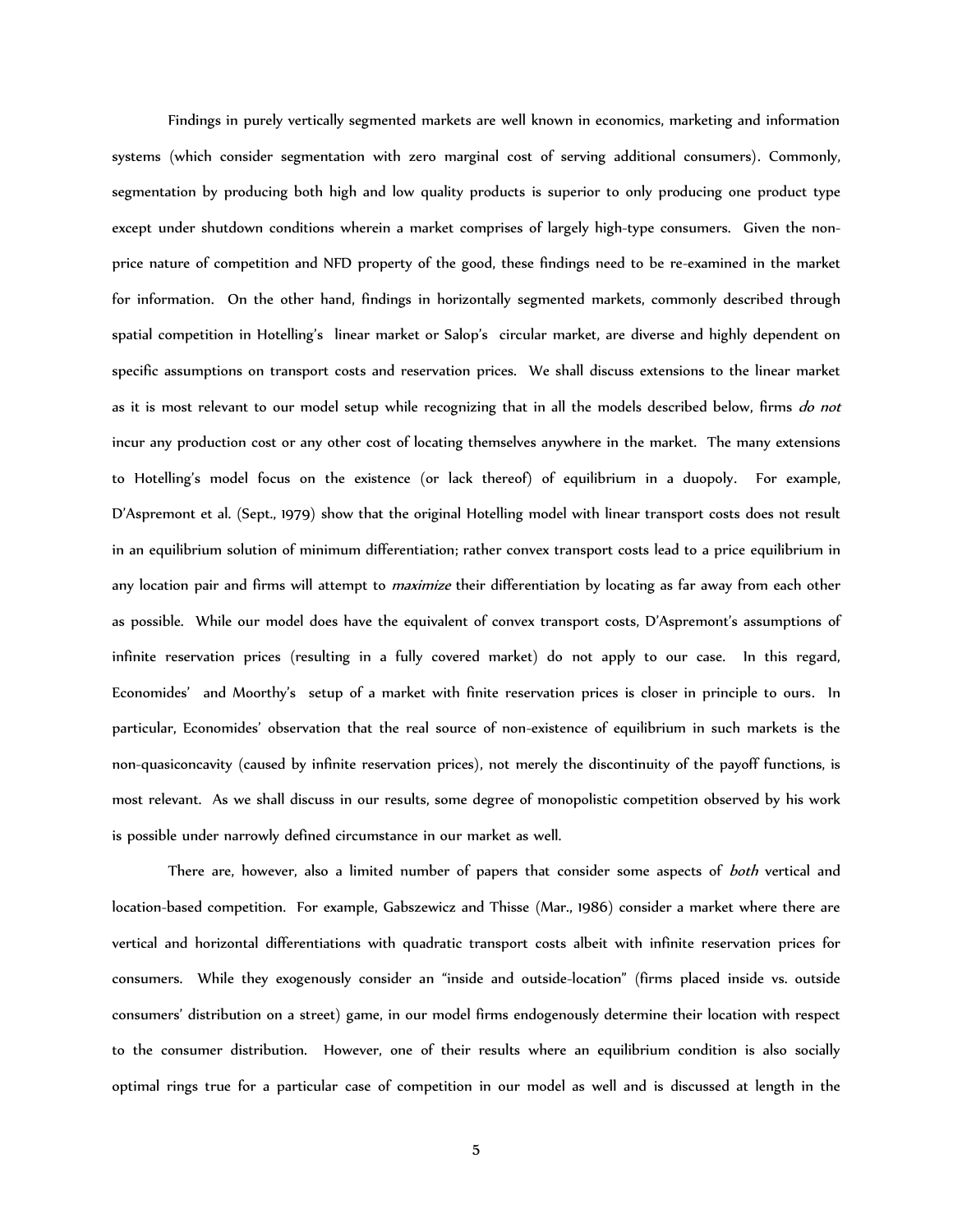paper. A more recent paper by Desai in marketing has also considered a market characterized by both vertical and horizontal segmentation, where consumers are distributed along two attributes (marginal value for quality and taste preferences) that are independent of each other. This is perhaps the model setup closest to ours in spirit, but note that our model characterization is not a result of distributing two different consumer characteristics; rather, it is the distribution of p4p ratio combined with the NFD property of the good that brings out the vertical and horizontal aspects in our model. The above differences combined with the non-price, zero marginal cost and zero versioning cost of services in our market results in findings that are very dissimilar to Desai's model of price-competition for durable goods. While the durable goods model finds that high valuation segments are more likely to get their preferred attribute level, our results suggest the opposite – either the entire market is satisfied at its preferred level or under other circumstances the low types are more likely to be satisfied.

Interestingly, Moorthy's work on product and price competition has intermediate steps that appear structurally very similar to ours even if the motivation, model formulation and results are very different. However, note that even if there are no spatial characteristics to Moorthy's market (no ideal locations), there are structural similarities in the payoff and best response functions between his model and one of the cases in our model. For reasons discussed later, both models have two discontinuities in the payoff function that distinctly depend on whether one firm's quality (services in our model) is the same, equal to or more than the other firm's quality offering. This combined with the fact that the payoffs are concave in one's own quality (services) and linearly decreasing in the other's quality (services) creates the impression of similarity in the model. In summary, our model is distinct from the ones discussed above in that:

- 1. We model a good with NFD property that intrinsically generates a consumer utility function that is nonmonotonic concave in service usage. Previous works generally model durable goods with free disposal or some strictly preferred property.
- 2. We model a market with non-price competition, thus restricting the strategic instrument available to the firms. While not identical, this allows us to draw parallels with a purely location game or the location subgame within a price-location game.
- 3. In our model, firms incur a quadratic fixed cost of offering services, i.e., incur a cost of locating themselves. While purely spatial models have no firm costs associated with locating, vertically segmented markets serve as a comparison point.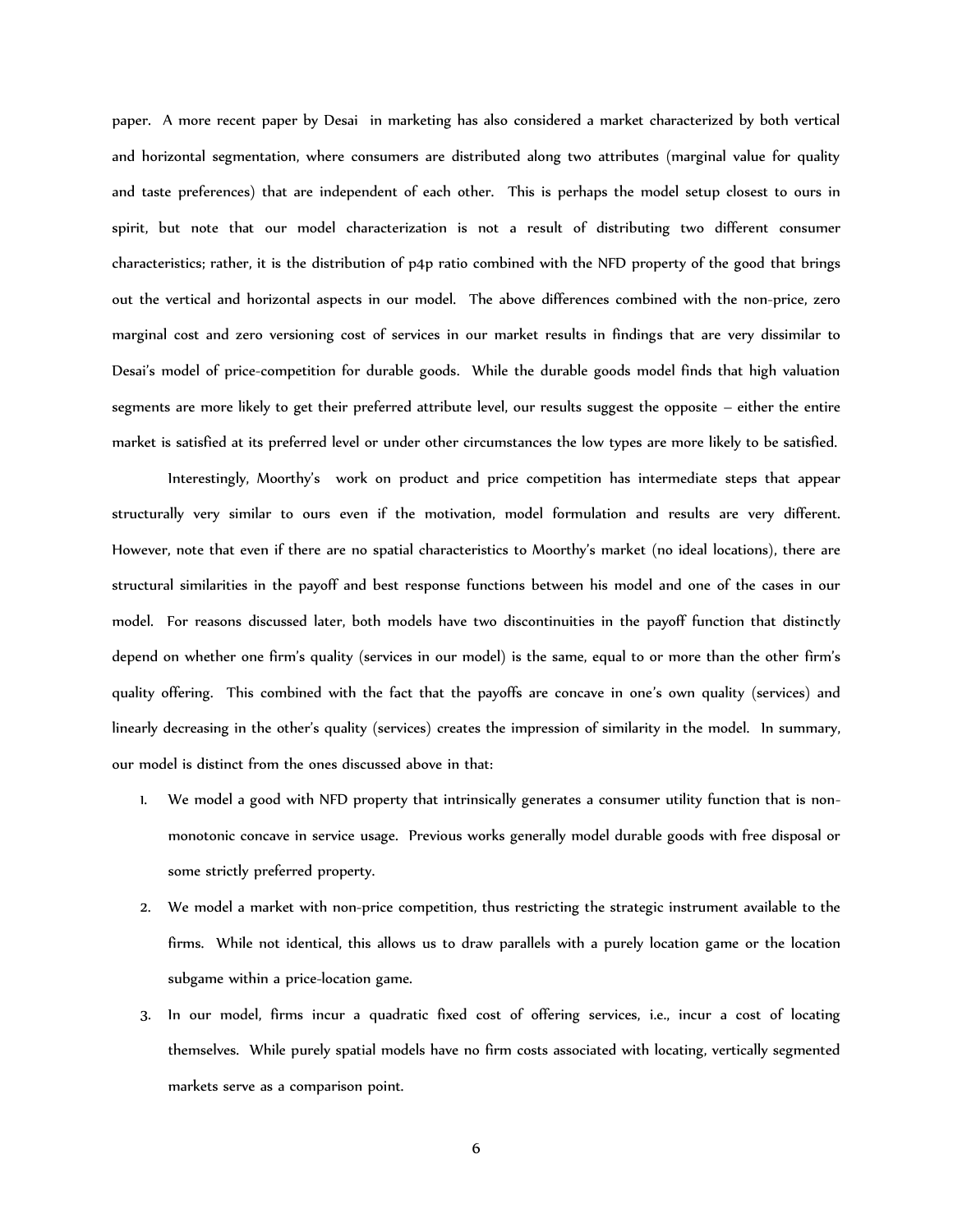- 4. There are no marginal costs of serving additional consumers *and* there are no costs associated with offering any service level that is a subset of the maximum service produced by the firm. This property is unique to online services and brings out the costless versioning property explored elsewhere (Varian).
- 5. No assumption is made *a priori* on whether a market is covered or not. Along the lines of a couple of works discussed earlier, consumers have finite reservations. Similar to Moorthy , firm characteristics relative to distribution of consumer parameters is derived to determine whether a market will be covered or not in equilibrium. However, no assumptions are made on relative firm characteristics while earlier works have generally modeled identical firms in the duopoly.

In §2 we present the basic model setup when firms pursue fixed vs. variable services and briefly discuss the monopoly results. In §3, we derive equilibrium service offerings for different duopolistic markets where one or both firms pursue fixed (or variable) services strategy. We conclude this section with an investigation of welfare implications for each type of the market setup discussed earlier. §4 examines the policy implications of our findings and concludes with a discussion of theoretical and managerial implications of our analyses.

# 2 The model

Our model develops the strategic interactions between online firms and consumers of personalization services. Consumers engage in a privacy calculus in their decision to use personalization services as they incur privacy costs in sharing information needed for this activity (Culnan and Bies). This willingness to share information is based on the consumer's perceived benefits of disclosure balanced with its risks (Derlega et al.). Consumer behavior in this context has been modeled by prior research (Chellappa and Shivendu) as a function of consumers' marginal value for personalization *p* and their coefficient of information privacy concerns *r* given by  $u(i, s, p, r) = ps - r i^2$ , where s is the level of personalization services consumed and i is the preference information that needs to be shared by the consumer in order for services to be personalized.

The number of personalized services that can be created from a unit of information is commonly a function of the prevalent personalization and data mining technologies (Raghu et al., Winer). One can view this as a production function wherein some technology determines how many services (s) can be created from some information (*i*) that is provided. While theoretically more than one service can be created for every unit of information shared, it is generally accepted that this technology is still evolving despite significant advances in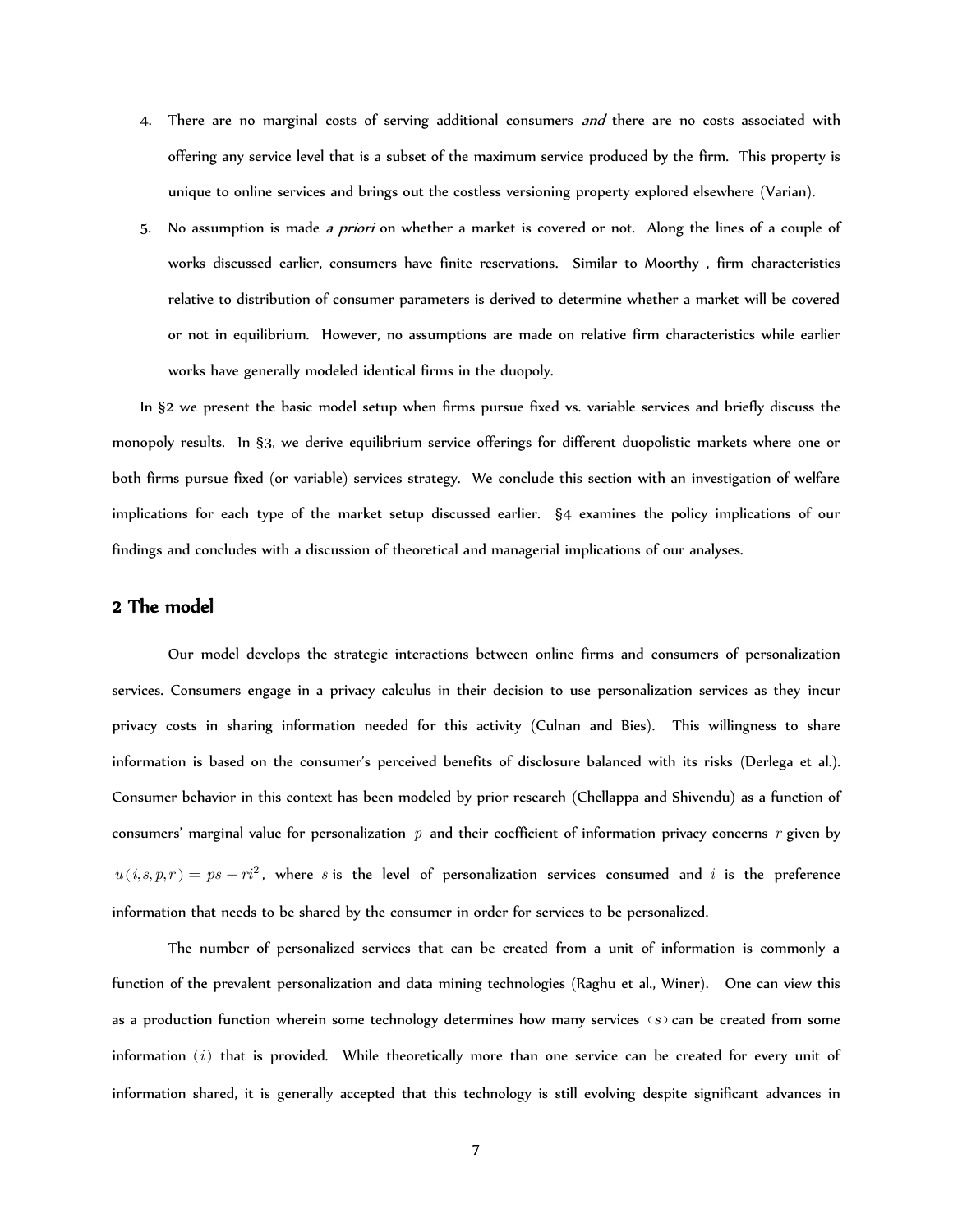information acquisition (Chen and Hitt, September 2002). Hence we assume that one unit of preference information shared provides one unit of corresponding personalized service  $(i = s)$ . Since the firms determine the number of personalization services to be offered in the market, and through the usage of services the consumers determine how much information they will share, we can write a consumer *c* 's utility as a function of personalization services consumed

$$
u_c(s, p, r) = p_c s - r_c s^2 \tag{1}
$$

It is important to note two salient aspects of consumption here: First, services are provided for free. Consumers do not pay any price to the firm. Second, more services are not necessarily better. Each consumer has an optimal service level  $\left(s^*_c\right)$  $s_{c}^{\ast}$ ) that she prefers over all other service levels. The latter (and its quadratic form) is a characteristic of a class of economic goods with the 'no free disposal' property which implies that individuals derive disutility from consuming additional quantities beyond their satiation level (Nahata, Kokovin and Zhelobodko).

Thus the utility function is non-monotonic (an inverted-U function) in services consumed, and is characterized by the two levels, the utility maximizing  $s_c^* = \argmax_s u_c(s, p, r)$  and break-even  $\Big(s_c^0:u\big(p,r,s\big)\big|_{s=s_c^0}=0\Big)$  service levels respectively. For the utility function described by equation (1), we can see that  $s_c^0 = \frac{p_c}{r_c}$  $s_c^0 = \frac{p_c}{r_c}$  and  $s_c^*$ 2  $e^*$ <sub>c</sub>  $\frac{p_c}{2r_c}$  $s_c^* = \frac{p_c}{2r_c}$ . The ratio  $\frac{p}{r}$  $\frac{p}{r}$  is known as the consumers' personalization for privacy (p4p) ratio and is a critical parameter for analysis of consumer behavior as it determines both their indifference and optimal service levels. Empirical research finds that consumers may vary in their value for personalization and concerns for privacy (Chellappa and Sin, April). Without loss of generality, we consider a market where consumers are uniformly distributed in their p4p ratio given by  $\frac{p}{r}\sim U[0,b]$ . This also allows us to represent the two consumer-behavior characterizing levels along the same dimensions given by  $s_c^0 \sim U[0,b]$  and  $s^*_c\sim U\Big[0,\frac{b}{2}\Big].$  We shall generally refer to consumers with low p4p ratios as privacy-seekers and those with high p4p values as convenience-seekers. A summary explanation of major notations used in this paper is presented in Table 1 in the appendix.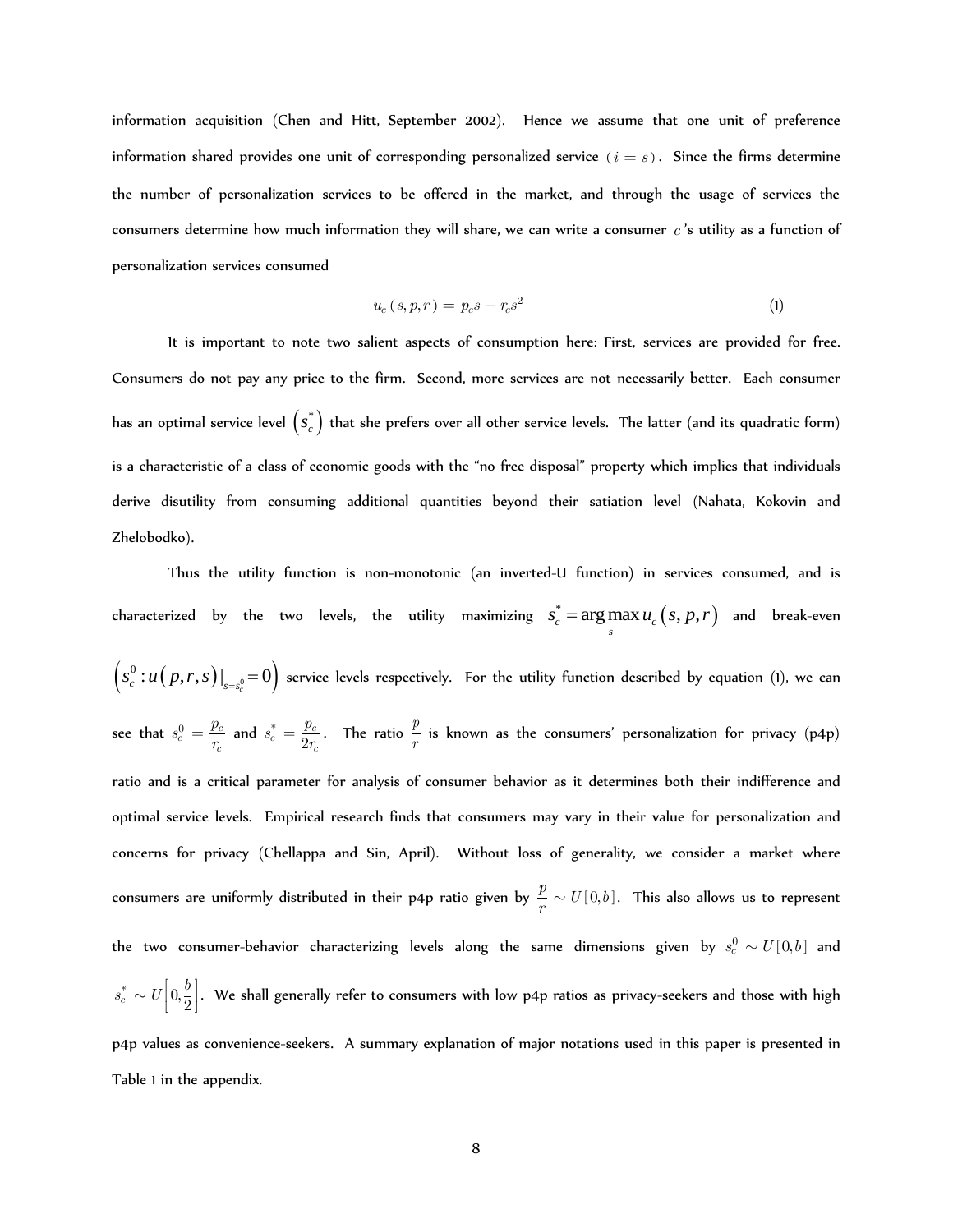## 2.1 Online firm strategies

Firms vary in their ability to use consumer information by virtue of the extent to which this information can be exploited to their own purposes, represented by their marginal value for information (MVI). For example, portals such as Yahoo! and AOL that run their own advertising networks do not simply resell usage/preference information; rather they have a portfolio of advertising related products unlike portals such DogPile and AskJeeves. Yahoo! Search Marketing division offers products such as Search Optimizer and Marketing Console that are geared towards small to medium firms, and provides a fully customized advertising program for firms that have a budget of over \$10,000 per month. Similarly, retailers like Amazon.com that carry many product categories and engage in cross-selling strategies have greater MVI's than firms that sell one type of product or use their service to host advertisements.

Offering personalization services is not costless; either firms incur their own costs of building a toolbar, or they incur licensing and technology costs from buying from firms such as BestToolBars.net and ezToolbar.com. In addition, firms offering personalization also incur costs of licensing content, building trust through alliances with trusted third-parties (e.g., TRUSTe, WebCPA, Verisign), and implementing security mechanisms to comply with FTC requirements (FTC 2000) and special legislative requirements such as Children's Online Privacy Protection Act (COPPA) and Health Insurance Portability and Accountability Act (HIPPA) as well (Anonymous, Jun 2001, Bloom et al., Scott). Hence we construct a firm's profit as

$$
\pi_j = \sigma_j A(s) - s^2 \tag{2}
$$

where  $\sigma_j$  is the marginal value for information (MVI) of a firm  $j$  and  $A(s)$  is the aggregate information acquired from the usage of s personalization services. In this paper we assume that firms incur similar costs in offering services but are heterogeneous in their marginal values for information. The identical cost function not only rules out a trivial explanation that any difference in firm strategies is due to differences in costs, but is also consistent with the ubiquitous availability and open-standard nature of personalization technologies. The ability to use information however is indeed a function of firms' business strategies and endowments and may affect their overall personalization offerings.

The fixed and variable personalization service offerings of online firms can be operationalized in one of the following two ways through their toolbar (or desktop) technologies: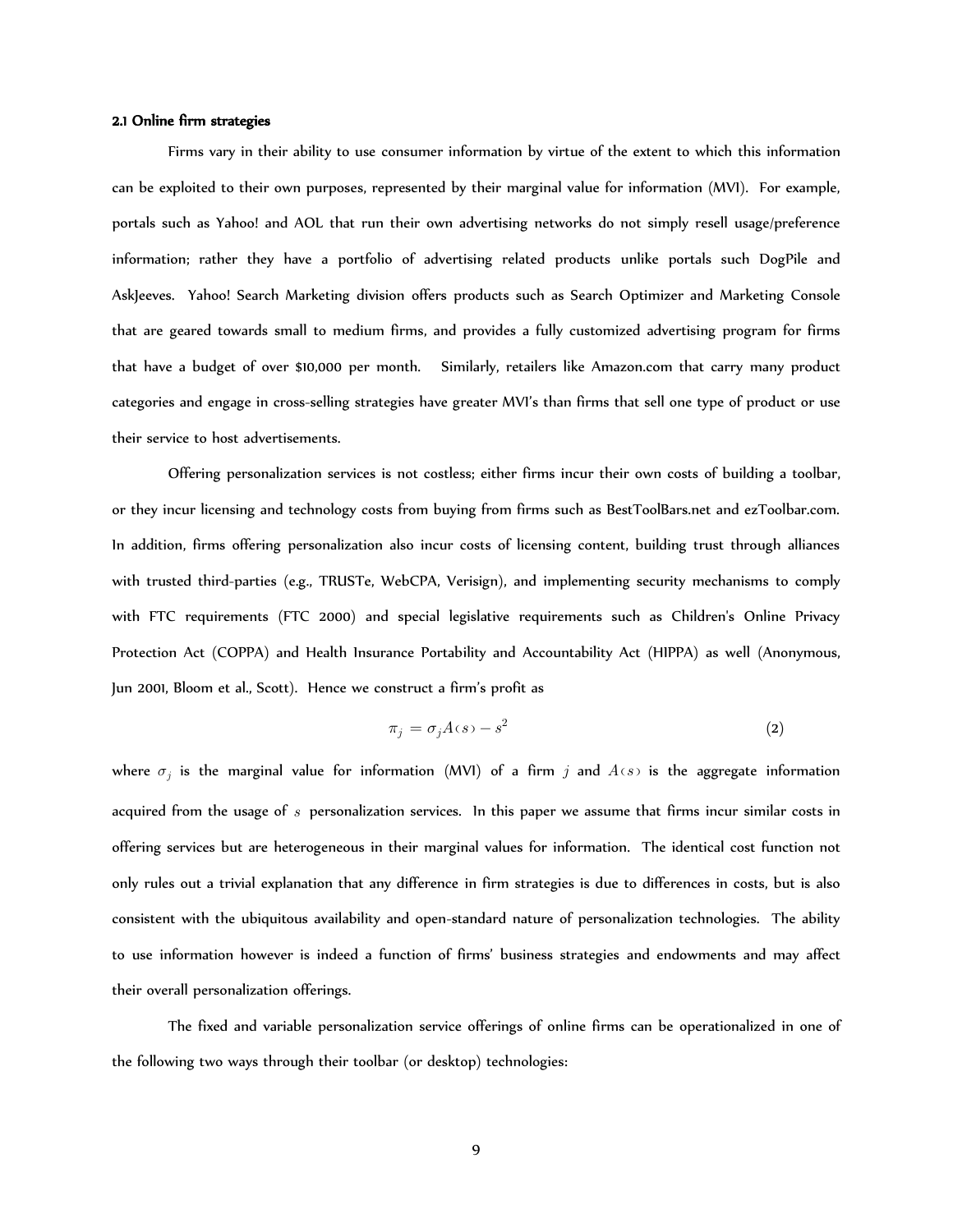- 1. A toolbar of fixed length where the firm contracts to personalize a fixed number of services and will monitor and acquire information corresponding to the entire set of services. The consumer is faced with a take-it or leave-it offer where they will use as long as the utility is non-negative for the service level, i.e.,  $s \in (0,s_c^0]$ . A9.com's (affiliated with Amazon.com) toolbar is a classic example of this approach where a consumer has to agree to all the information being monitored (which is fully disclosed in the firm's privacy policy) or to not use the toolbar at all. Through out the paper we shall refer to this as the fixed-services strategy.
- 2. Toolbars of variable lengths where the firm offers a toolbar with its full list of services and allows consumers to choose a subset. In this case when consumers vary in their p4p tradeoffs, each consumer will use a different services level according to her optimal level  $s_c^\ast$  if available, else the level provided by the firm (formally  $\min\left\{s^*_c,s\right\}$ ). Many toolbars including Google and Yahoo! follow this approach where consumers have the option to turn off personalization based on increasingly sensitive information, e.g., the PageRank (called Web Rank in Yahoo!) feature can be removed when using Google toolbar services. We shall refer to this as the variable-services strategy.

In a monopoly, it might appear that the firm would prefer a fixed-services approach to a variable one as the latter involves letting consumers choose their preferred level while in the former the firm is assured that all consumers who participate will use the level prescribed by the toolbar. However, we have to note that in the fixed-services approach a portion of the market may not be served if the service level is too high for some consumers (more than their break-even levels), and the surplus extracted from the participating consumer is reduced if the service is too low. This tradeoff combined with the cost of offering services will clearly point towards an optimal service offering for this strategy, given by maximizing  $\pi_m^F=\sigma\biggl(\int_s^bsU\bigl(s_c^0\bigr)ds_c^0\biggr)-s^2$ . However, the strategy to offer variable-services can be more complex due to both the NFD nature of personalization services contrasted with the zero-marginal costs of both serving additional consumers and versioning. While the NFD property implies that consumers may use fewer services than those prescribed by the full toolbar, the firm also gets a greater number of people to participate – in fact all consumers will participate under variable services. Thus the firm will evaluate the increased market size, differential surplus acquired from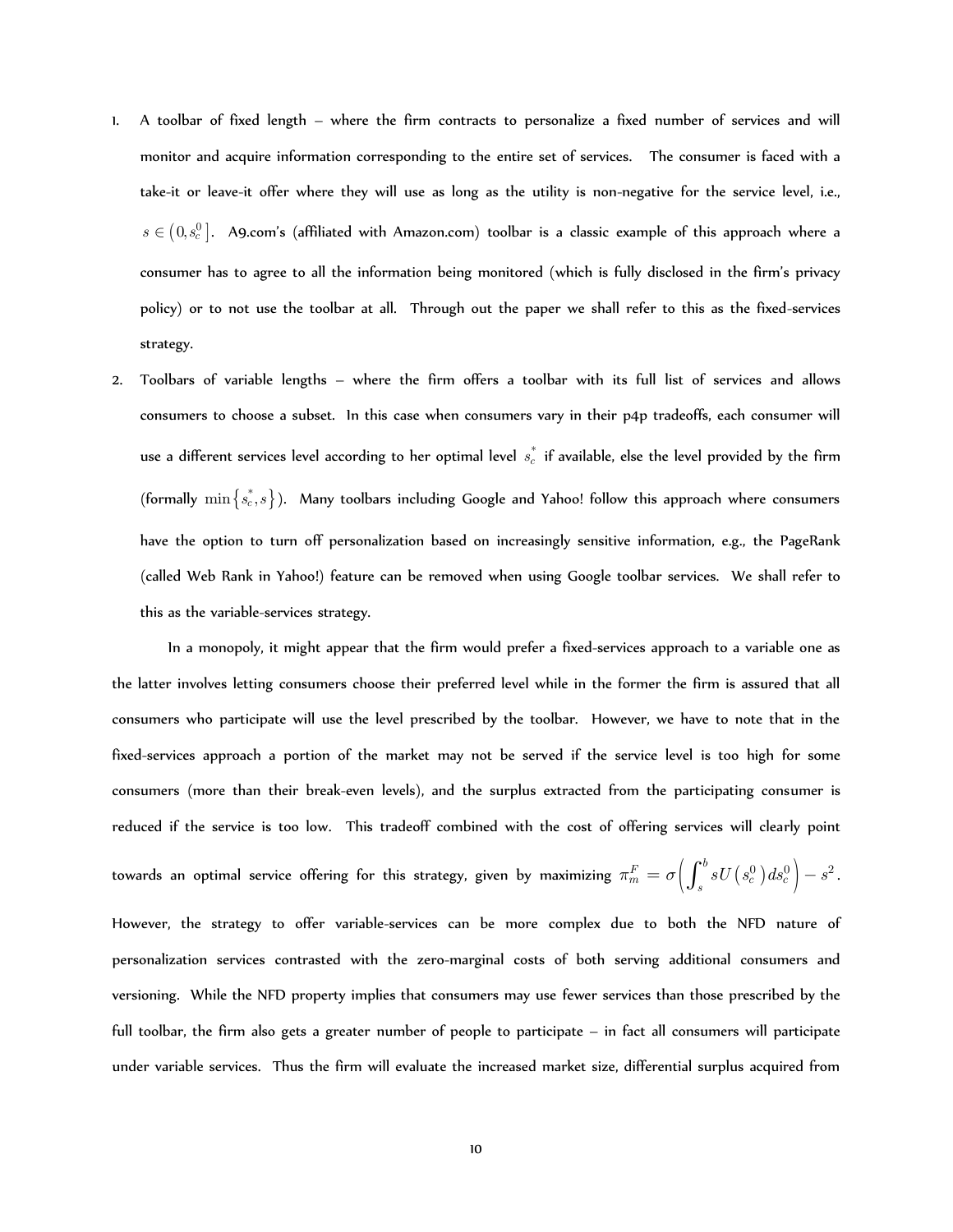each consumer, and the cost of offering the full set of services in determining its optimal service level, given by

$$
\text{maximizing} \ \pi_m^V = \sigma \bigg( \int_o^s s_c^* U\big(s_c^*\big) ds_c^* + \int_s^{\frac{b}{2}} s U\big(s_c^*\big) ds_c^* \bigg) - s^2 \,.
$$

Solving for optimal services by maximizing the respective profit functions, we find the optimal services and profits to be the same for the monopolist in both cases  $\{s_m^{V^*}, \pi_m^{V^*}\} = \{s_m^{F^*}, \pi_m^{F^*}\} = \left\{\frac{\sigma}{2(\sigma+b)}, \frac{\sigma}{4(b+\sigma)}\right\}$  $s_m^{V^*}, \pi_m^{V^*}\} = \{s_m^{F^*}, \pi_m^{F^*}\} = \left\{\frac{\sigma b}{2(\sigma+b)}, \frac{b\sigma^2}{4(b+\sigma)}\right\}\right),$  $\begin{pmatrix} \{s_m^{V*}, \pi_m^{V*}\} = \{s_m^{F*}, \pi_m^{F*}\} = \left\{ \frac{\sigma b}{2(\sigma + b)}, \frac{b\sigma^2}{4(b + \sigma)} \right\} \end{pmatrix}$ , altho , although the size of the market served and consumer

welfare are different. While in the variable-services strategy the entire market  $\frac{p}{r} \in [0,b]$  is served, under fixed offering only the market given  $\frac{p}{r} \in \left[\frac{\sigma b}{2(\sigma + b)}, b\right]$  $\sigma$  $\sigma$  $\mathfrak{S}\left[\dfrac{\sigma b}{2(\sigma+b)},b\right]$  will be covered, i.e., a monopolist might be indifferent between the two strategies as the marginal loss in surplus extracted from each consumer is compensated against the gain in market size when variable services approach is used. However, firms' strategies and equilibrium outcome in a competitive market may be drastically different; not only will the portion of market served by one firm depend on the relative levels of services offered by *both*, but the equilibrium will also depend on whether one or both firms engage in the same or different strategies (fixed or variable).

# 3 Competition in a duopoly

We consider a duopoly where the two firms have MVIs given by  $\sigma_1$  and  $\sigma_2$ , no assumption is made on the relative values of the two MVIs at this juncture. We consider a game in which both firms simultaneously choose their respective service levels  $s_1 \in S_1$  and  $s_2 \in S_2$ . Note that the strategy spaces are also bounded by  $b$  $S_1, S_2 = [0, b]$  as no consumer would use beyond this level and hence no firm will ever consider a strategy of offering services beyond this limit.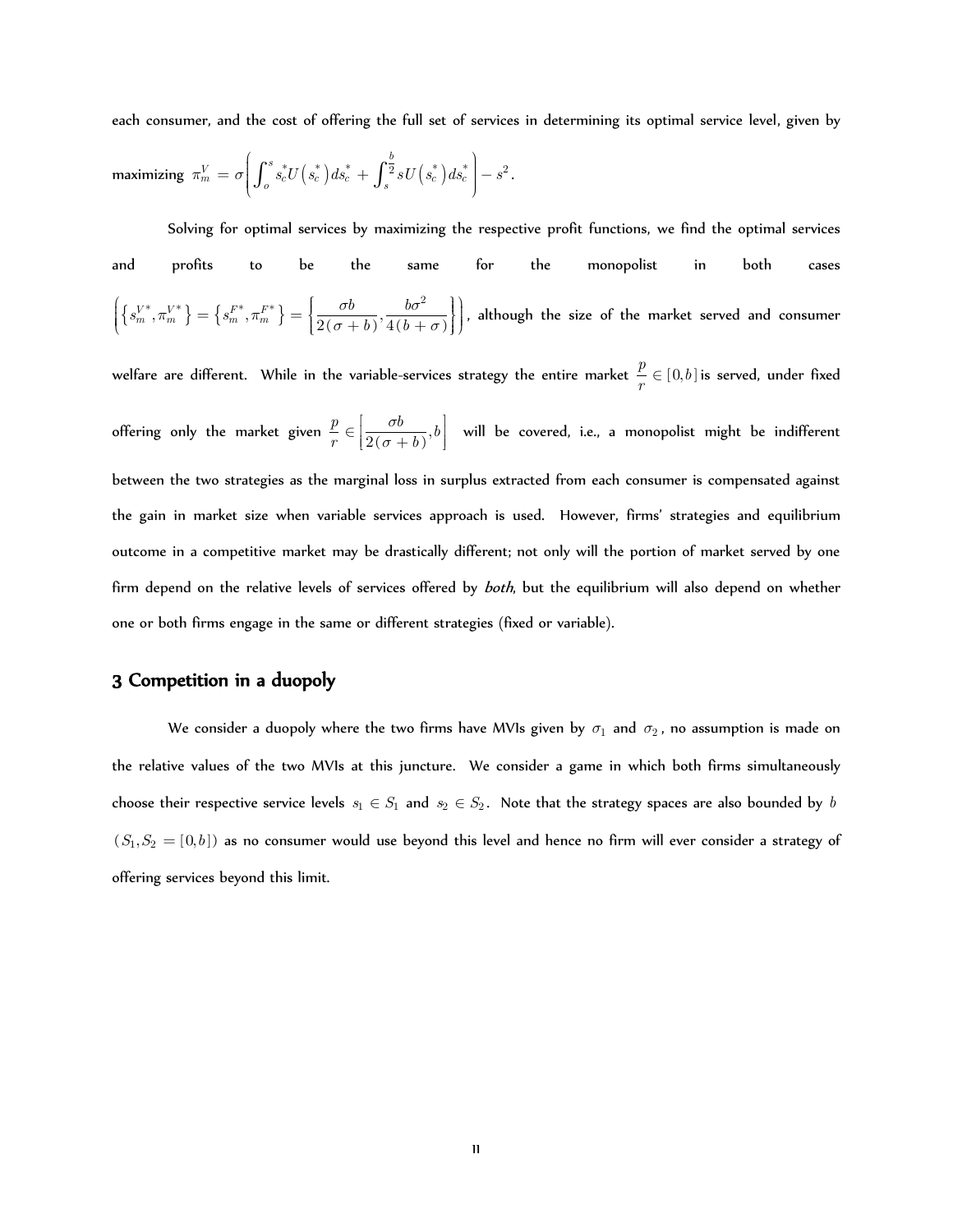

Figure 1: Distribution of consumer preferences and firm locations on a line

Figure 1 characterizes our personalization market as a linear one where each consumer's location or ideal service level  $s_c^*$  is uniformly distributed from  $0$  to  $\frac{\theta}{2}$  $\frac{b}{5}$ . If a firm offers a certain service level  $s_1$  at some distance  $x$  from the ideal point of a consumer, we can see that the disutility given by  $\mid u_c\left(s^*_c\right)-u_c\left(s_1\right)\mid$  will be  $\tau x^2$ . In other words, consumers suffer a convex transportation cost along the lines of D'Aspremont et al. (Sept., 1979) for which equilibrium in locations exists under certain condition. While firms incur convex costs of locating themselves on the line (normally ignored in purely spatial models), the zero-marginal costs and zero versioning costs of services (a lower service-level can be offered costlessly once a toolbar of higher services is built) combined with the NFD property create unique competitive situations non-existent in physical goods markets. While the fixed services approach appears to be structurally similar to physical goods model setup (i.e., once a firm has located, all consumers have to buy from that point), the variable-services strategy creates a unique possibility wherein if the firm offers a service level  $s_1$ , he can costlessly serve all consumers with  $s_c^* < s_1$  at their ideal levels. Again, we do not assume a priori as to whether the market is covered (mostly the case in spatial models) or not, i.e., consumers do not have infinite reservation. In view of these differences, it is not clear if any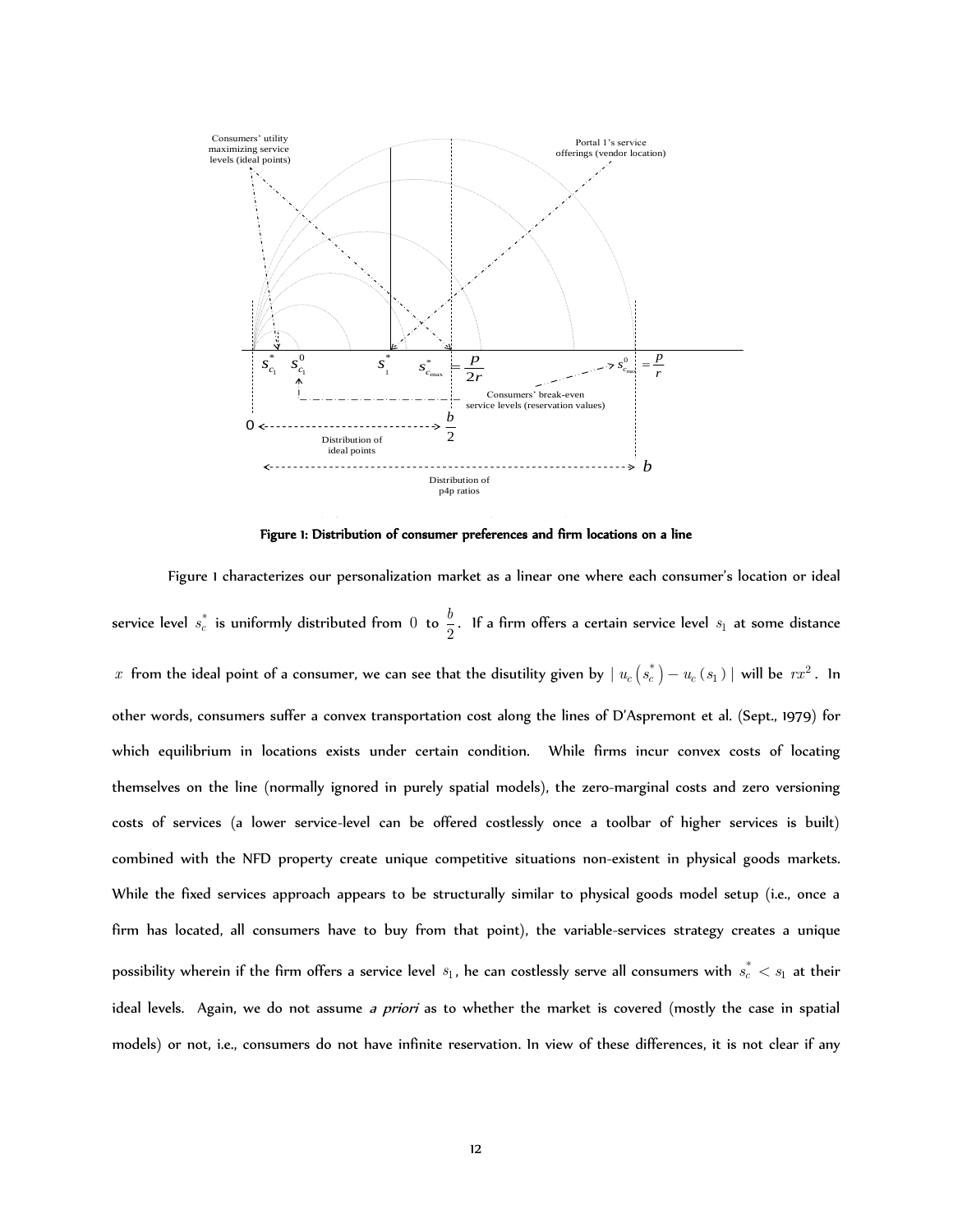equilibrium possibilities exist at all, hence this is an interesting model to analyze from a location model perspective as well.

## 3.1 Market outcomes when both firms offer fixed services

I

We first consider the case when both firms offer a toolbar of fixed length, i.e., a take-it or leave-it offer where consumers who pick up the contract agree to the acquisition of a fixed amount information on their usage. In this case, consumers will use the level of service that is provided so long as their utilities are non-negative. In the duopoly, a consumer will choose Firm 1 if her utility from using  $s_1$  is greater than that from using  $s_2$  $(u_c(s_1) > u_c(s_2))$ . First consider the case when Firm 1 might offer fewer services than Firm 2  $(s_1 < s_2)$ , case 'a'). A consumer will derive a higher utility from using services provided by Firm 1 if:

$$
ps_1 - rs_1^2 > ps_2 - rs_2^2 \Rightarrow \frac{p}{r}(s_1 - s_2) > s_1^2 - s_2^2 \tag{3}
$$

And since  $s_1 < s_2$ , equation (3) implies  $\frac{p}{r} < s_1 + s_2$ . Notice that consumers with  $s_c^0 < s_1$  would not use any services at all, therefore consumers whose break-even service level  $s_c^0 \in [s_1,s_1+s_2)$  would use Firm 1's services and the remaining consumers  $\,s^0_c\in [s_1+s_2,b]\,$  would use Firm 2's services. By symmetry, we know that if Firm 1 offers more services than Firm 2 ( $s_1>s_2$ , case "c"), consumers with  $s_c^0\in [s_1+s_2,b]$  will use Firm 1's services. If both firms offer the same level of service level ( $s_1 = s_2$ , case "b"), then given that consumers are indifferent between the two firms, Firm 1 will get half the market of all consumers using the services, i.e. half of the consumers whose break-even service level are  $s_c^0 \in [s_1,b]$ . Therefore, the amount of information that a firm acquires depends upon both his level of service and its magnitude relative to that of the second firm. We can formally write Firm 1's profit functions $^1$  as

$$
\pi_1^F = \begin{cases}\n\pi_{1a}^F = \sigma_1 \int_{s_1}^{s_1 + s_2} s_1 U(s_c^0) d(s_c^0) - s_1^2 & \text{if } (s_1 < s_2) \\
\pi_1^F = \begin{cases}\n\pi_{1b}^F = \frac{1}{2} \sigma_1 \int_{s_1}^b s_1 U(s_c^0) d(s_c^0) - s_1^2 & \text{if } (s_1 = s_2) \\
\pi_{1c}^F = \sigma_1 \int_{s_1 + s_2}^b s_1 U(s_c^0) d(s_c^0) - s_1^2 & \text{if } (s_1 > s_2)\n\end{cases}\n\end{cases}
$$

 $^1$  Alphabets in the subscripts of the profit functions correspond to the respective cases regarding the relative service levels of the firms as discussed above.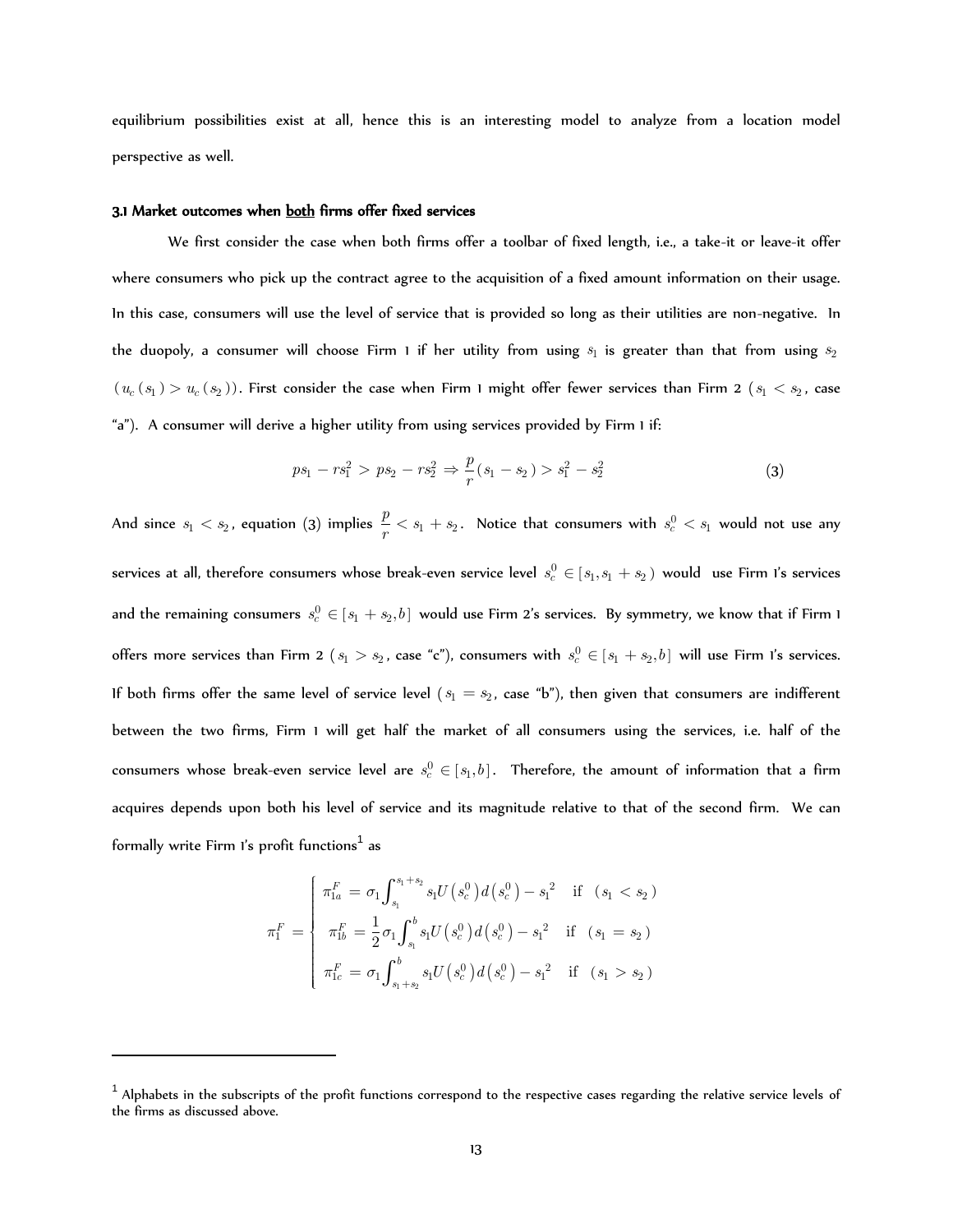By symmetry, we can construct Firm 2's profit function and notice that the payoff functions of both firms are discontinuous in the service space. The discontinuity could lead one to believe that there may be no equilibrium in pure strategies at all and that only mixed strategies equilibria exist. However, for our analyses, we consider only pure strategy equilibria for two reasons: First, mixed strategies severely limit the explanatory power of the model; second, work by Dasgupta and Maskin (Jan., 1986) suggests that it is not the discontinuity itself, but rather failure of the payoff functions to be quasi-concave that is the reason for the non-existence of equilibrium in pure-strategies. They propose that under certain conditions (quasi-concavity, upper semi-continuity and graph continuity of the payoff functions), even a game with functions that have limited continuity can possess a purestrategy Nash equilibrium. Later work has argued these conditions are far too restrictive and only certain conditions<sup>2</sup> on the aggregator function need to be satisfied for a pure strategy equilibrium to exist (Baye et al.). In the appendix we show that our profit functions satisfy these conditions.

Thus, we go on to develop the strategic interactions between the two firms so as to find pure-strategy equilibria. Firm 1's strategy is a best response to the strategy of Firm 2 if it maximizes  $\pi_1^F\left(\max\left\{\pi_{1a}^F,\pi_{1b}^F,\pi_{1c}^F\right\},s_2\right)$  in the strategy space  $S_1$  for any given  $s_2$  . In considering the best response of Firm 1, not only does he need to decide on the service level but he also needs to determine whether to offer a service level that is lower than, equal to or greater than the competing firm. By symmetry, we can see that Firm 2 also needs to make a similar decision in responding to services offered by Firm 1. Independently, profits in their defined regions are all strictly concave, hence interior optima are candidates for equilibrium outcomes. However, note that for some firm parameters the functions do not attain their maximum within the defined regions, e.g., when  $\sigma_1 > 2b$  ,  $\pi^F_{1a}$  is still increasing as  $s_1$  approaches  $s_2$  , implying that this firm type will attempt to 'undercut' Firm 2 by offering slightly more services. Hence when a firm's MVI is greater than 2*b* , offering services fewer than those offered by his competitor can never be a profit-maximizing strategy in equilibrium. Similarly, when a competitor offers a service level  $s_2 \geq \frac{w_{01}}{2b + 3\sigma_1}$  $s_2 \ge \frac{b}{2b}$  $\sigma$  $\geq \frac{30}{2b+3\sigma_1}$ , irrespective of his own MVI, it is not optimal for Firm 1 to offer more than Firm 2 as  $\pi^F_{1c}$  is monotonically decreasing in  $s_1$ ; hence region  $c$  cannot be an

I

<sup>&</sup>lt;sup>2</sup> The sufficient conditions are *Diagonal Transfer Continuity* and *Diagonal Transfer Quasiconcavity.* See Appendix for details.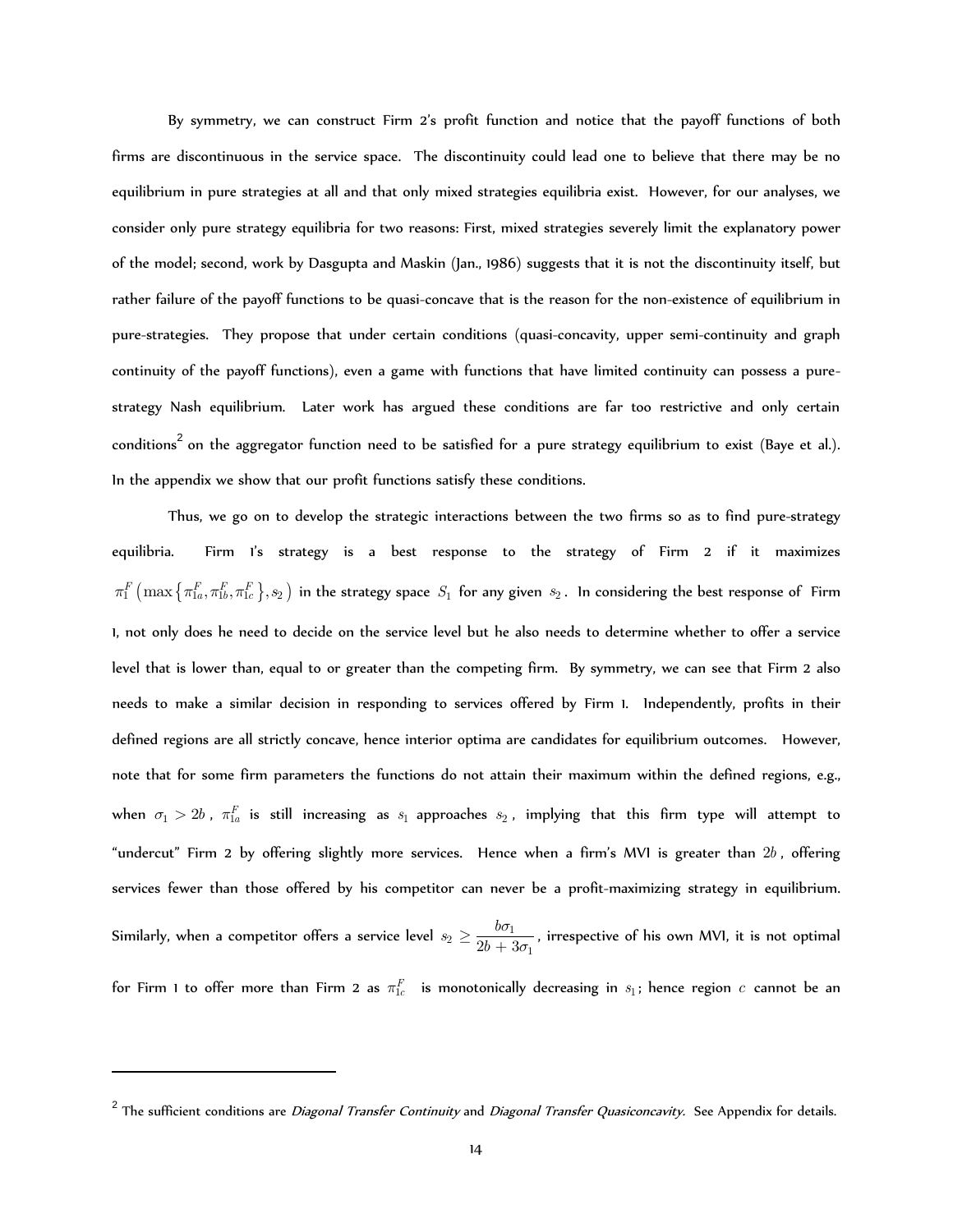equilibrium candidate for this particular firm pair. Therefore, if the Nash equilibrium pair is given by  $s_1^{F*},s_2^{F*}$ , then from Firm 1's perspective and for any Firm 2 there *might be* 

1. An asymmetric equilibrium where Firm 1 offers *fewer* services than Firm 2, given by

$$
s_1^{F^*}, s_2^{F^*} (s_1^{F^*} < s_2^{F^*}) = \left\{ \frac{\sigma_1}{2b} s_2^{F^*}, s_2^{F^*} \right\} \text{ and Firm i's MVI is } \sigma_1 < 2b \,.
$$

- 2. An asymmetric equilibrium where he offers more services than Firm 2, given by  $s_1^{F^*} > s_2^{F^*}$  $(b-s_2^{F^{*}})$  $(b+\sigma_1)$  $s_{1}^{F^*},s_{2}^{F^*}\left(s_{1}^{F^*}>s_{2}^{F^*}\right)=\Bigg\{\frac{\left(b-s_{2}^{F^*}\right)\sigma_{1}}{2\left(b+\sigma_{1}\right)},s_{2}^{F^*}\Bigg\}$ *F*  $F^*_{1}$ ,  $s_0^{F^*}$   $(s_1^{F^*} > s_0^{F^*}) = \frac{\left(\left(b - s_2^{F^*}\right) \sigma_1\right)}{s_1^{F^*} s_2^{F^*}}$  $s_1^{F^*}, s_2^{F^*} (s_1^{F^*} > s_2^{F^*}) = \bigg\{ \frac{\left(b - s_2^{F^*}\right) \sigma_1}{2\left(b + \sigma_1\right)}, s_2^{F^*}$  $\sigma$  $> s_2^{F^*}$ ) =  $\left\{\frac{\left(b-s_2^{F^*}\right) \sigma_1}{2\left(b+\sigma_1\right)}, s_2^{F^*} \right\}$  and and Firm 1's MVI  $\sigma_1 < \dfrac{2 b s_2^{F^*}}{b - 3 s_2^{F^*}}$ 2 3 *F F bs*  $b - 3s$  $\sigma_1$  <  $\overline{\phantom{0}}$ .
- 3. A symmetric equilibrium where he offers the same services as Firm 2, given by  $s_1^{F^*}, s_2^{F^*} \left(s_1^{F^*}=s_2^{F^*}\right)= \left\{s_2^{F^*}, s_2^{F^*}\right\}$  for any MVI of Firm 1.

In order for the service-pair  $\left\{s_{1}^{F^*}, s_{2}^{F^*}\right\}$  to be an equilibrium candidate, we need  $\max\left\{\pi_1^F\left(.,s_2^*\right)\right\} = \pi_{1a}^F\left(s_1^{F*}\right)$  and  $\max\left\{\pi_2^F\left(s_1^*,.\right)\right\} = \pi_{2c}^F\left(s_2^{F*}\right)$  in case 1,  $\max\left\{\pi_1^F\left(.,s_2^*\right)\right\} = \pi_{1c}^F\left(s_1^{F*}\right)$  and  $\max\left\{\pi_2^F\left(s_1^*,.\right)\right\} = \pi_{2a}^F\left(s_2^{F^*}\right)$  in case 2, or  $\max\left\{\pi_1^F\left(.,s_2^*\right)\right\} = \pi_{1b}^F\left(s_1^{F^*}\right)$  and  $\max\left\{\pi_2^F\left(s_1^*,.\right)\right\} = \pi_{2b}^F\left(s_2^{F^*}\right)$  in case 3. Combining 1 and 2 and by symmetry, we find that an asymmetric equilibrium can exist between two firms (suppose that Firm 1 offers the lower service level) only if  $\sigma_1 < 2b$  and  $\sigma_2 < \dfrac{2 b s_1^{F^*}}{b-3s_1^{F^*}}$ 2 3 *F F bs*  $b - 3s$  $\sigma_2$  <  $\frac{20s_1}{-3s_1^{F^*}}$ . From Figure 2, we can see that for such instances the payoffs of both firms are well behaved in that they are *continuous but for* upward jumps as defined by Milgrom and Roberts ; once again pointing towards the existence of pure-strategy Nash equilibria. In order to identify these MVI combinations for which there exists an equilibrium, we find bounds on the firm parameters (MVIs  $\sigma_1$  and  $\sigma_2$ ) that satisfy the above requirements, i.e. for which two types of firms will the market result in an equilibrium outcome. While algebraically tedious (hence the proof is relegated to the appendix), our approach provides lucid solutions to firm and regulator problems, and allows us to derive managerially relevant insights on firm competition under privacy.

**Lemma 1:** When both firms offer only a fixed-service toolbox, there exists an asymmetric equilibrium given by\n
$$
\left(s_1^{F^*}, s_2^{F^*}\right) = \left(\frac{b\sigma_1\sigma_2}{4b(b+\sigma_2)+\sigma_1\sigma_2}, \frac{2b^2\sigma_2}{4b(b+\sigma_2)+\sigma_1\sigma_2}\right)
$$
\nwhen the competition is characterized by one firm with

low MVI  $\sigma_1 < \frac{2}{1+\sigma}$  $1 + \sqrt{2}$  $\sigma_1<\displaystyle\frac{2b}{1+\sqrt{2}}\,$  and other with a relatively higher MVI  $\epsilon_2 \geq \frac{8b^2 \sigma_1}{4b^2 - 4b \sigma_1 - {\sigma_1}^2}$ 8  $4b^2-4$ *b*  $b^2 - 4b$  $\sigma_2 \geq \frac{8b^2\sigma_1}{4b^2 - 4b\sigma_1 - {\sigma_1}^2}$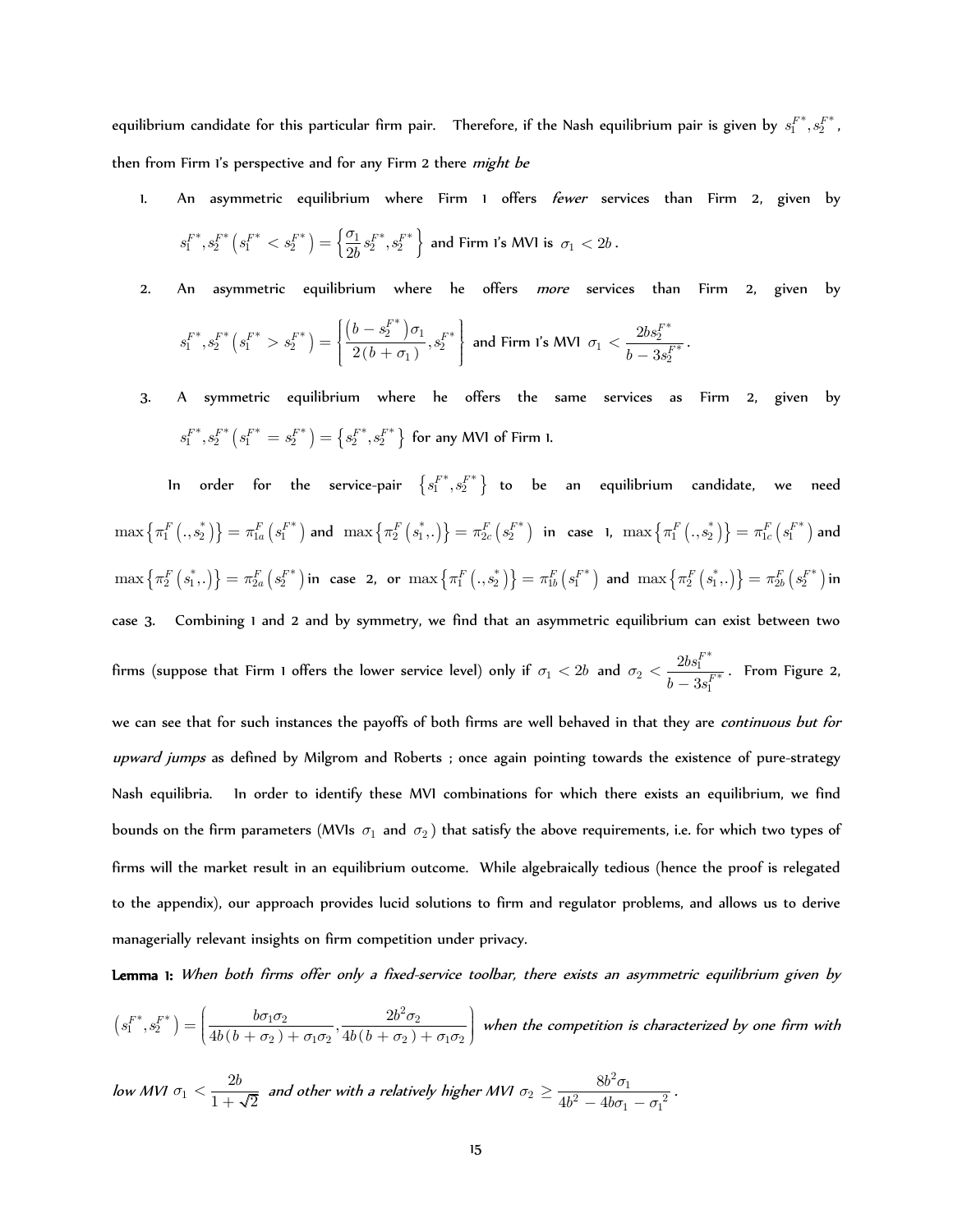Lemma 1 tells us that if firms are sufficiently differentiated by their marginal values for information and if one firm has a low MVI, then the two firms will share the marketplace in such a way that the low MVI firm caters to consumers with low p4p ratios and the high MVI firm caters to those with high p4p ratios. Note that when both firms offer fixed services, the NFD nature of the good does not come into play, i.e., it does not matter what the ideal points are, consumers will select a service-level as along as their individual rationality (IR) constraints are satisfied, and their choice of firm will depend on the individual's incentive compatibility (IC) constraint. We also know that for a given service level, consumer utilities are increasing in the p4p ratio, i.e.,  $u_1(s) > u_2(s)$  if  $\left(\frac{p}{r}\right)_1 > \left(\frac{p}{r}\right)_2$  $p \rightarrow$  *p*  $\left(\frac{P}{r}\right)_1 > \left(\frac{P}{r}\right)_2$  . Hence along the lines of strictly vertically segmented markets, we have an equilibrium where one firm serves the low types and the other serves the high types. (Moorthy). The condition on the separation of MVI's essentially ensures that the firm with low MVI will not attempt to undercut the higher MVI competitor due to the trade off between his costs and marginal value for information.



Figure 2: Profits under asymmetric equilibrium when both firms offer fixed services

Interestingly, note that while the services offered by both firms are increasing in  $\sigma_2$  of the high MVI firm, the services offered by high MVI firm  $(s_2)$  is decreasing in  $\sigma_1$  while the low MVI's services  $(s_1)$  continue to increase in his own MVI. The intuition behind this is that if the MVIs are sufficiently far apart, the firms will make themselves attractive to very distinct segments and as the lower MVI approaches 2*b* , this firm will begin to offer services that are now attractive to some consumers (who were using more than their optimal levels) of the high MVI firm. Hence for the large MVI firm, the cost of offering high number of services is not offset by the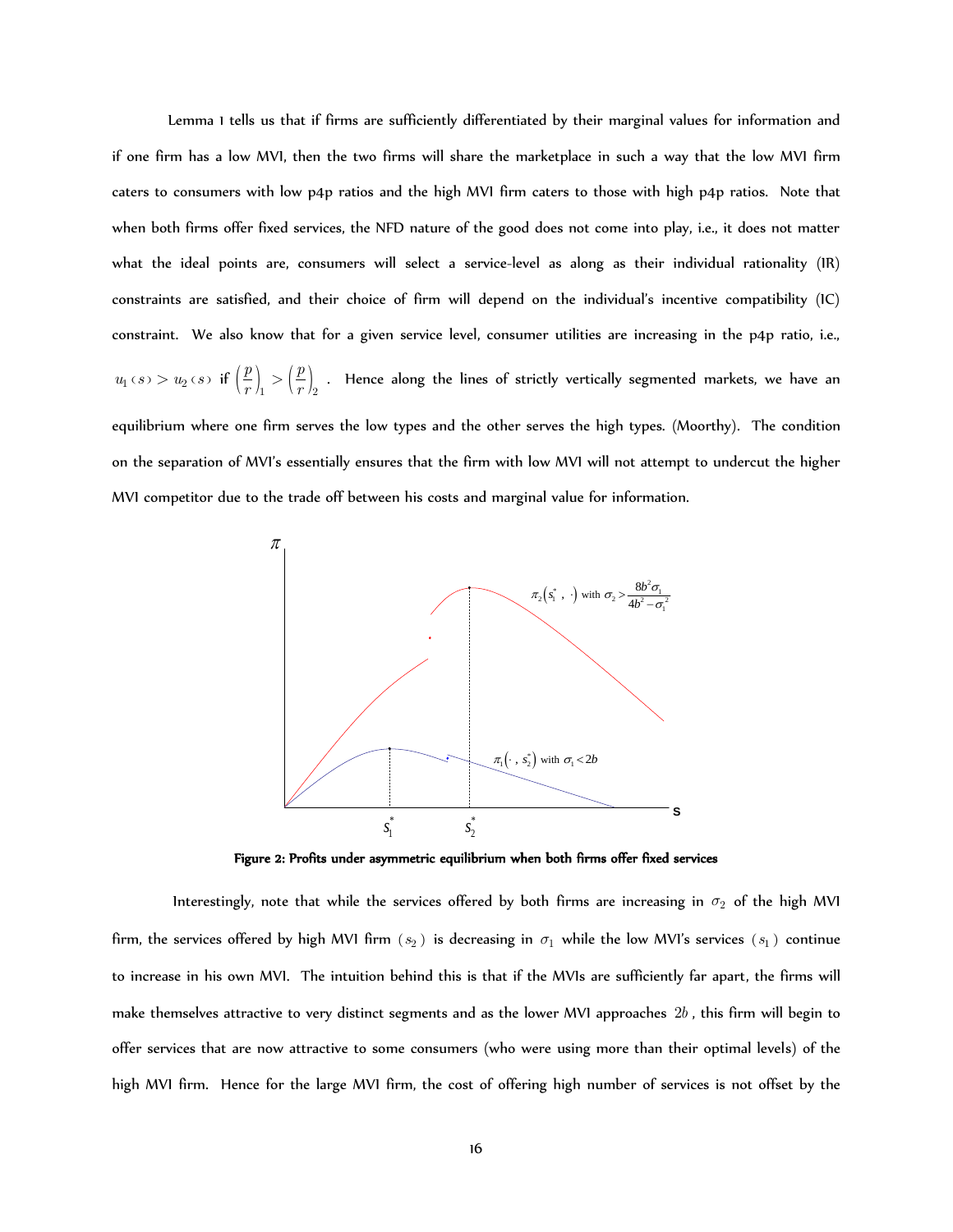demand captured and will therefore lower his service level. Further, we know that the number of consumers who are not served  $\left(s_c^0 < s_{\rm I}^{F*}\right)$  increases in MVI, while on the other hand some consumers (with high p4p ratio) might receive services closer to their optima. This portends interesting consumer (and hence social) welfare implications that we shall explore later. In fact, since  $\frac{1}{\sigma_1}$  $\lim_{\sigma_1\to 2b} s_1^{F^*}=s_2^{F^*}$ , we not only know that the threshold is important in maintaining the asymmetric equilibrium but also that there is potentially a symmetric equilibrium if the MVIs of both firms are sufficiently high.

Lemma 2: When both firms offer only a fixed-services toolbar, then there exists a symmetric equilibrium given by  $s_F^*=\left(s_1^{F^*},s_2^{F^*}\right)=\left(\frac{b}{3},\frac{b}{3}\right)$  when competition is characterized by both firms having high MVIs  $(\{\sigma_1,\sigma_2\}\geq 2b)$  . For all other firm characterizations (e.g., both firms with low MVI  $(\{\sigma_1,\sigma_2\} < 2b)$ ), there exists <u>no symmetric</u>

equilibrium even for identical MVIs.



Figure 3: Profits of firms under symmetric equilibrium when both firms offer fixed services

Lemma 2 suggests that when both firms have high MVI and both offer a fixed-services take-it or leave-it offer, the only feasible equilibrium is characterized by firms offering the same level of services and sharing the market equally (see Figure 3 for a graphical representation of profits of the high MVI firms with respect to services offered). Note that not only is the equilibrium service level purely a function of consumers' p4p distribution, but also firms need not have identical MVIs for symmetric equilibrium to exist; it is only required that both firms have MVIs weakly higher than a threshold 2*b* . This suggests that even if two firms had the ability to offer a greater number of services, doing so would make a firm attractive to consumers to the right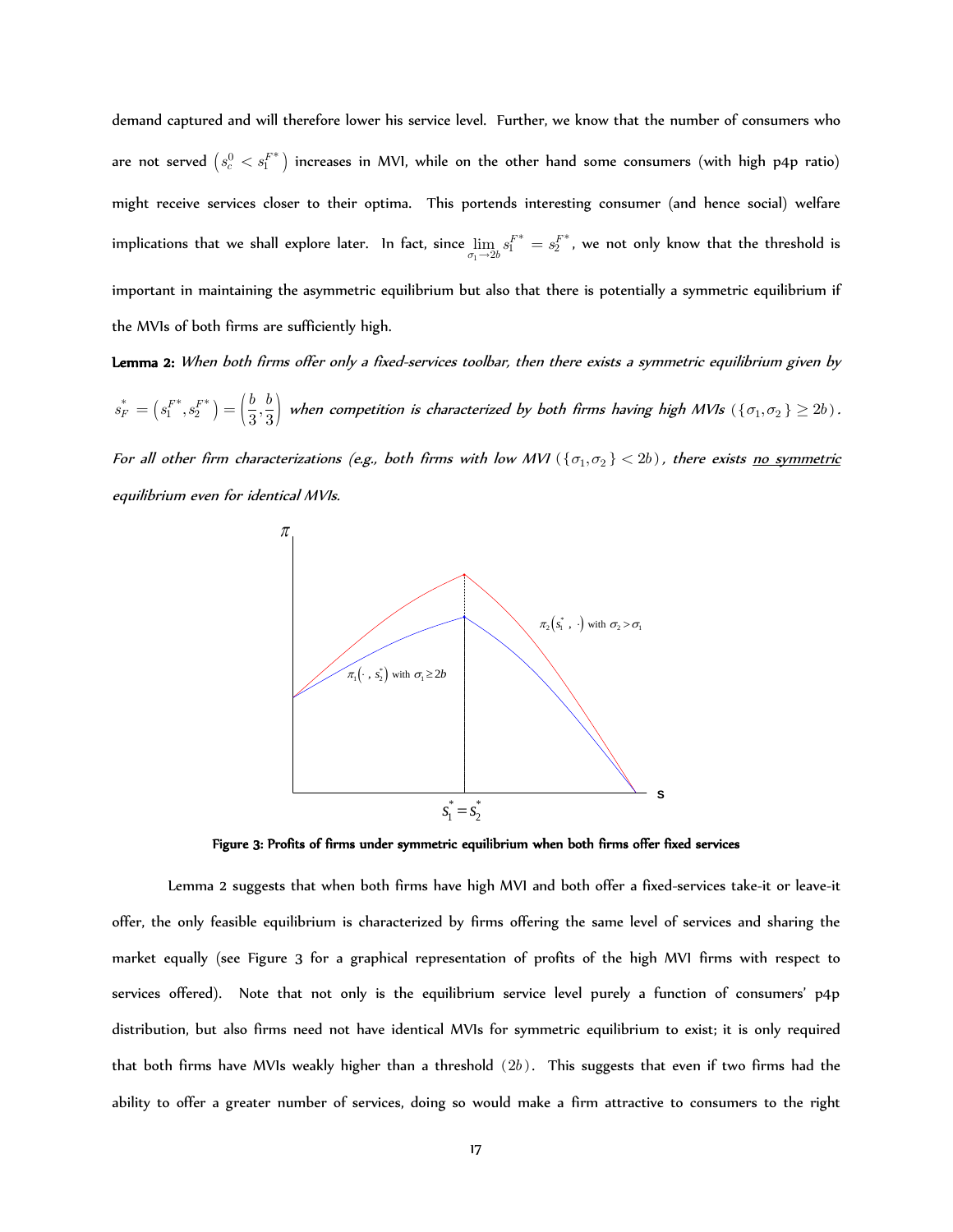consumers with  $s_c^* \in \left[s, \frac{b}{2}\right]$  $\in \left[s,\frac{b}{2}\right]\right)$  w while those on the left  $\left(\text{with } s^*_c \in \left[\frac{b}{3}, s\right)\right)$  might begin to prefer the competitor. ſ  $\overline{\phantom{a}}$ Essentially, above the equilibrium service level, gain from high p4p consumers' usage of services does not outweigh loss from offering services above this level. This implies that with a fixed-services approach, a portion of the market will always be left un-covered. In particular, a third of the market will not be served as consumers with break-even services below the equilibrium service level  $\left\lfloor s_c^0 < \frac{b}{3} \right\rfloor$  $s_{c}^{0}<\frac{b}{3}\Big\}$  will not use any personalization services.

Consumers with  $s_c \in [s_i \frac{1}{2}]]$  while those on the left (we<br>
Essentially, above the equilibrium service level, gain from<br>
Essentially, above the equilibrium service level, gain from<br>
ontweigh loss from offering services The implication of this result is that even if the marginal cost of serving an additional consumer is zero, the competitive dynamics of a fixed-services approach will lead firms to maximize profits by not serving the segment of consumers with minimal value for personalization and/or high privacy concerns. At the same time some consumers  $\left(\frac{b}{3}< s_c^*\leq \frac{b}{2}\right)$  are left wanting for more services as the equilibrium service level will not fully satisfy this segment. An important reason as to why firms need to possess sufficiently high MVIs for the symmetric equilibrium to exist is that when one firm is below the threshold, there is always tendency for the firms to serve different portions of the market as in Lemma 1. On the other hand, when both are below the threshold, symmetric equilibrium is not feasible either because sharing the market is never an optimal strategy. The simple intuition is that since consumers are indifferent between the services offered by the two firms as long as they offer the same level of services, both firms incur the full infrastructure costs while only getting half the market and firms could always increase this market size by offering slightly more or fewer number of services. Another important implication is one that hints at reducing consumer privacy concerns. We can see that profits of both firms are increasing in consumers' p4p ratios and prior research (Chellappa and Sin, April) suggests that engendering trust in a personalization context may reduce privacy concerns. While it is beyond the scope of this paper, one could observe that even if service offerings are indistinguishable, firms may better their profits by differentiating themselves on the basis of consumer trust.

## 3.2 Market outcomes when both firms offer variable services

We now consider the more common scenario where firms offer a toolbar of certain length, but allow consumers to use only a subset of services by turning off information acquisition for some services thus forgoing personalization benefit from these services as well. The NFD property of the good plays an important role here in that with the option of choosing their own service levels, consumers will choose only their optimal service level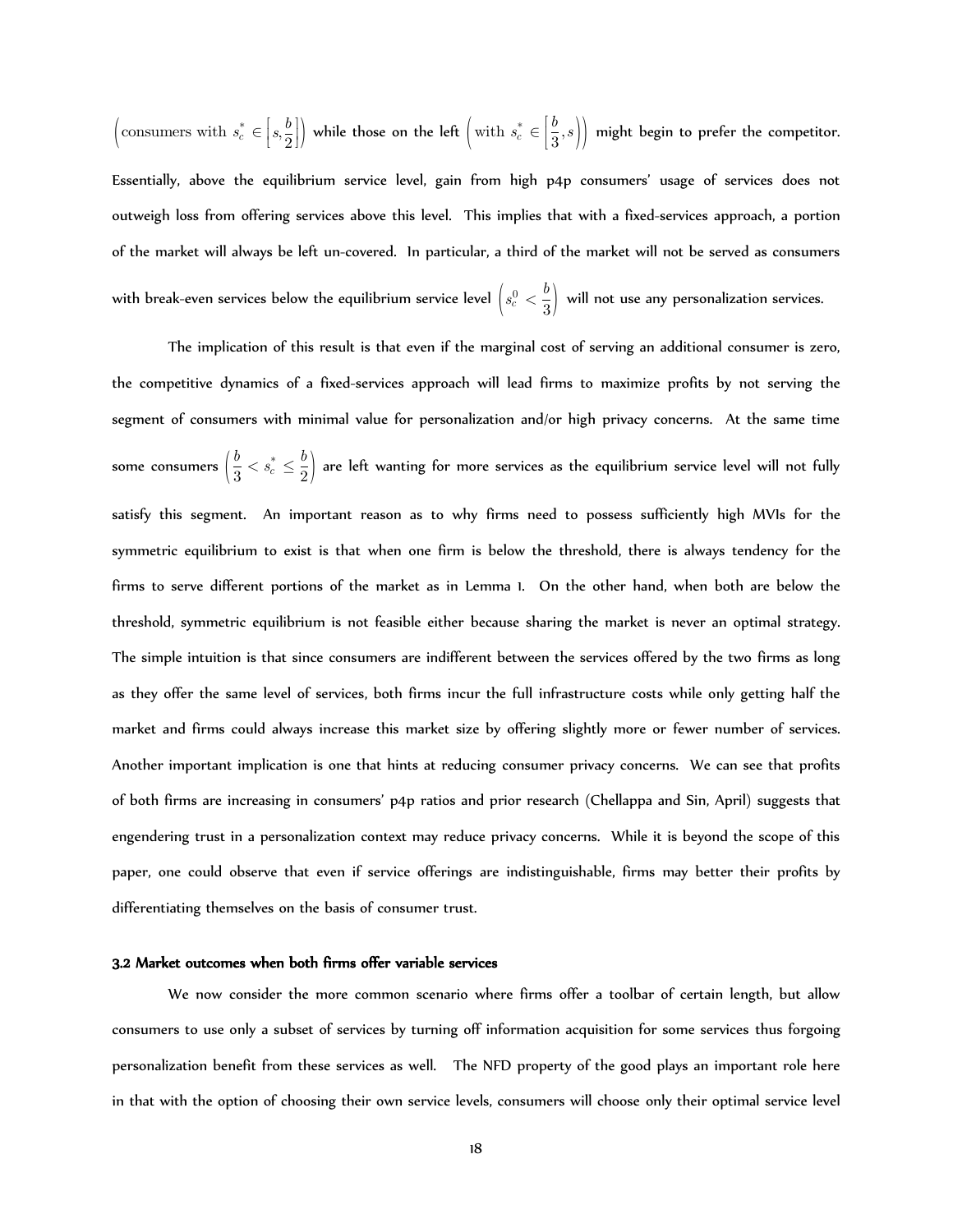$s_c^\ast$  if available. Since consumers will be indifferent between the services offered by the two firms, both firms will share the consumer segment with  $s_c^* \leq \min\{s_1,s_2\}$ . The remaining consumers  $(s_c^* > \min\{s_1,s_2\})$  will use services from the firm offering a higher service level because they can no longer be satisfied by the other firm. However, note that this segment of consumers can only use their ideal level of services up to the level offered by the firm with more services; beyond which they can only use the exact amount that is offered. Thus, we can formally write Firm 1's profit functions as

formally write Firm 1's profit functions as  
\n
$$
\pi_1^V = \begin{cases}\n\pi_{1a}^V = \frac{1}{2} \sigma_1 \int_0^{s_1} s_c^* U(s_c^*) d(s_c^*) - s_1^2 & \text{if } (s_1 < s_2) \\
\pi_1^V = \begin{cases}\n\pi_{1b}^V = \frac{1}{2} \sigma_1 \left[ \int_0^{s_1} s_c^* U(s_c^*) d(s_c^*) + s_1 \int_{s_1}^{\frac{b}{2}} U(s_c^*) d(s_c^*) \right] - s_1^2 & \text{if } (s_1 = s_2) \\
\pi_{1c}^V = \frac{1}{2} \sigma_1 \int_0^{s_2} s_c^* U(s_c^*) d(s_c^*) + \sigma_1 \left[ \int_{s_2}^{s_1} s_c^* U(s_c^*) d(s_c^*) + s_1 \int_{s_1}^{\frac{b}{2}} U(s_c^*) d(s_c^*) \right] - s_1^2 & \text{if } (s_1 > s_2)\n\end{cases}
$$

$$
\pi_{1}^{V} = \begin{vmatrix}\n\pi_{1a}^{V} = \frac{1}{2}\sigma_{1}\int_{0} s_{c}U(s_{c})d(s_{c}) - s_{1}^{2} & \text{if } (s_{1} < s_{2}) \\
\pi_{1b}^{V} = \frac{1}{2}\sigma_{1}\left[\int_{0}^{s_{1}} s_{c}^{*}U(s_{c}^{*})d(s_{c}^{*}) + s_{1}\int_{s_{1}}^{s_{2}}U(s_{c}^{*})d(s_{c}^{*})\right] - s_{1}^{2} & \text{if } (s_{1} = s_{2}) \\
\pi_{1c}^{V} = \frac{1}{2}\sigma_{1}\int_{0}^{s_{2}} s_{c}^{*}U(s_{c}^{*})d(s_{c}^{*}) + \sigma_{1}\left[\int_{s_{c}}^{s_{1}} s_{c}^{*}U(s_{c}^{*})d(s_{c}^{*}) + s_{1}\int_{s_{c}}^{s_{2}}U(s_{c}^{*})d(s_{c}^{*})\right] - s_{1}^{2} & \text{if } (s_{1} > s_{2})\n\end{vmatrix}
$$

$$
\pi_{1b}^{V} = \begin{cases}\n\pi_{1b}^{V} = \frac{1}{2}\sigma_{1} \left[ \int_{0}^{s_{1}} s_{c}^{*} U(s_{c}^{*}) d(s_{c}^{*}) + s_{1} \int_{s_{1}}^{2} U(s_{c}^{*}) d(s_{c}^{*}) \right] - s_{1}^{2} & \text{if } (s_{1} = s_{2}) \\
\pi_{1c}^{V} = \frac{1}{2}\sigma_{1} \int_{0}^{s_{2}} s_{c}^{*} U(s_{c}^{*}) d(s_{c}^{*}) + \sigma_{1} \left[ \int_{s_{2}}^{s_{1}} s_{c}^{*} U(s_{c}^{*}) d(s_{c}^{*}) + s_{1} \int_{s_{1}}^{2} U(s_{c}^{*}) d(s_{c}^{*}) \right] - s_{1}^{2} & \text{if } (s_{1} > s_{2})\n\end{cases}
$$

 $\vec{r}_e$  if available. Since consumers will be indifferent between<br>
vare the consumer segment with  $s_e^* \leq \min \{s_1, s_2\}$ .<br>
varies from the firm offering a higher service level becover, note that this segment of consumers We can observe that for some firm parameters, offering a service level lower than that of the competitor is a strictly *dominated* strategy; when  $\sigma_1\leq 2b$  ,  $\pi_{1a}^V$  is negative regardless of the service level offered by Firm 2. The intuitive reason is that when both firms offer variable services, the firm offering lower service level incurs the full cost of offering the service while being assured of only half the market corresponding to that service level. On the other hand, if  $\sigma_1>2b$  ,  $\pi_{1a}^V$  is still increasing as  $s_1$  approaches  $s_2$  , implying that this firm will prefer to offer the same or higher number of services as his competitor. Extending this logic to Firm 2 and by symmetry we can easily preclude the possibility of an asymmetric equilibrium when variable services define the market. Therefore if the Nash equilibrium pair is given by  $s_1^{V*},s_2^{V*}$ , then from Firm 1's perspective and for any Firm 2 there *might* be

- 1. A symmetric equilibrium where he offers the same services as Firm 2, given by  $s_1^{V^*}, s_2^{V^*}\left(s_1^{V^*}=s_2^{V^*}\right)= \left\{s_2^{V^*}, s_2^{V^*}\right\}$  for any MVI of Firm 1
- 2. No asymmetric equilibrium.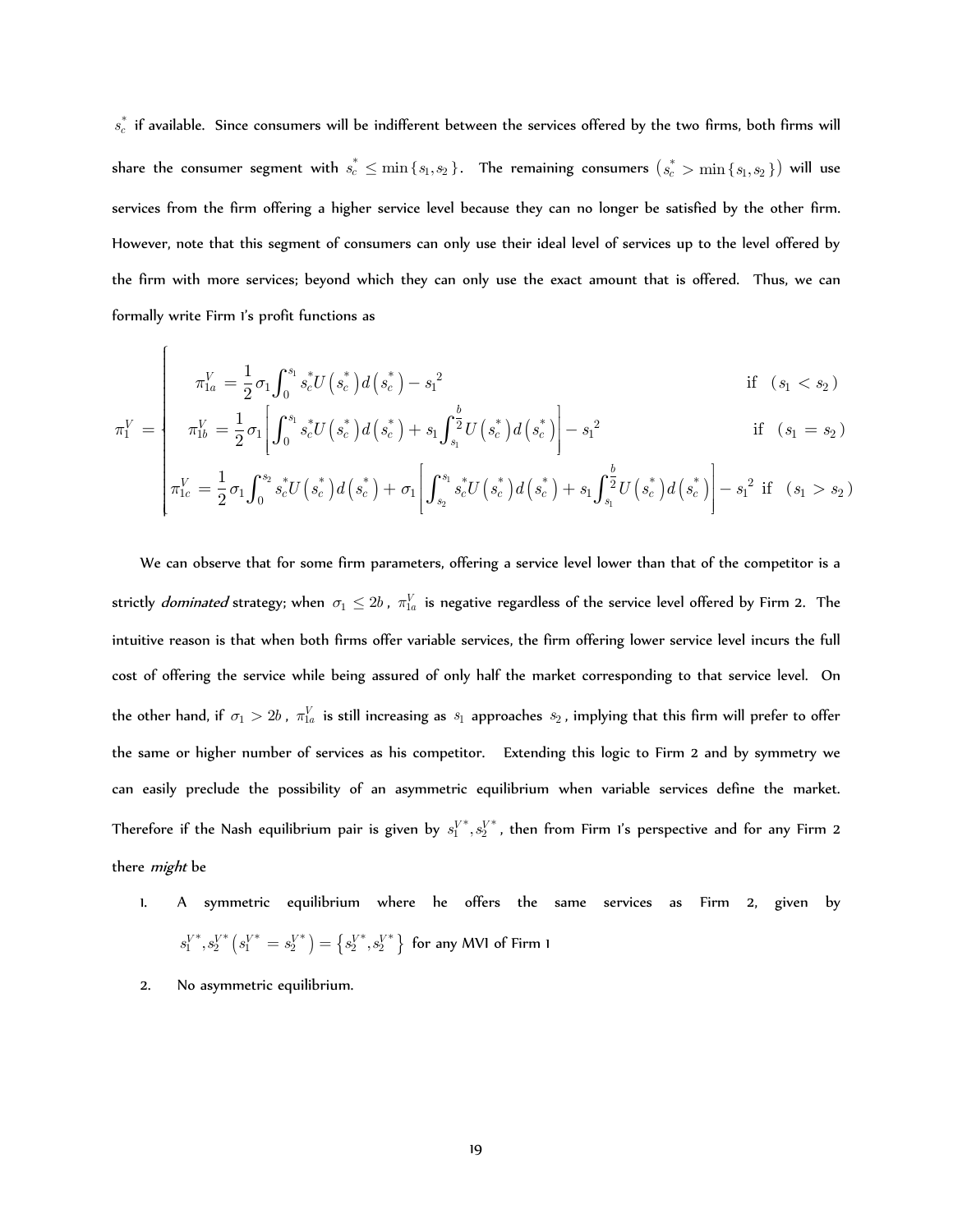In order for the service-pair $\left\{ s_{1}^{V^{\ast}},s_{2}^{V^{\ast}}\right\}$  to be an equilibrium candidate, we need to have  $\max\left\{\pi^V_1\left(.,s^*_2\right)\right\} = \pi^V_{1b}\left(s^{V^*}_1\right)$  and  $\max\left\{\pi^V_2\left(s^*_{1},.\right)\right\} = \pi^V_{2b}\left(s^{V^*}_2\right).$  Similar to the previous cases, we derive boundaries on the firm parameters  $(\sigma_1, \sigma_2)$  so as to explore for the possibility for any equilibrium strategy.

Lemma 3: When both firms allow consumers to self-select their respective service levels, only a symmetric equilibrium is possible; which exists only when the competition is characterized by two high MVI firms  $(\{\sigma_1, \sigma_2\} > 2b)$ . The equilibrium number of services offered by each firm will be the full set, given by  $s_V^*=\left(s^{V^*}_1,s^{V^*}_2\right)=\left(\frac{b}{2},\frac{b}{2}\right)$ . For all other firm types there is no market equilibrium even if their MVIs are

identical.

This situation is unique to our model that is characterized by NFD property of the services, and the zero marginal and versioning costs of offering variable services. The intuition behind Lemma 3 is as follows: since consumers are indifferent between the two firms and are free to choose their individual desired levels of personalized services, if two firms offer different service levels, then the firm offering the higher service level would get half of market of its competitor and will further capture the entire segment of consumers whose personalization needs are higher than the competitor's offering (i.e. consumers with  $s_c^* \in [\min\{s_1, s_2\}, \max\{s_1, s_2\}])$ 1.e. consumers with  $s_c^* \in [\min\{s_1, s_2\}, \max\{s_1, s_2\}])$ . While offering more services than the competitor appears preferable, because no consumer has  $s_c^*$  greater than  $\frac{\theta}{2}$  $\frac{b}{\alpha}$ , no firm would offer services higher than this level. Hence, if the MVIs are high enough for firms to offset the cost of offering such a high level of personalization, both firms would offer the maximum level of services desired by the consumers in equilibrium. Thus the equilibrium service level is independent of the firms' own MVIs (as long as they are above the threshold) and all consumers enjoy their ideal level of personalization services.

It is salient to note the difference between the full lengths of the toolbar (the maximum number of personalization services offered) in the two symmetric equilibria described in Lemmas 2 and 3, given by  $\frac{\sigma}{3}$  $\frac{b}{a}$  and 2  $\frac{b}{\alpha}$  respectively. While the market is not covered under the fixed-services case, not only are all consumers being served but consumer welfare is also *maximized* in the latter case. While a monopolist would be indifferent between offering a fixed toolbar strategy or one that allows consumers to choose their preferred level, in a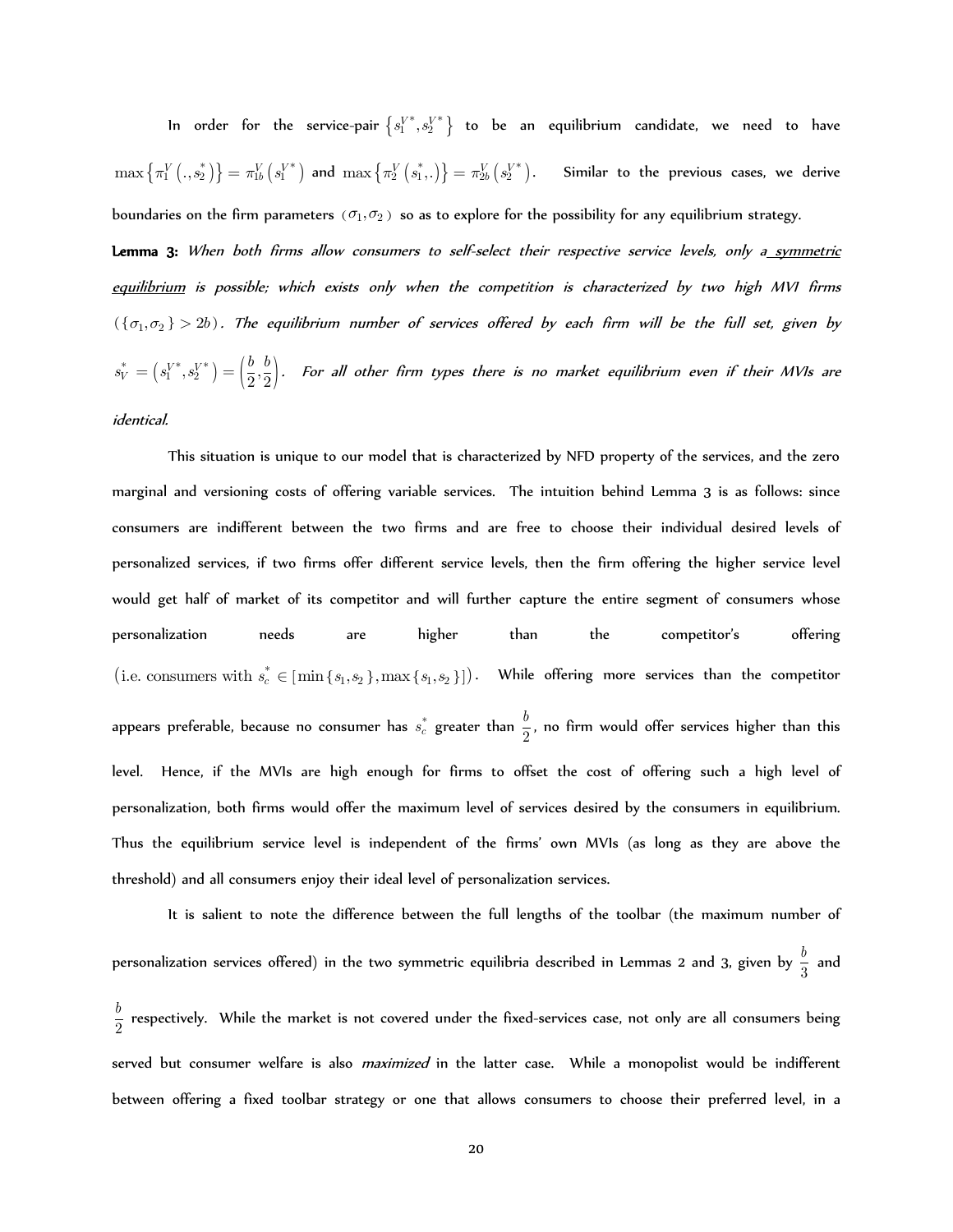competitive model it is not clear yet whether firms with high MVIs will necessarily prefer one over the other. Intuitively, it might appear that firms would prefer to set the service levels and consumers use the prescribed level, consistent with price setting behavior in most markets. However, in our context of zero marginal and versioning costs, the results might yet be surprising as even if variable services is consumer-welfare maximizing, the market is fully covered thus holding out the distinct possibility of being better for the firm than the fixedservices strategy when a third of the market is always left un-served. Before we discuss the social welfare implications of fixed and variable strategies, we shall first consider a hybrid case where one firm chooses to offer a variable-services contract while the other opts for a fixed-services one.

#### 3.3 Market outcome when one firm pursues fixed while the other pursues variable

Without loss of generality, assume Firm 2 to be the one that offers a toolbar of fixed length, while Firm 1 allows consumers to choose services in a variable fashion. First consider the case when both firms offer different levels of services  $(s_1 \neq s_2)$ . If Firm 1 offers fewer number of services than 2  $(s_1 < s_2)$ , then all consumers with surplus maximizing number of services lower than that offered by Firm 1  $(s^*_c\leq s_1)$  would choose Firm 1 because they can freely choose their ideal level to consume. The remaining consumers would choose Firm 1 if their utility from using  $s_1$  is greater than that from  $s_2$ , i.e.  $u_c(s_1) > u_c(s_2)$ . We can see that consumers whose p4p ratio  $\frac{p}{r}\in [2s_1,s_1+s_2)$  will still use Firm 1's services. However, if Firm 1 offers more services than 2  $(s_1>s_2)$ , all consumers will choose Firm 1 and use their individual utility-maximizing number of services. If both firms offer the same level of services  $(s_1 = s_2)$ , Firm 1 would capture all consumers whose  $s_c^* \leq s_1$  and half the market of

all remaining consumers. Thus the profit function of the firm offering variable services can be written as\n
$$
\pi_1^{\tilde{V}} = \n\begin{cases}\n\pi_{1a}^{\tilde{V}} = \n\sigma_1 \left[ \int_0^{s_1} s_c^* U(s_c^*) d(s_c^*) + \int_{2s_1}^{s_1 + s_2} s_1 U(s_c^0) d(s_c^0) \right] - s_1^2 \quad \text{if } (s_1 < s_2) \\
\pi_1^{\tilde{V}} = \n\pi_{1b}^{\tilde{V}} = \n\sigma_1 \left[ \int_0^{s_1} s_c^* U(s_c^*) d(s_c^*) + \frac{1}{2} \int_{s_1}^{\frac{t}{2}} s_1 U(s_c^*) d(s_c^*) \right] - s_1^2 \quad \text{if } (s_1 = s_2) \\
\pi_{1c}^{\tilde{V}} = \n\sigma_1 \left[ \int_0^{s_1} s_c^* U(s_c^*) d(s_c^*) + \int_{s_1}^{\frac{b}{2}} s_1 U(s_c^*) d(s_c^*) \right] - s_1^2 \quad \text{if } (s_1 > s_2)\n\end{cases}
$$

And the profit function of the firm offering fixed services can be written as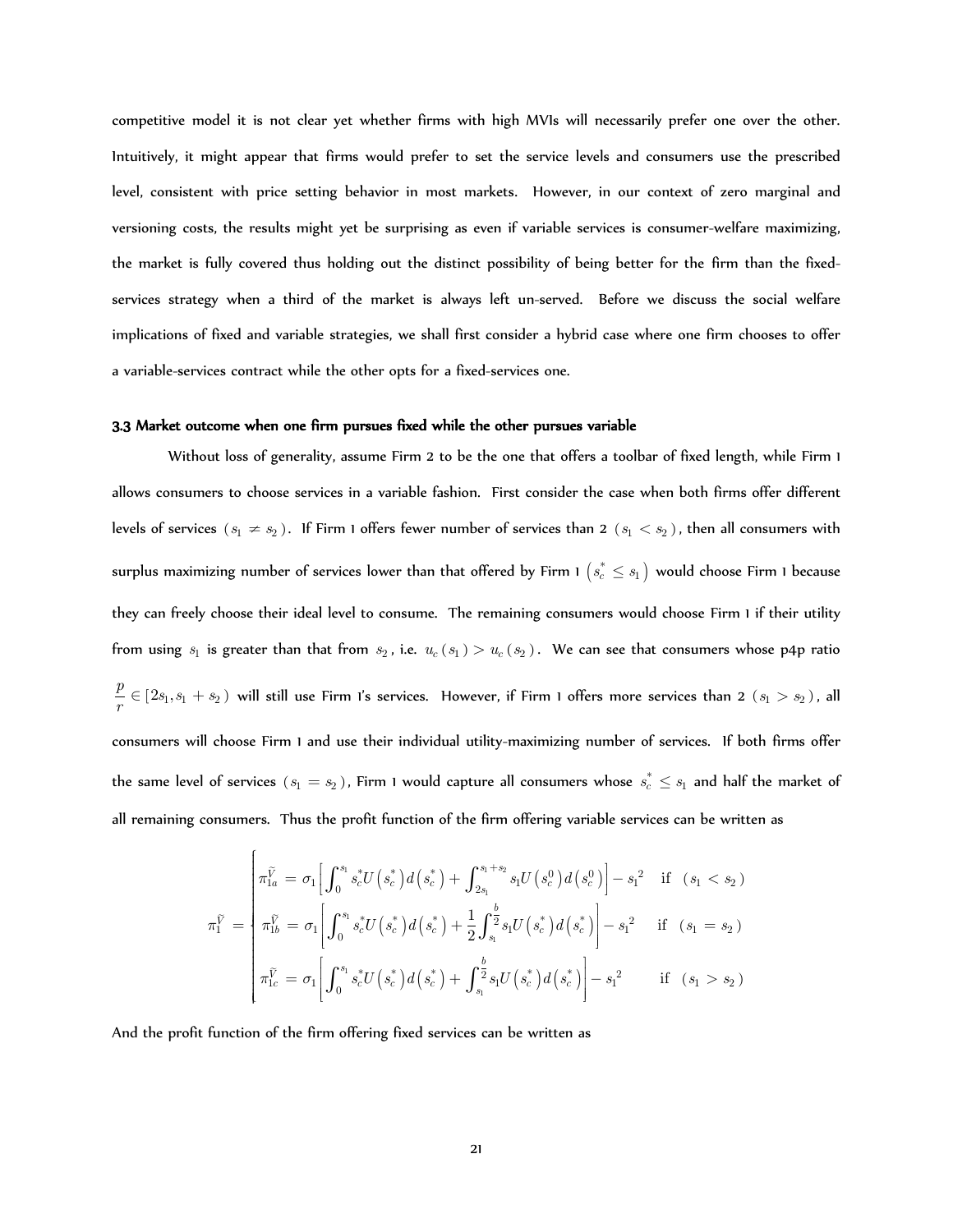$$
\pi_2^{\widetilde{F}} = \begin{cases}\n\pi_{2a}^{\widetilde{F}} = \sigma_2 \left[ \int_{s_1+s_2}^b s_2 U(s_c^0) d(s_c^0) \right] - s_2^2 & \text{if } (s_1 < s_2) \\
\pi_2^{\widetilde{F}} = \pi_{2b}^{\widetilde{F}} = \sigma_2 \left[ \frac{1}{2} \int_{s_2}^{\frac{b}{2}} s_2 U(s_c^*) d(s_c^*) \right] - s_2^2 & \text{if } (s_1 = s_2) \\
\pi_{2c}^{\widetilde{F}} = -s_2^2 & \text{if } (s_1 > s_2)\n\end{cases}
$$

Let the Nash equilibrium pair be given by  $s_1^{\widetilde V^\ast}, s_2^{\widetilde F^\ast}.$  We can immediately observe that when the firm offering higher number of services allows consumers to choose their preferred level, it is never optimal for the firm offering a smaller length toolbar to pursue a fixed-services strategy. The intuitive reason is that consumers would undoubtedly use their ideal service level if given the choice, i.e.,  $s_2^{\widetilde{F}^*}< s_1^{\widetilde{V}^*}$  is never an equilibrium possibility. Notice that similar to section 3.1, for some firm parameters the profit functions do not attain their maximum within the defined regions: when  $\sigma_1>2b$  ,  $\pi_{1a}^{\tilde{V}}$  of the firm offering variable services is still increasing as  $s_1$  approaches  $s_2$ , implying that when a firm's MVI is greater than  $2b$ , offering services fewer than that offered by his competitor is an unlikely equilibrium strategy. Since any asymmetric equilibrium implies  $s_{2}^{\widetilde{F}^{\ast}} > s_{1}^{\widetilde{V}^{\ast}}$  , from Firm 1's perspective and for any Firm 2 there *might* be

- 1. An asymmetric equilibrium where Firm 1 offers *fewer* services than Firm 2, given by  $s_1^{\widetilde{V}^*},s_2^{\widetilde{F}^*}\left(s_1^{\widetilde{V}^*} and Firm 1's MVI is  $\sigma_1< 2b$  .$
- 2. A symmetric equilibrium where he offers the same services as Firm 2, given by  $s_1^{\widetilde{V}^*},s_2^{\widetilde{F}^*}\left(s_1^{\widetilde{V}^*}=s_2^{\widetilde{F}^*}\right)=\left\lbrace s_1^{\widetilde{V}^*},s_2^{\widetilde{F}^*}\right\rbrace$  for any MVI of Firm 1.

In order for the service pair  $\left\{ s_{1}^{\widetilde{V}^{\ast}},s_{2}^{\widetilde{F}^{\ast}}\right\}$  to be an equilibrium candidate, we need  $\max\left\{\pi_1^{\widetilde{V}}\left(.,s_2^*\right)\right\} = \pi_{1a}^{\widetilde{V}}\left(s_1^{\widetilde{V}*}\right)$  and  $\max\left\{\pi_2^{\widetilde{F}}\left(s_1^*,.\right)\right\} = \pi_{2c}^{\widetilde{F}}\left(s_2^{\widetilde{F}*}\right)$  in case 1, or  $\max\left\{\pi_1^{\widetilde{V}}\left(.,s_2^*\right)\right\} = \pi_{1b}^{\widetilde{V}}\left(s_1^{\widetilde{V}*}\right)$ and  $\max\left\{\pi^{\widetilde{F}}_2\left(s^*_1,.\right)\right\}=\pi^{\widetilde{F}}_{2b}\left(s^{\widetilde{F}^*}_2\right)$  in case 2. Since it is never optimal for the firm pursuing fixed-services to offer fewer services than the firm pursuing variable-services strategy, the only possible asymmetric equilibrium will be characterized by  $\ s_{1}^{\widetilde{V}^*} < s_{2}^{\widetilde{F}^*}$  when  $\sigma_{1} < 2b$  .

Lemma 4: In a duopoly where one firm pursues a fixed-services strategy while the other does not, there is no symmetric equilibrium. An asymmetric equilibrium exists if the MVI of the firm allowing variable services is low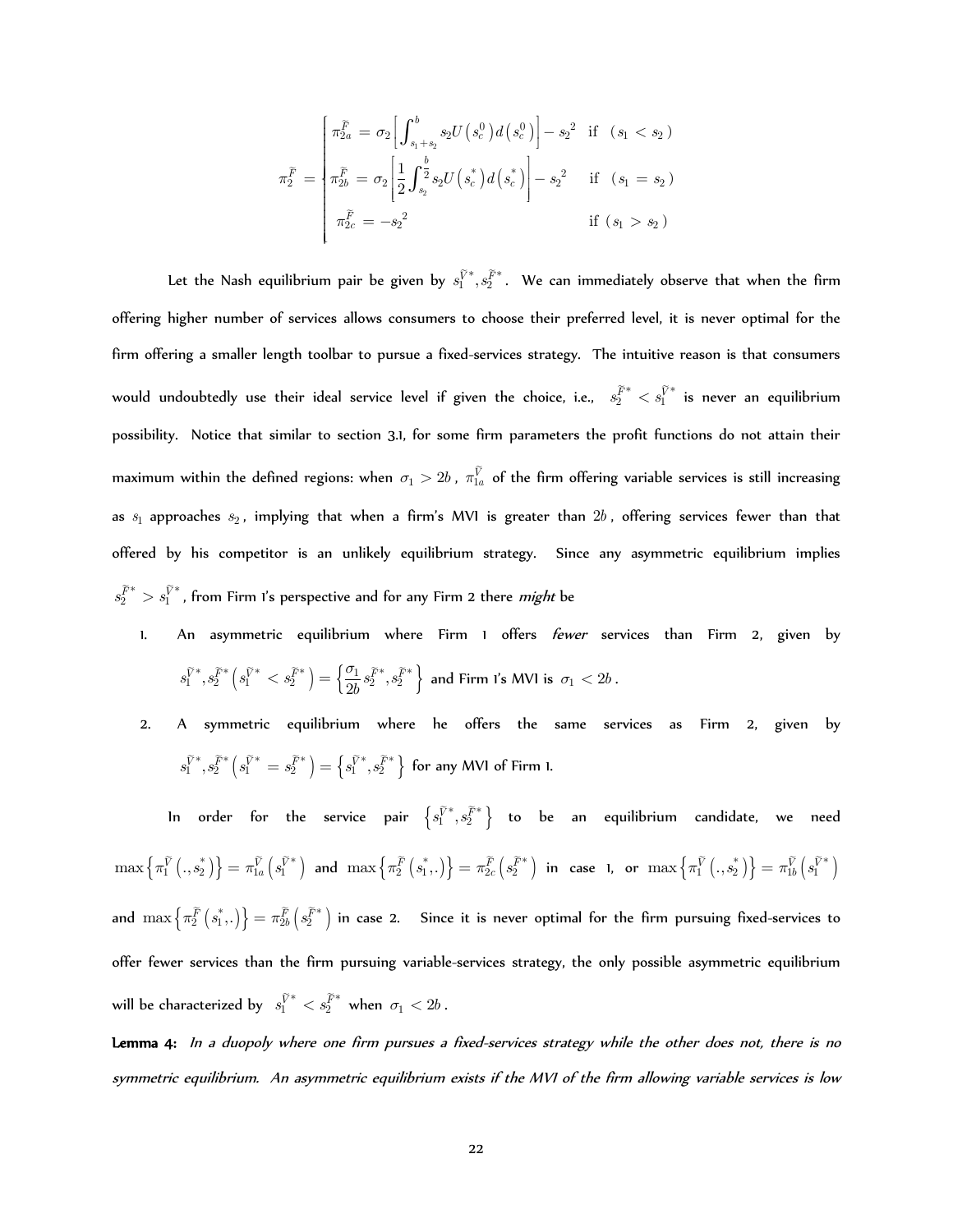$$
\left(\sigma_1 < \frac{2b}{1+\sqrt{2}}\right) \quad \text{and} \quad \text{that} \quad \text{of} \quad \text{the} \quad \text{one} \quad \text{pursuing} \quad \text{fixed-service} \quad \text{strategy} \quad \text{is} \quad \text{sufficiently} \quad \text{higher}
$$
\n
$$
\left(\sigma_2 \geq \frac{8b^2 \sigma_1}{4b^2 - 4b \sigma_1 - \sigma_1^2}\right) \qquad \qquad \text{The} \quad \text{equilibrium} \quad \text{pair} \quad \text{is} \quad \text{given} \quad \text{by}
$$
\n
$$
\left(s_1^{\tilde{V}^*}, s_2^{\tilde{F}^*}\right) = \left(\frac{b \sigma_1 \sigma_2}{4b(b + \sigma_2) + \sigma_1 \sigma_2}, \frac{2b^2 \sigma_2}{4b(b + \sigma_2) + \sigma_1 \sigma_2}\right).
$$

It is quite apparent that it cannot be optimal for a firm to engage in a fixed-services strategy and offer the same or fewer number of services than its competitor who allows consumers to choose their preferred levels. Also note that the service offerings are the same as in Lemma 1 (asymmetric equilibrium when both firms offer fixed services), although the difference of MVIs between the two firms needs to be larger. This differentiation is driven by both bounds, i.e., the small MVI firm is smaller than his counterpart in Lemma 1 and the large MVI firm has to be larger at the same time. Intuitively, we can see that the small MVI firm, by offering variable services, is essentially serving those consumers who would have been left un-served when both firms offered fixed services (Lemma 1), i.e., those with very low p4p ratios  $\left| \frac{s_c^0}{4b(b+\sigma_2)} \right|$  $\int_{0}^{0} 1$   $\int_{0}^{0} 1$  $s_c^0 < \frac{b\sigma_1\sigma_2}{4b(b+\sigma_2)+\sigma_1\sigma_2}$  $\sigma_1 \sigma_2$  $\frac{\sigma_1 \sigma_2}{\sigma_2 + \sigma_1 \sigma_2}$  $\Big(s_c^0<\frac{b\sigma_1\sigma_2}{4b\left(b+\sigma_2\right)+\sigma_1\sigma_2}\Big).$  Further, unlike in Lemma 1, the

market will be fully covered in this situation as the worst any consumer in this market can do is to use  $s_1^{\tilde V^*}.$ 

 $(\sigma_1 < \frac{8\beta^2 \sigma_1}{1 + \sqrt{2}})$  and that of the one pursum,<br>  $\left(\sigma_2 \geq \frac{8\beta^2 \sigma_1}{4b^2 - 4b\sigma_1 - \sigma_1^2}\right)$  . The<br>  $\left(s^{\alpha_1}, s^{\alpha_2}_{\alpha_1}\right) = \left(\frac{b\sigma_1\sigma_2}{4b(b + \sigma_2) + \sigma_1\sigma_2}, \frac{b\beta^2\sigma_2}{4b(b + \sigma_2) + \sigma_1\sigma_2}\right)$ .<br>  $\left(s^{\alpha_1}, s^$ An important finding of our analyses is that in equilibrium, whenever at least one firm offers variable services, the market will always be fully covered and the consumer surplus will always be higher. The simple intuition behind this is that whenever one firm allows consumers to choose their desired service levels, every consumer can find a service level that correspond to a non-zero utility; while low types will pick up some service level lower than that offered by the variable-services firm, the high types will choose between this firm and the competitor who offers a higher service level. Thus from a consumer surplus point of view as well even if one firm offers variable-services, consumers are always better off. Further, note that when the MVI of the fixedservices firm increases, both firms would find it optimal to increase their service levels. While the increase in the fixed-service level may or may not lead to increased consumer surplus, the increase in the smaller MVI firm's offering will result in a greater portion of consumers in the market being satisfied at their preferred level. The equilibrium number of services as well as profits for the firms and the equilibrium regions are summarized in Table 2 (in the appendix) and Figure 4, respectively.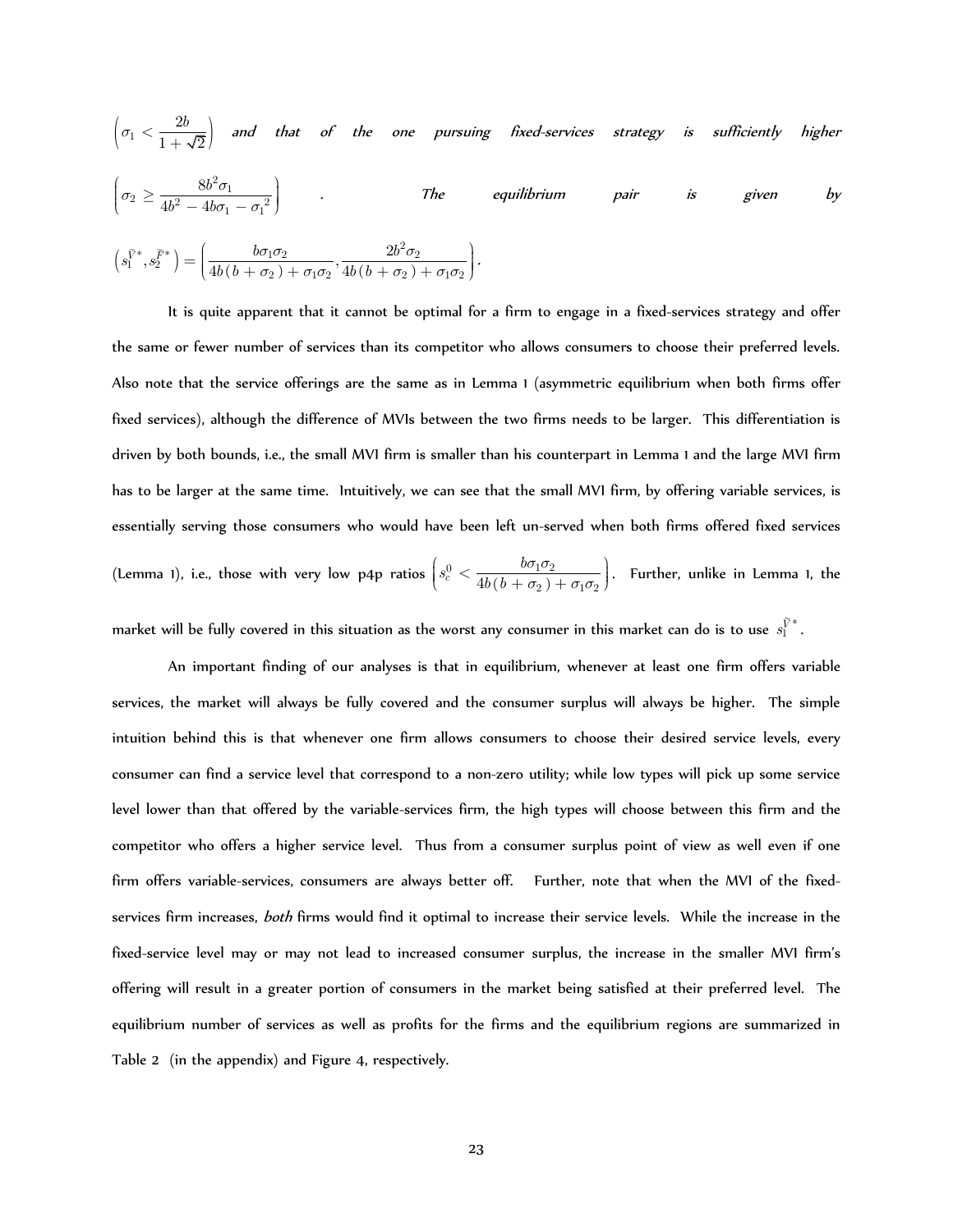

Figure 4: Equilibrium regions in the duopoly

## 3.4 Welfare analyses

Having derived the equilibrium solutions under different combinations of services-strategy, we shall now analyze their implications to consumer and social welfare. From our earlier discussions, it is quite evident that when one (both) firms pursue a variable services strategy, some (all) consumers enjoy their surplus maximizing level of services.

**Lemma 5:** In the duopoly where there is at least one low MVI firm (< 2b) and the higher MVI firm offers fixedservices, the market is fully covered and consumer-welfare is higher when the low MVI firm offers variable services than when both offer fixed-services. In the market characterized by two firms with sufficiently high MVIs  $(\sigma_1, \sigma_2 > 2b)$ , we observe the following:

- i. Consumer surplus is always maximized when both firms adopt a variable-services strategy in equilibrium.
- ii. Firm's equilibrium profits from adopting variable-services strategy is higher than their corresponding profits from engaging in fixed-services, when their respective MVIs are very high  $\sigma_1, \sigma_2 > 10b$  and the social-welfare is the highest in this case.
- iii. Even if firm MVIs are lower than the threshold in (ii), equilibrium social welfare in variable-services strategy is higher than that under fixed-services strategy under a lowered limit  $(\sigma_1 + \sigma_2 > 20b - 6)$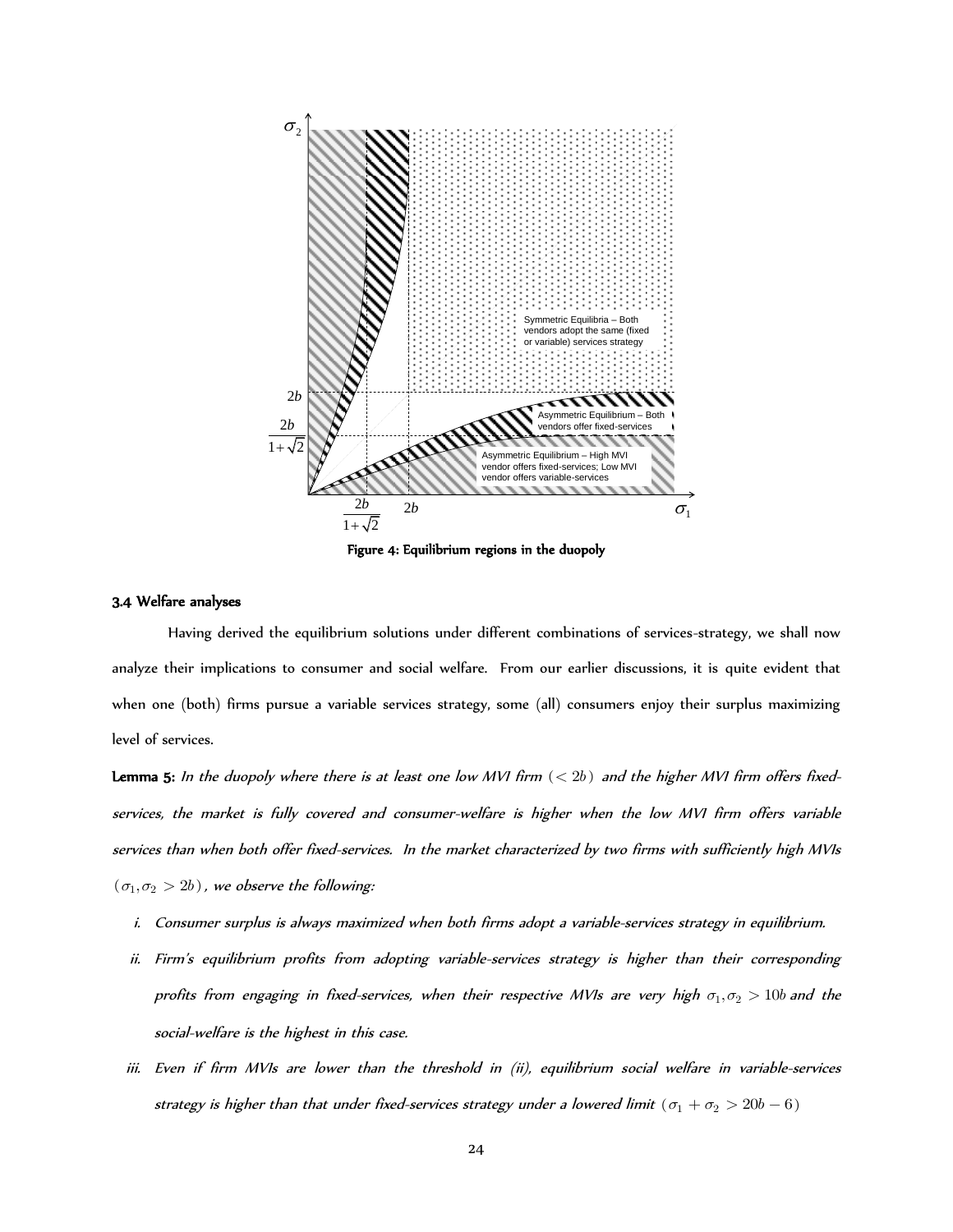Table 3 (in the appendix) provides the consumer surplus and social welfare under each of the market conditions discussed in the paper. Parts of Lemma 5 are quite intuitive in that due to the NFD property of the good, when variable services are being offered, consumers will pick up their respective optimal service levels if available and thus raising consumer surplus. However, an interesting observation of Lemma 5 is that while variable-services are obviously good for the consumers, in some cases, they are also superior to fixed-services offerings for the firms as well (see Figure 5). The economic intuition behind this finding is that for high MVI firms, the combined loss from not serving a third of the market (consumers with low p4p ratio  $\,s_c^0\,$  $s_{c}^{0}<\frac{b}{3}$ ) and not catering to some convenience-seekers at their preferred level (those with  $\frac{b}{3} < s^*_c \leq \frac{b}{2}$ ) is higher than the costs of increasing their service level from  $\frac{0}{3}$  $rac{b}{3}$  to  $rac{b}{2}$  $\frac{b}{\alpha}$ . Contributing to this observation is the fact that firms suffer *no* marginal or versioning costs in catering to consumers who choose a service level lower than the full offering. Closer to the threshold of 2b, fixed-services is better than variable-services strategy though both profits are increasing in the firms' MVI. However, profits for firms in the variable case are increasing at a faster rate with MVI as compared to the rate of increase in the fixed case  $\left(\frac{\partial \pi^{V^*}}{\partial z}\right)>\frac{\partial \pi^{F^*}}{\partial z}$  $\sigma$   $\partial \sigma$  $\left(\frac{\partial \pi^{V^*}}{\partial \sigma} > \frac{\partial \pi^{F^*}}{\partial \sigma}\right)$ . This aspect combined with the fact that consumer surplus is higher in the variable case ensures that the social welfare with variable services is higher than that of the fixed-services even before firms themselves find it optimal to offer variable-services (hence the  $\sigma_1 + \sigma_2 > 20b - 6$  condition rather than  $\sigma_1 + \sigma_2 > 20b$ ).

In this paper, we have analyzed equilibrium strategies under different cases of services-strategy adoption. From Figure 5, we can see that there is a small region describing competitive markets where no pure-strategy equilibrium exists. While this generally suggests that firms might continue to undercut each other by offering services that are perhaps not optimal, there is also a distinct possibility of mixed-strategy equilibria in this space. This would essentially suggest that firms of these types will randomize their services strategies. One main purpose of this work is to illustrate the problem from a regulator's point of view as to what the consumer and social welfare implications might be under different cases. However, one could also view our analyses as the subgame equilibrium results of a two-stage game where firms first simultaneously choose their strategy of offering (fixed vs. variable-services), and in a second stage choose their service levels. In this case our equilibrium results would be the candidates for a subgame perfect Nash equilibrium (SPNE) of the two-stage game. In order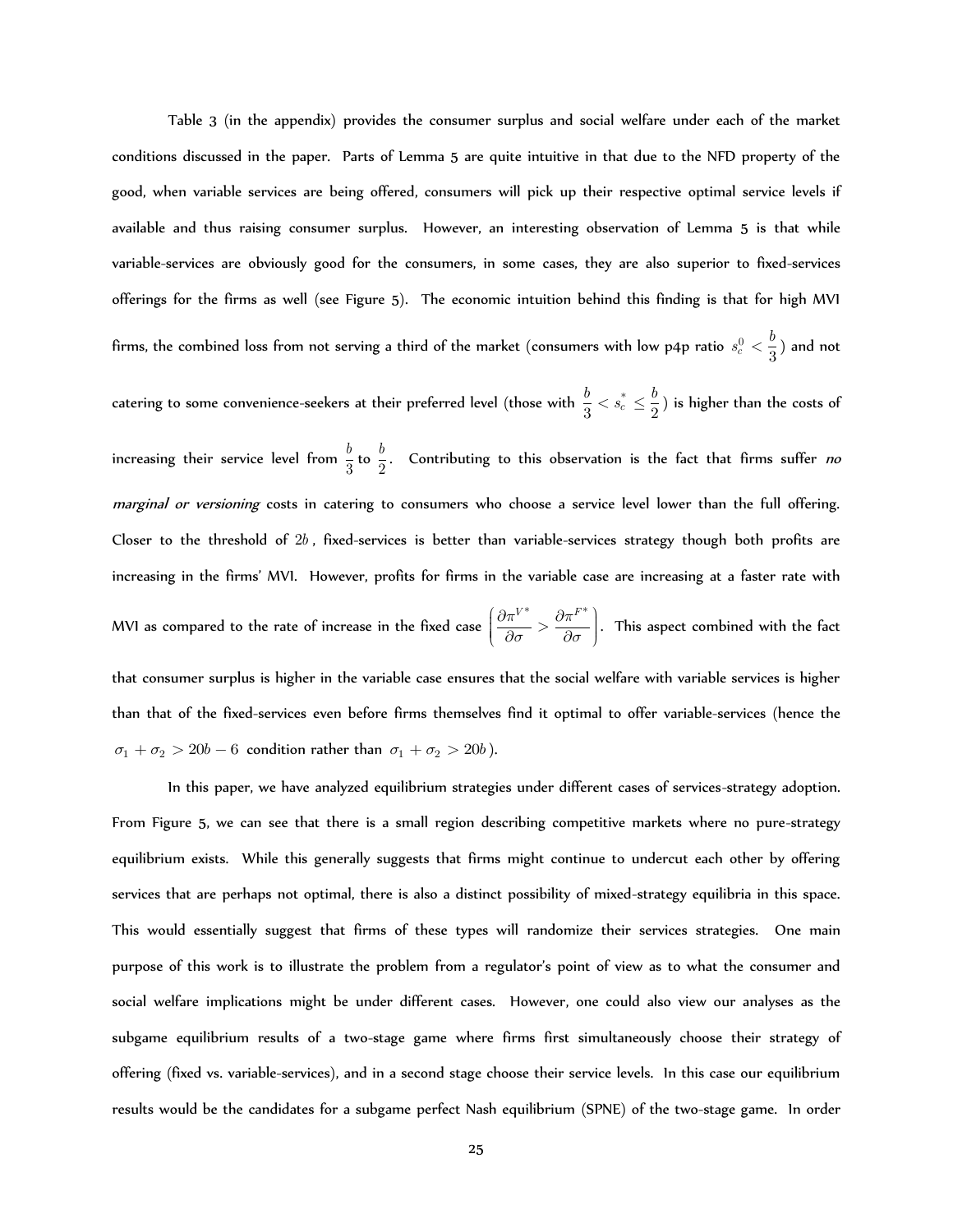to study the equilibrium outcome of such a game, we would be comparing the profits identified in each of the Lemmas.



Figure 5: Welfare comparison: both firms offering fixed versus variable services

In fact, we can see that in general when a firm faces a competitor whose profits are increasing in services, then offering variable services weakly dominates offering fixed services; because offering fixed services when a competitor might offer variable will result in the firm accruing negative profits. Similarly, we could extend the model to a 3-stage game, where in the first stage the firms strategically determine their marginal values for information (MVIs) by investing in developing their own advertising networks and incurring some costs. Clearly the results of such a game would depend on the relative costs incurred by the two firms and is beyond the scope of this paper.

# 4 Policy implications and discussion of results

An important motivation for our problem is the emergence of new browser-embedded technologies such as toolbars that provide firms with greater control over how information about consumers' online usage is acquired. The fixed-services strategy – the option to acquire a fixed-amount of information and deliver a given set of personalized services – was hitherto non-existent as early forms of personalization was largely restricted to user controlled Web-based static mechanisms. For example, personalization through a Web interface relies largely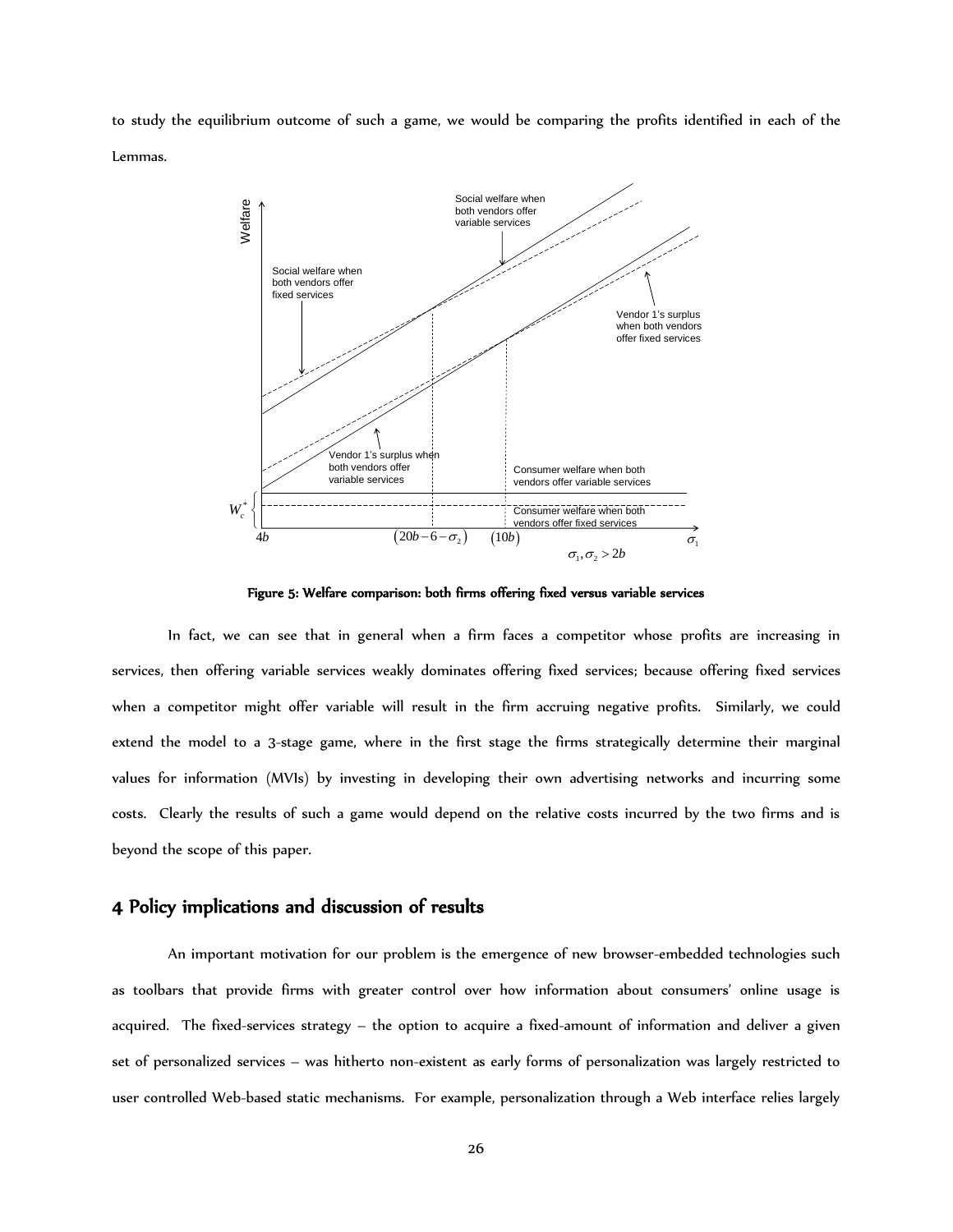on server logs and cookies (Murthi and Sarkar, October) and it is difficult for a firm to require consumers to use all services offered. Due to the static nature of the Web's Hyper Text Transfer Protocol (HTTP), the most control that firms enjoyed was that they could 'expire' accounts that did not use enough services or share adequate information. It is in fact the fixed-services contract that a user agrees to, often with little or no control subsequently, that has gotten the attention of the media and privacy groups that compare these toolbars to spyware technologies, e.g., the recent campaign against Ask Jeeves (Stone). It is indeed this potentially detrimental level of control over how much users share and what they get the main subject of ongoing FTC investigations into the legitimate and illegitimate uses of toolbar-like technologies (FTC).

While many spurious firms are employing toolbars giving rise to their 'Spyware' reputation, due to its non-intrusive nature, numerous legitimate online firms are employing it for personalizing services to their users. Currently, large firms like Yahoo! and MSN offer all of their personalization services (more than those available through their Web-based technologies) through browser-embedded toolbars. Their strategy so far has been to allow consumers to select a subset of their toolbar services. For example, Google provides a toolbar wherein one could personalize search, mail, and a variety of other services including a feature called PageRank that is considered to be highly intrusive by many. However, Google provides users with the option of using only a subset of its toolbar-based personalization, allowing users to turn-off the PageRank option and thus not collecting the associated information. This is in contrast to strategies of those in the retail space such as Amazon with its Alexa and A9.com toolbars, where Amazon does not allow consumers to choose a subset of services to personalize. Once a user downloads and embeds the A9.com toolbar, a variety of information including the Websites visited, products searched for, email addresses used in fill-in forms, etc., is automatically acquired and the user is then provided with a personalized list of sites and products during next usage; although currently the toolbar is focused only on products carried by its parent company, Amazon.com. The user has no control in that he cannot specify that the A9 toolbar should collect and report information (and hence personalize) only on certain services but not others.

#### 4.1 Policy implications

Our results categorically suggest that the non-price nature of online personalization market, combined with the NFD property of services, creates a situation where the availability of variable services is always superior from a consumer surplus perspective. This is in contrast to pricing strategies for goods with free disposal, where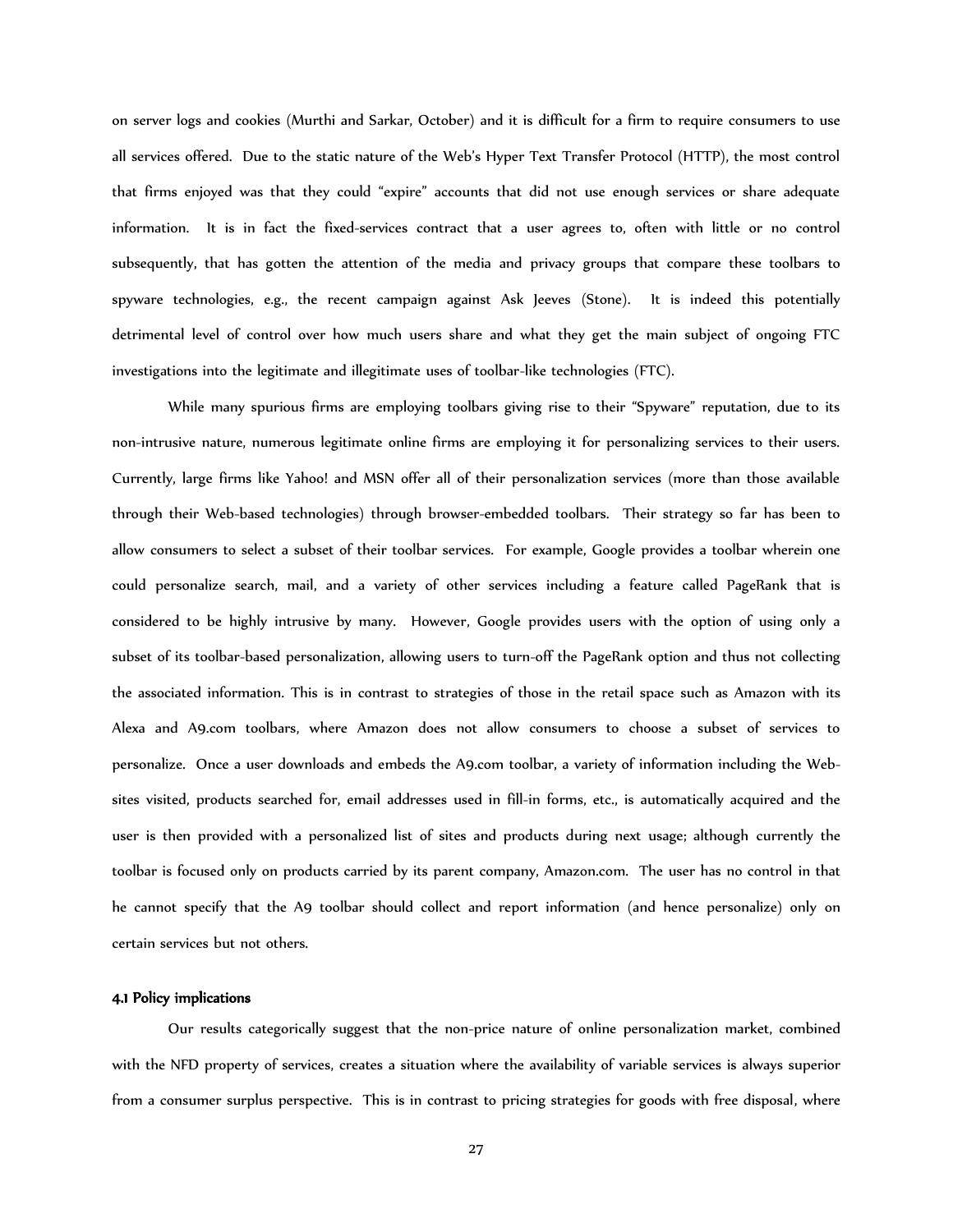a monopolist typically can extract more consumer surplus by offering variable rather than fixed contracts (Sundararajan, December). In our model, a monopolist is indifferent between the two strategies but in a competitive situation many equilibrium possibilities exist; each with its own consumer and social welfare implications. First of all, we note that in the case of both firms having high MVIs, a symmetric equilibrium where firms offer variable services is superior not only from the consumer-surplus perspective but also for the producer surplus and hence the overall social welfare of the market. It is evident that the adoption of fixed-strategies in equilibrium is largely a function of whether one or both firms have smaller marginal value for information.

An important policy implication of these findings is that perhaps the regulator need not outright ban the use of technologies such as toolbars, but rather ensure the participatory aspect of the consumer-firm interaction to be in favor of the consumers. Interestingly, our results suggest that the regulator needs to be more concerned with the many small firms who survive on the limited re-sale value for information than with large firms with sophisticated uses for consumer data. There is also a clear indication towards encouraging both competition and the allowance of firms to mine preference/usage information as long as consumers are made fully aware of their privacy implications. Thus an important recommendation of our work will be for a regulator like the FTC to not engage in the legislation of what technologies can or cannot be used, but rather focus on the explication of the impacts of these technologies through education and more importantly, monitor and enforce any agreements between firms and consumers.

One other suggestion might be to allow for ongoing consolidations in the firm space where many firms are beginning to merge, thus reducing the number of smaller independent firms to a few large ones. For example, Yahoo! now owns Inktomi, Overture, and Altavista; Lycos has acquired or merged with Tripod, Angelfire, Matchmaker and Wired; InfoSpace now includes Dogpile, WebCrawler, MetaCrawler and WebFetch. This is perhaps one of those unique markets where an oligopoly of a few large players might be beneficial to the consumers. Through variable-services offerings large firms also end up serving those consumers in the fringe of the market (i.e., highly privacy-sensitive consumers).

#### 4.2 Summary

From a modeling point of view, our research adds to the literature on competition in NFD goods and services markets; and from a theoretical perspective, the competition is characterized by discontinuous payoffs that generally suggest existence of equilibrium only in mixed-strategies (Dasgupta and Maskin, Jan., 1986).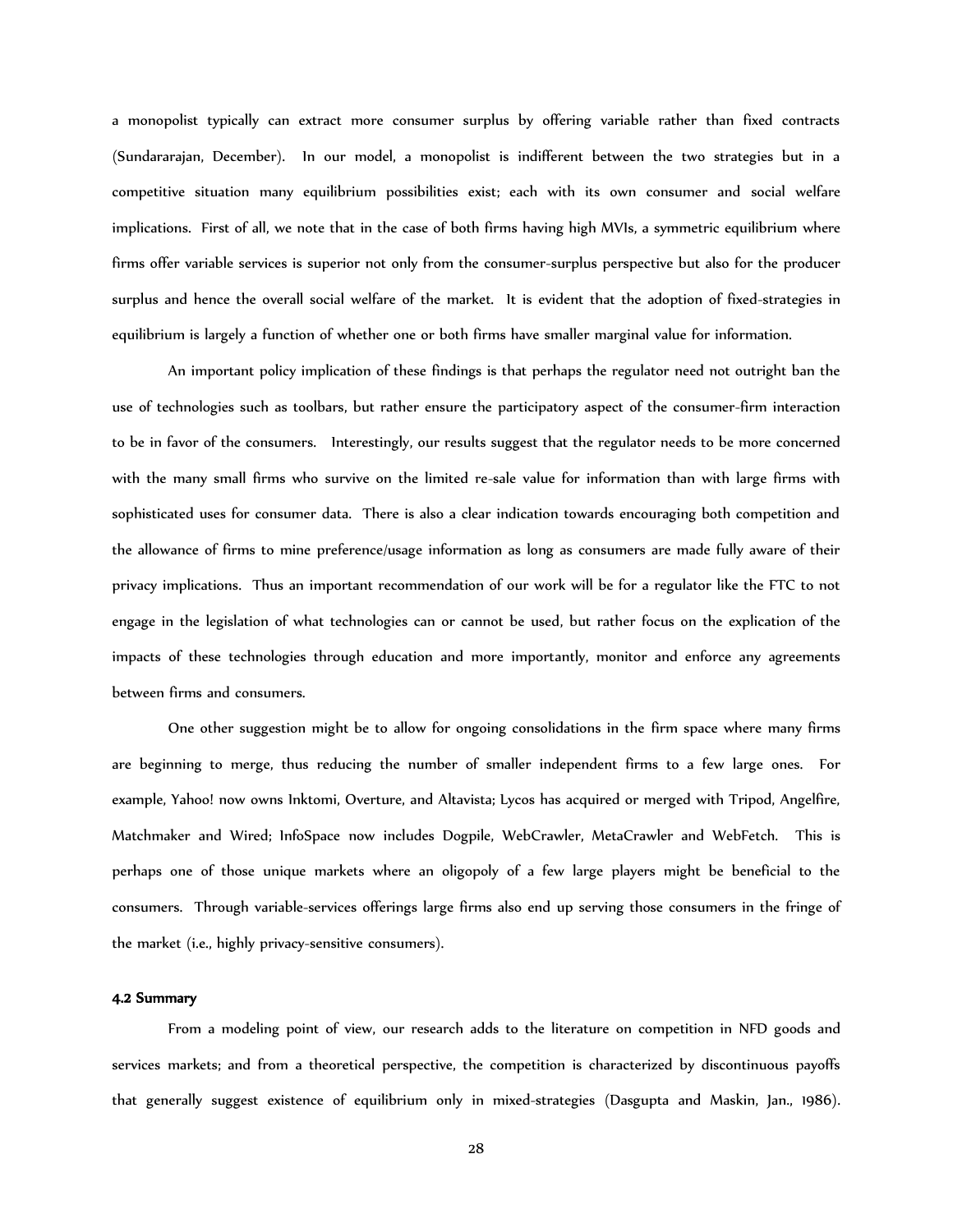However, we find that our payoffs can also be classified as *continuous but for upward jumps* (Milgrom and Roberts), and the aggregator function (sum of payoffs across the strategy space) is both Diagonally Transfer Continuous and Diagonally Transfer Quasi-concave (Baye, Tian and Zhou). This allows us to explore more meaningful pure-strategy equilibria.

We discuss two firm strategies, one where they offer a fixed set of services to consumers and in the other where variable services are offered. When fixed-services are offered and consumers are distributed in their effective marginal value for services, the market is characterized by competition reminiscent of vertically segmented markets. Our results show the existence of a segmented market along the lines of Moorthy , where a firm endowed with a lower marginal value for information serves the low types while the higher MVI firm serves the high types. However, unlike segmented markets for goods with free disposal, we also observe a symmetric equilibrium where both firms offer the same level of services and share the market equally. The market is not covered in either case.

The NFD aspect of the good combined with the zero-marginal and zero-versioning costs have a pronounced effect when the market is characterized by variable-services offering. Unlike in the fixed-services case where non-zero utility was the main participation criteria, in the variable-services case consumers select services based on how far they are from their ideal-points (the surplus-maximizing level) and many consumers may be satisfied at their desired levels. The closest physical world examples can be found in models of franchise competition where fast-food franchises and car dealerships can locate themselves at multiple points on a linear market (Hadfield, Winter, Iyer). Our results show that such a market is only characterized by symmetric, consumer-surplus maximizing equilibria in a duopoly of high MVI firms. From a modeling perspective, this draws comparisons with outside location game similar to that in Gabszewicz and Thisse where firms place themselves on the edge of a linear market and maximize welfare.

From a managerial perspective, since firms' profits are increasing in consumers' p4p ratio, our results suggest that firms should employ significant trust building and other reassuring services that are known to help allay privacy concerns and therefore increase the p4p ratios. Since firms with large MVIs will have a strong incentive to move towards variable-services offering, it is evident that smaller independent firms that solely depend on external agencies like DoubleClick for generating value from information will find it hard to continue sustaining in this market. Perhaps these smaller firms will distinguish themselves by going the niche services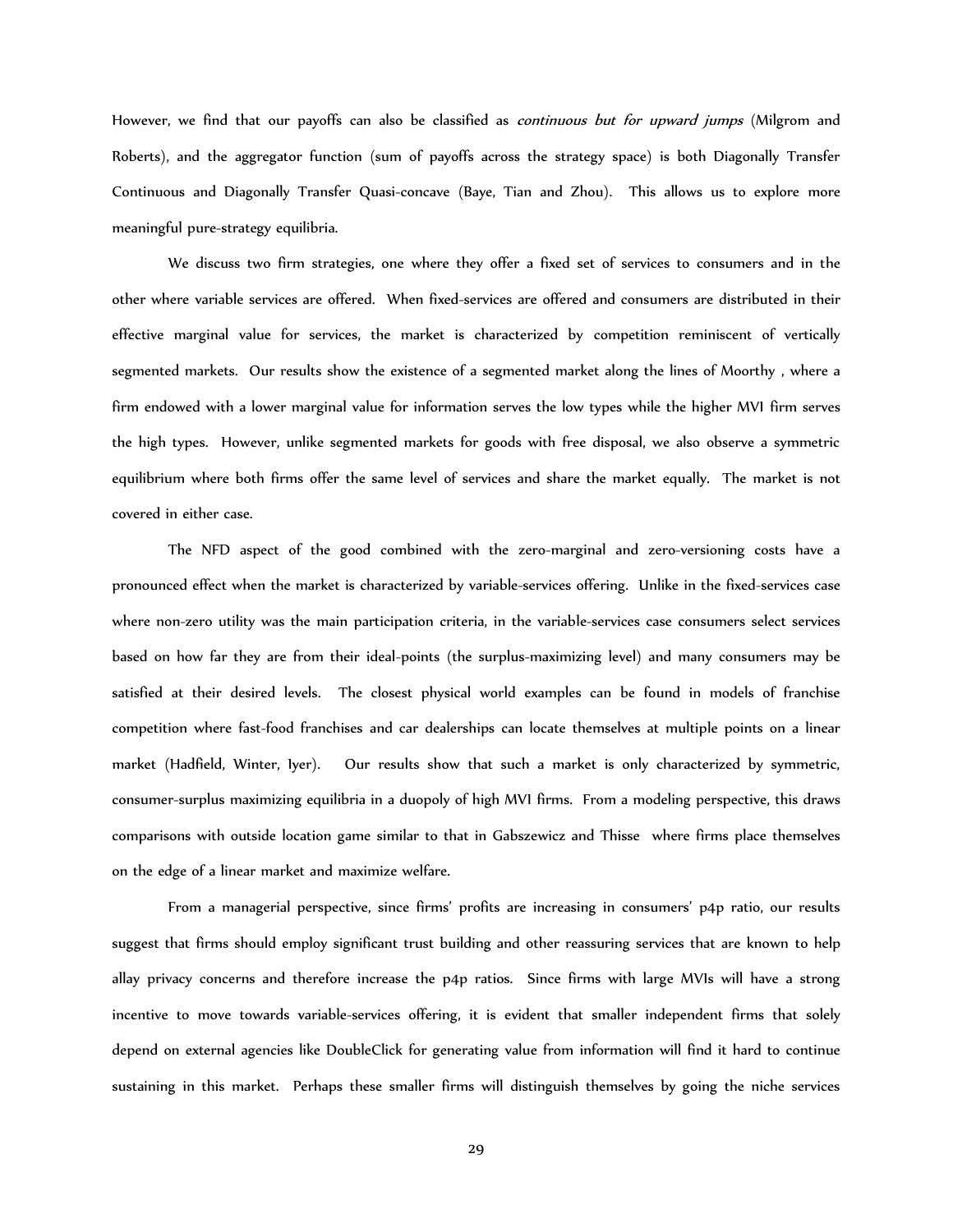route or will be absorbed into some larger firms. It is also interesting to note that while in the highly competitive marketplace firms offer variable toolbar-sizes, Amazon is currently persisting with fixed-services approach. This could perhaps be attributed to its near monopoly status in the area of retail personalization, although our model would suggest that with increasing number of firms occupying this space, Amazon will eventually allow consumers the option to choose a subset of its A9.com toolbar services.

## 4.3 Limitations and future research

As with any first model of a real-world context, we are limited in the number of issues we can explore in the current paper. One first such limitation is perhaps the assumption that firms only vary in their MVI and have common cost coefficients. It is quite possible that firms may also differ in their ability to personalize and also in the liability costs of the information they acquire, process and store. Further, we have assumed a simple personalization technology here where a unit of personalized service can be generated for a given unit of personal information; with rapid advances in technology perhaps more services can be produced for a single unit of information. Indeed, it would be interesting to explore how firms can differentiate themselves on the basis of the amount of services they can offer for a single piece of information rather than only the total number of indistinguishable services. Another interesting extension to our model would be the possibility of offering incentives along with information acquisition services and develop services-incentive menus for NFD goods and services.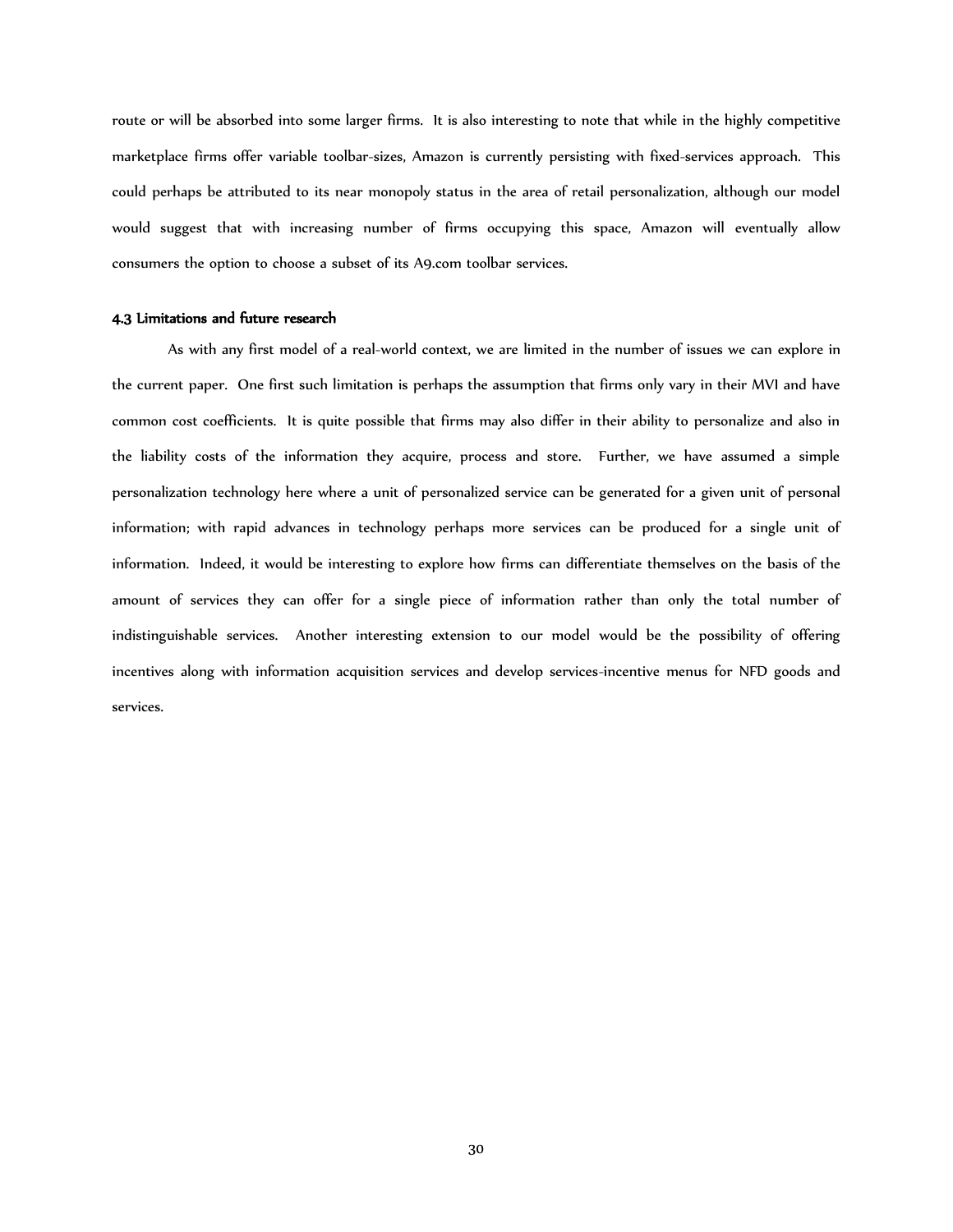## References

Anonymous. 2001. HIPPA Privacy Rule Takes Effect. Healthcare Financial Management. 55(6) 9.

- M.R. Baye, Tian, G., Zhou, J. 1993. Characterizations of the Existence of Equilibria in Games with Discontinuous and Non-quasiconcave Payoffs. Review of Economic Studies. 60 935-948.
- P.N. Bloom, Milne, G.R., Adler, R. 1994. Avoiding Misuse of New Information Technologies: Legal and Societal Considerations. Journal of Marketing. 58(1) 98-110.
- R.K. Chellappa, Shivendu, S. 2006. A Model of Advertiser Portal Contracts: Personalization Strategies under Privacy Concerns. *Information Technology and Management*. 7(1) 7-19.
- R.K. Chellappa, Shivendu, S. 2006. A Model of Advertiser Portal Contracts: Personalization Strategies under Privacy Concerns. *Information Technology and Management*. 7(1) forthcoming.
- R.K. Chellappa, Shivendu, S. 2007. An Economic Model of Privacy: A Property Rights Approach to Regulatory Choices for Online Personalization. *Journal of Management Information Systems*. 24(3) 193-226.
- R.K. Chellappa, Sin, R. 2005. Personalization versus Privacy: An Empirical Examination of the Online Consumer's Dilemma. *Information Technology and Management*. 6(2-3) 181-202.
- P.-Y.S. Chen, Hitt, L.M. 2002. Measuring Switching Costs and the Determinants of Customer Retention in Internet-Enabled Businesses: A Study of the Online Brokerage Industry. Information Systems Research. 13(3) 0255-0274.
- M.J. Culnan, Bies, R.J. 2003. Consumer Privacy: Balancing Economic and Justice Considerations. Journal of Social  $$
- C. D'Aspremont, Gabszewicz, J.J., Thisse, J.-F. 1979. On Hotelling's "Stability in Competition". Econometrica. 47(5) 1145-1150.
- P. Dasgupta, Maskin, E. 1986. The Existence of Equilibrium in Discontinuous Economic Games, I: Theory. The Review of Economic Studies. 53(1) 1-26.
- V. Derlega, Metts, S., Petronio, S., Margulis, S. 1993. Self-Disclosure.
- P. Desai. 2001. Quality Segmentation in Spatial Markets: When Does Cannibalization Affect Product Line Design? Marketing Science. 20(3) 265-283.
- R. Dewan, Freimer, M., Seidmann, A. 1999. Portal Kombat: The Battle between Web Pages to become the Point of Entry to the World Wide Web. City.
- N. Economides. 1984. The Principle of Minimum Differentiation Revisited. European Economic Review. 24 345-368.
- S. Essegaier, Gupta, S., Zhang, Z.J. 2002. Pricing Access Services. Marketing Science. 21(2) 139–159.
- FTC. 2003. Information Flows: The Costs and Benefits to Consumers and Businesses of The Collection and Use of Consumer Information. Federal Trade Commission Workshop June 18, Washington DC.
- FTC. 2004. Monitoring Software on Your Pc: Spyware, Adware, and Other Software. Federal Trade Commission Workshop. #110 Project P044509 Washington DC.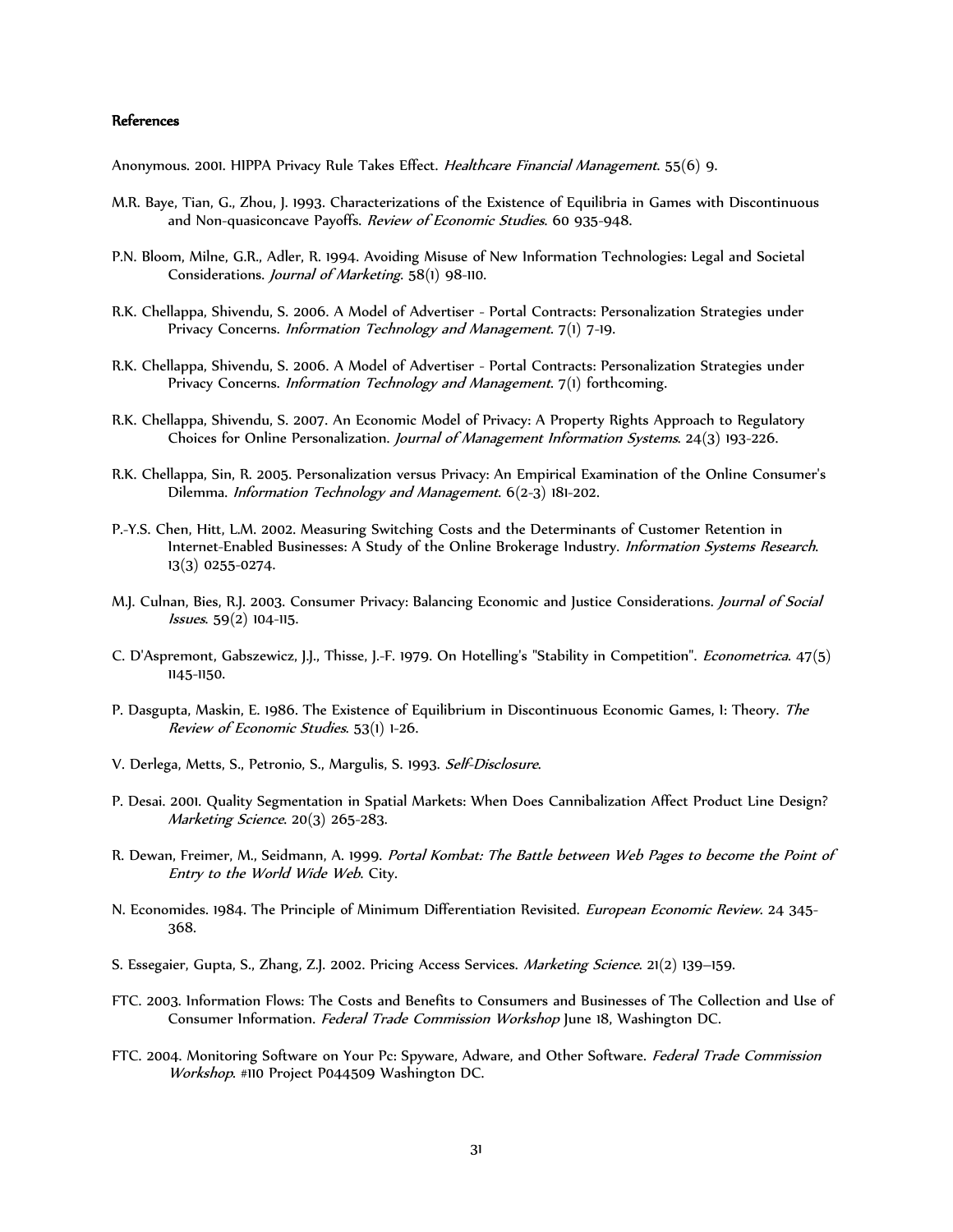- J.J. Gabszewicz, Thisse, J.-F. 1986. On the Nature of Competition with Differentiated Products. The Economics Journal. 96(381) 160-172.
- J.J. Gabszewicz, Thisse, J.-F. 1992. Location. Elsevier Science Publishers, City.
- G.K. Hadfield. 1991. Credible Spatial Preemption through Franchising. The RAND Journal of Economics. 22(4) 531-543.
- H. Hotelling. 1929. Stability in Competition. Economic Journal. 39 41-57.
- G. Iyer. 1998. Coordinating Channels under Price and Nonprice Competition. Marketing Science. 17(4) 338-355.
- R.S. Laufer, Wolfe, M. 1977. Privacy as a Concept and a Social Issue: A Multidimensional Developmental Theory. Social Issues. 33(3) 22-24.
- P. Milgrom, Roberts, J. 1994. Comparing Equilibria. American Economic Review. 84(3) 441-459.
- K.S. Moorthy. 1985. Using Game Theory to Model Competition. Journal of Marketing Research. 22(3) 262-282.
- K.S. Moorthy. 1988. Product and Price Competition in a Duopoly. Marketing Science. 7(2) 141-156.
- B.P.S. Murthi, Sarkar, S. 2003. The Role of the Management Sciences in Research on Personalization. *Management* Science. 49(10) 1344 - 1362.
- M. Mussa, Rosen, S. 1978. Monopoly and Product Quality. Journal of Economic Theory. 18 301-317.
- B. Nahata, Kokovin, S., Zhelobodko, E. 2003. Package Sizes, Tariffs, Quantity Discount and Premium. Economics Working Paper Archive at WUSTL 35.
- T.S. Raghu, Kannan, P.K., Rao, H.R., Whinston, A.B. 2001. Dynamic Profiling of Consumers for Customized Offerings Over the Internet: A Model and Analysis. Decision Support Systems. 32(2) 117-134.
- G. Rothwell, Rust, J. 1997. On the Optimal Lifetime of Nuclear Power Plants. Journal of Business and Economic Statistics, American Statistical Association. 15(2) 195-208.
- R.T. Rust, Kannan, P.K., Peng, N. 2002. The customer economics of Internet privacy. Journal of the Academy of Marketing Science.  $30(4)$  455-464.
- S. Salop. 1979. Monopolistic Competition with Outside Goods. Bell Journal of Economics. 10 141-156.
- J.S. Scott. 1999. Privacy, Confidential, and Security: Protecting "Personally Identifiable Information". *Healthcare* Financial Management. 53(3) 26-27.
- V. Shankar, Smith, A.K., Rangaswamy, A. 2003. Customer Satisfaction and Loyalty in Online and Offline Environments. International Journal of Research in Marketing. 20(2) 153-175.
- B. Stone. 2005. Uneasy Rider: Ask Jeeves didn't ask before installing a search tool on millions of Web browsers. Now investors are asking questions. Newsweek June 03, MSNBC Web exclusive.
- A. Sundararajan. 2004. Nonlinear Pricing of Information Goods. Management Science. 50(12) 1660-1673.
- H.R. Varian. 1997. Versioning Information Goods. MIT Press, City.
- E. Volokh. 2000. Personalization and Privacy. Communications of the ACM. 43(8) 84-88.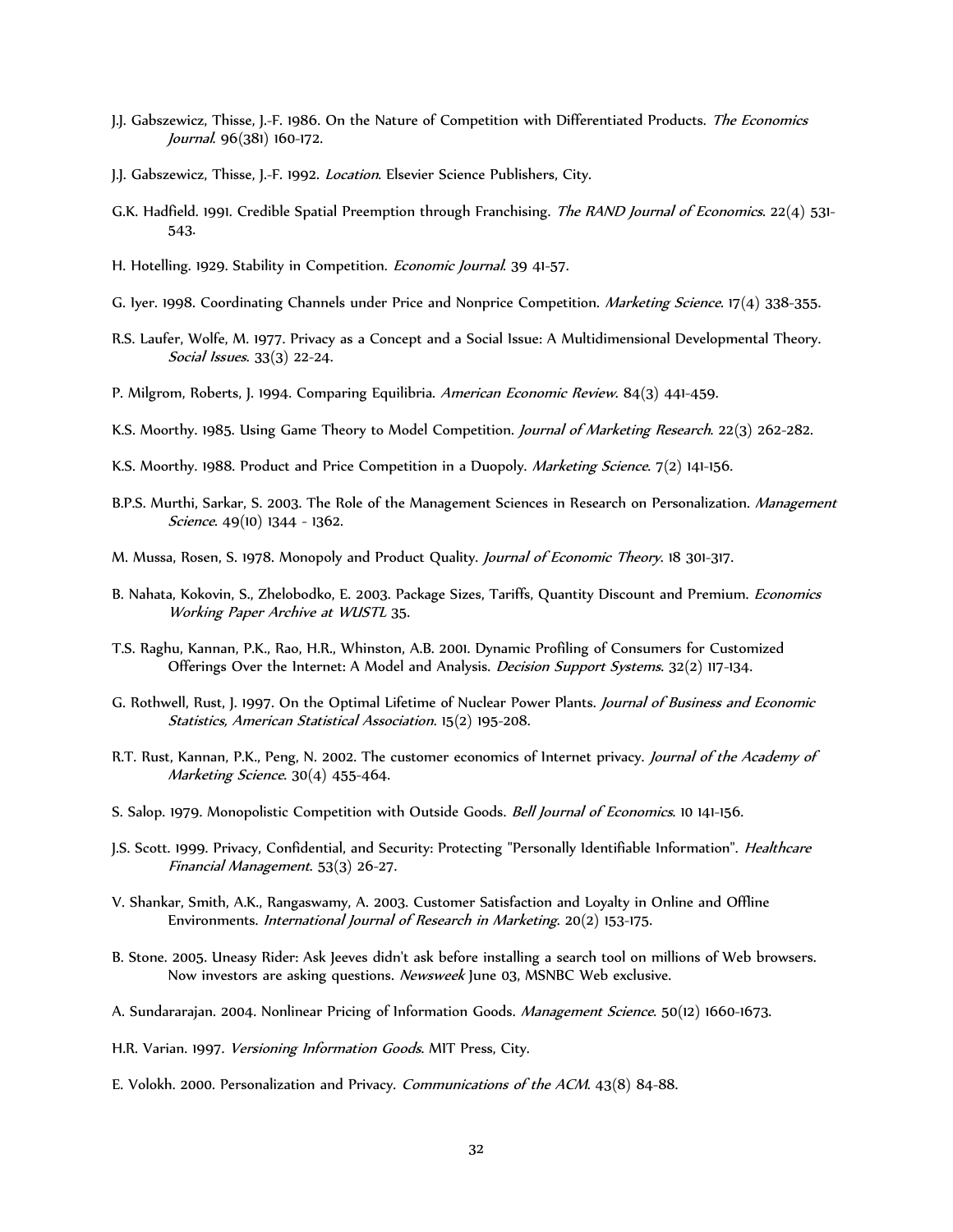R.S. Winer. 2001. A Framework for Customer Relationship Management. California Management Review. 43(4) 89-105.

# Competition for Customer Information: An Economic Model of Online Personalization in the Presence of Privacy Concerns

# Appendix

| <b>SYMBOL</b>    | <b>DEFINITION</b>                                                                                                                              | <b>SYMBOL</b> | <b>DEFINITION</b>                                                                                          |
|------------------|------------------------------------------------------------------------------------------------------------------------------------------------|---------------|------------------------------------------------------------------------------------------------------------|
| $\boldsymbol{p}$ | Consumer's marginal value for personalization<br>services                                                                                      | $\,r$         | Consumer's privacy cost coefficient                                                                        |
| $\sigma_i$       | Marginal value for information (MVI) of firm <i>i</i>                                                                                          |               | Firm is profit function with respect<br>$\pi_i(\sigma_i, s_i)$ to the MVI and level of services<br>offered |
| $\boldsymbol{s}$ | Personalization services<br>$(\vec{s_c}^*$ - consumer's surplus-maximizing service<br>level:<br>$s_c^0$ - consumer's break-even service level) |               | Superscript denoting fixed-services                                                                        |
| u(p,r,s)         | Consumers' utility from personalization<br>services                                                                                            |               | Superscript denoting variable-services                                                                     |

Table 1: Key Notation

| <b>Services Strategy</b><br>(Equilibrium)                                                           | <b>Equilibrium Services</b>                                        | <b>Equilibrium Profits</b>                                                                                                                                                                                                                                                                                                                                                                                  | Condition                                                                                                    |
|-----------------------------------------------------------------------------------------------------|--------------------------------------------------------------------|-------------------------------------------------------------------------------------------------------------------------------------------------------------------------------------------------------------------------------------------------------------------------------------------------------------------------------------------------------------------------------------------------------------|--------------------------------------------------------------------------------------------------------------|
| Both firms offer fixed<br>services<br>(Asymmetric<br>Equilibrium)                                   | $s_2^{F^*} = \frac{2b^2\sigma_2}{4b(b+\sigma_2)+\sigma_1\sigma_2}$ | $s_1^{F^*} = \frac{b\sigma_1\sigma_2}{4b(b+\sigma_2)+\sigma_1\sigma_2}$ $\begin{array}{ c c } \pi_1^{F^*} = \frac{b^2\sigma_1^2\sigma_2^2}{\left[4b(b+\sigma_2)+\sigma_1\sigma_2\right]^2} \end{array}$<br>$\pi_2^{F^*} = \frac{4b^3\sigma_2^2 (b + \sigma_2)}{[4b(b + \sigma_2) + \sigma_1\sigma_2]^2}$                                                                                                    | $\sigma_1 < 2b$<br>$\sigma_2 \geq \frac{8b^2 \sigma_1}{4b^2 - {\sigma_1}^2}$                                 |
| Both firms offer fixed<br>services<br>(Symmetric<br>Equilibrium)                                    | $s_1^{F^*}=s_2^{F^*}=\frac{b}{3}$                                  | $\pi_1^{F^*} = \frac{b(\sigma_1 - b)}{\alpha}$<br>$\pi_2^{F^*} = \frac{b(\sigma_2 - b)}{a}$                                                                                                                                                                                                                                                                                                                 | $\sigma_1, \sigma_2 > 2b$                                                                                    |
| Both firms offer<br>variable services<br>(Symmetric<br>Equilibrium)                                 | $s_1^{V^*}=s_2^{V^*}=\frac{b}{2}$                                  | $\pi_1^{V^*} = \frac{b(\sigma_1 - 2b)}{8}$<br>$\pi_2^{V^*} = \frac{b(\sigma_2 - 2b)}{c}$                                                                                                                                                                                                                                                                                                                    | $\sigma_1, \sigma_2 > 2b$                                                                                    |
| Firm 1 offers variable<br>services & Firm 2<br>offers fixed services<br>(Asymmetric<br>Equilibrium) |                                                                    | $s_1^{\tilde{V}^*} = \frac{b\sigma_1\sigma_2}{4b(b+\sigma_2)+\sigma_1\sigma_2} \quad \boxed{\sigma_1^{\tilde{V}^*} = \frac{b^2\sigma_1^2\sigma_2^2}{[4b(b+\sigma_2)+\sigma_1\sigma_2]^2}}$<br>$s_2^{\tilde{F}^*} = \frac{2b^2\sigma_2}{4b(b+\sigma_2)+\sigma_1\sigma_2} \quad \left  \quad \pi_2^{\tilde{F}^*} = \frac{4b^3\sigma_2^2(b+\sigma_2)}{\left[4b(b+\sigma_2)+\sigma_1\sigma_2\right]^2} \right.$ | $\sigma_1 < \frac{2b}{1+\sqrt{2}},$<br>$\sigma_2 \geq \frac{8b^2 \sigma_1}{4b^2 - 4b \sigma_1 - \sigma_1^2}$ |

| Table 2: Equilibrium outcomes under different services strategies |  |  |  |  |  |  |  |
|-------------------------------------------------------------------|--|--|--|--|--|--|--|
|-------------------------------------------------------------------|--|--|--|--|--|--|--|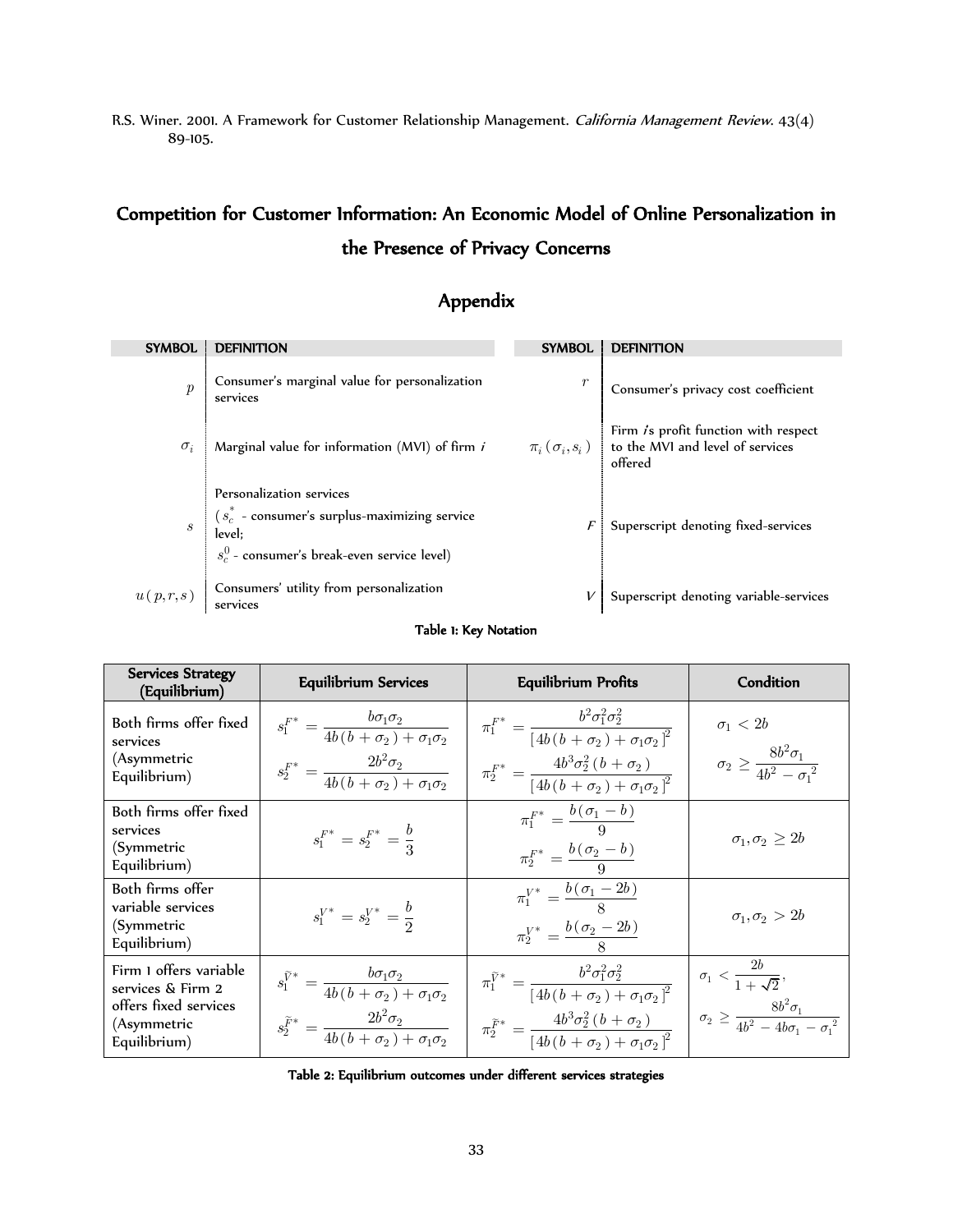| Type of Competition                                | Welfare                                                                                                                                                                                                                                                                  |
|----------------------------------------------------|--------------------------------------------------------------------------------------------------------------------------------------------------------------------------------------------------------------------------------------------------------------------------|
| Both firms offer fixed                             | Consumer surplus = $W_c^*$ - $\frac{b(16b^4 - 8b\sigma_1\sigma_2^2 + 5\sigma_1^2\sigma_2^2 + 8b^2\sigma_2(\sigma_1 + \sigma_2))}{4(4b^2 + 4b\sigma_2 + \sigma_1\sigma_2)^2}$                                                                                             |
| services<br>(Asymmetric                            | Social welfare $=$                                                                                                                                                                                                                                                       |
| Equilibrium)                                       | $W_c^* - \frac{b \left(5 \sigma_1^2 \sigma_2^2 + 16 b^4 - 16 b^3 \sigma_2^2 - 4 b \sigma_1 \sigma_2^2 (2 + \sigma_1) + 8 b^2 \sigma_2 \left(\sigma_1 + \sigma_2 - 2 \sigma_2^2\right)\right)}{4 \left(4 b^2 + 4 b \sigma_2 + \sigma_1 \sigma_2\right)^2}$                |
|                                                    |                                                                                                                                                                                                                                                                          |
| Both firms offer fixed<br>services                 | Consumer surplus = $W_c^* - \frac{0}{12}$                                                                                                                                                                                                                                |
| (Symmetric Equilibrium)                            | $\text{Social welfare} = W_c^* - \frac{8b^2 - b\left(4\left(\sigma_1 + \sigma_2\right) - 3\right)}{36}$                                                                                                                                                                  |
| Both firms offer variable                          | Consumer surplus = $W_c^*$                                                                                                                                                                                                                                               |
| services<br>(Symmetric Equilibrium)                | Social welfare = $W_c^*$ – $\frac{4b^2-b(\sigma_1+\sigma_2)}{8}$                                                                                                                                                                                                         |
| Firm 1 offers variable<br>services & Firm 2 offers | Consumer surplus = $W_c^*$ - $\frac{b \left(16b^4 - 8b\sigma_1 \sigma_2^2 + 3\sigma_1^2 \sigma_2^2 + 8b^2 \sigma_2 (\sigma_1 + \sigma_2)\right)}{4 \left(4b^2 + 4b\sigma_2 + \sigma_1 \sigma_2\right)^2}$                                                                |
| fixed services                                     | Social welfare =                                                                                                                                                                                                                                                         |
| (Asymmetric<br>Equilibrium)                        | $W_c^* - \frac{b \left(3 \sigma_1^2 \sigma_2^2 + 16 b^4 - 16 b^3 \sigma_2^2 - 4 b \sigma_1 \sigma_2^2 \left(2 + \sigma_1 \right) + 8 b^2 \sigma_2 \left(\sigma_1 + \sigma_2 - 2 \sigma_2^2 \right) \right)}{4 \left(4 b^2 + 4 b \sigma_2 + \sigma_1 \sigma_2 \right)^2}$ |
|                                                    |                                                                                                                                                                                                                                                                          |

Table 3: Welfare under different models of firm competition

# Proofs

#### Part I - Existence of pure-strategy equilibrium

Let  $I$  denote the set of players in a non-cooperative game. For each agent  $i \in I$ , let the strategy set be defined as  $S_i\subset\mathbb{R}$ . Notice that  $S_i$  is a closed-interval, non-empty vector with no gap, which implies that the strategy space is convex  $(s_i = \theta x_i + (1 - \theta)y_i \in S_i \,\forall \theta \in [0,1]; \, x_i, y_i \in S_i)$ .  $S_i$  is compact because it is both closed  $(S_i = \{s_i \in S_i \mid 0 \leq s_i \leq b\})$  and bounded  $(S_i \subset \mathbb{R}, \exists r \in \mathbb{R} \text{ such that } \lVert s_i \rVert < r \; \forall s_i \in S_i$ ). Further, let  $S$ be the Cartesian product  $\Pi_{i\in I}S_i$ . The payoff function of each agent is  $\pi_i:S\to\mathbb{R}$ . Using the notation of Baye et al. (1993), the aggregator function  $\Phi : S \times S \rightarrow \mathbb{R} \cup \{\pm \infty\}$  is given by:

$$
\Phi(x, y) = \sum_{i \in I} \pi_i (x_i, y_{-i})
$$
\n(A.1)

where  $x, y \in S$  and  $x_i \in S_i, y_{-i} \in S_{-i}$ . In this proof, we shall show that our aggregator function satisfies the diagonal transfer quasiconcavity (d.t.q.) and diagonal transfer continuity (d.t.c.) conditions that warrant the existence of pure-strategy equilibrium even when the payoff functions are discontinuous (Baye et al. 1993).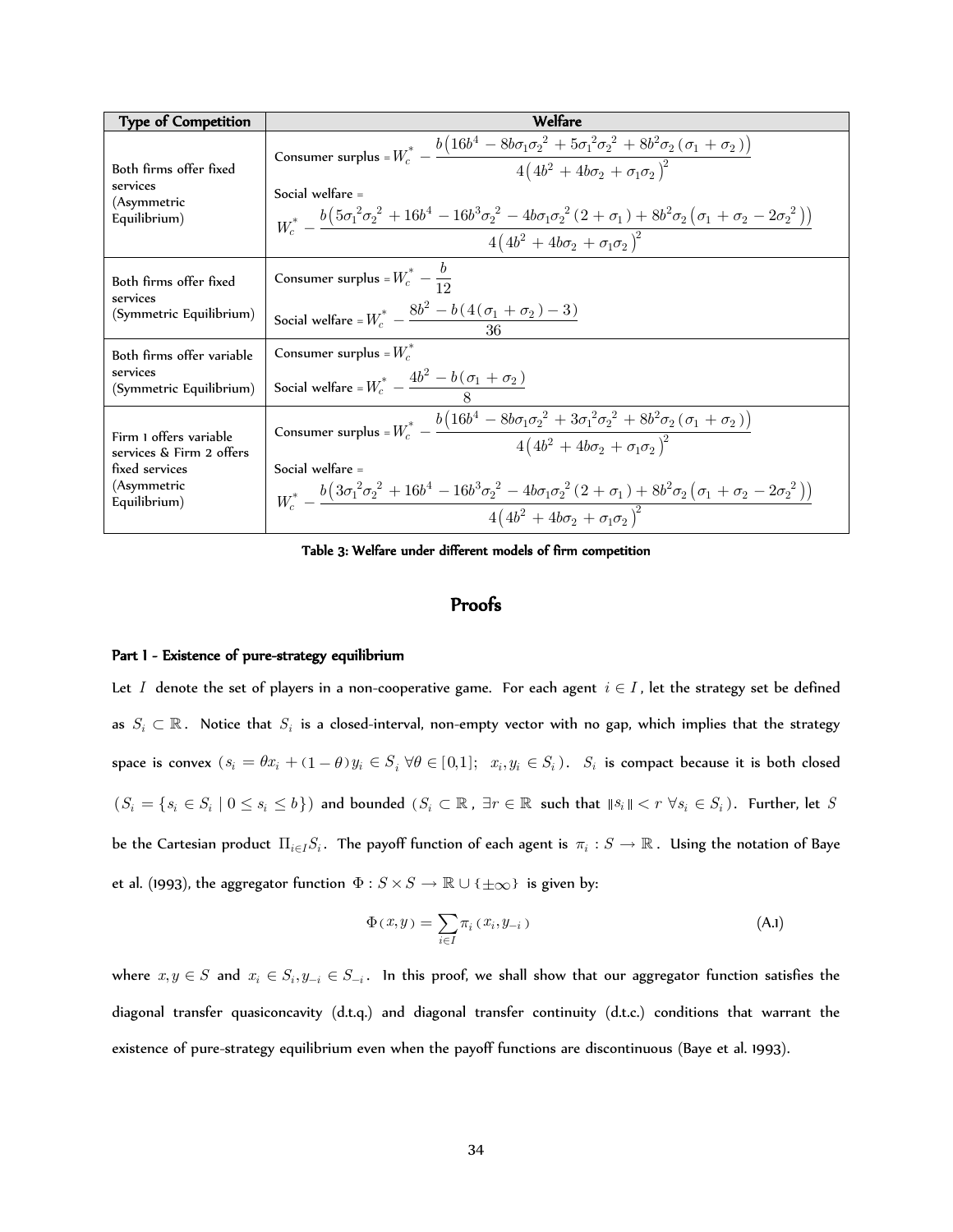Let  $A_i$ ,  $B_i$  and  $C_i$  be three non-empty subsets of  $S_i$  that denote the different *sets* of strategies that player  $i$ may adopt. In particular:

$$
A_i = \{ s_i \in S_i \mid s_i < s_{-i}, \forall s_{-i} \in S_{-i} \}
$$
\n
$$
B_i = \{ s_i \in S_i \mid s_i = s_{-i}, \forall s_{-i} \in S_{-i} \}
$$
\n
$$
C_i = \{ s_i \in S_i \mid s_i > s_{-i}, \forall s_{-i} \in S_{-i} \}
$$
\n(A.2)

represent the subset of services that belong to regions a, b, and c throughout this paper. Hence the aggregator function can be defined by the corresponding service levels of the two firms:

$$
\Phi(x, y) : A_i \times C_{-i}
$$
\n
$$
\Phi(y, y) : B_i \times B_{-i}
$$
\n(A.3)

When both firms offer fixed services<sup>3</sup>: To show that  $\Phi(x,y)=\pi_{ia}+\pi_{-ic}$  is d.t.q. in  $x$  and d.t.c., we shall first demonstrate that  $\Phi(x, y)$  is concave in  $s_i$ :

$$
\Phi(x, y) \text{ is concave in } s_i:
$$
\n
$$
\Phi(x, y) = -\frac{bs_{-i}^2 + bs_i^2 - \sigma_i s_i s_{-i} + \sigma_{-i} s_i s_{-i} - b \sigma_{-i} s_{-i} + \sigma_{-i} s_{-i}^2}{b}
$$
\n(A.4)

It can be easily verified that the second order condition of  $\Phi(x,y)$  w.r.t.  $s_i$  is negative. Therefore, by proposition 1 in BTZ, the aggregator function is diagonally transfer quasiconcave in  $s_i$ . Second, notice that  $\Phi(x, y)$  is continuous. Therefore, by proposition 2 in Baye et al., the aggregator function is also diagonally transfer continuous. By theorem 1, the game possesses a pure-strategy Nash equilibrium.

## Part II: Proof of Lemmas

I

## Proof of Lemma 1 & 2: Equilibria when both firms offer fixed services

The profit function of Firm 1 (and by symmetry, Firm 2) can be expressed as:

$$
\pi_1^F = \begin{cases}\n\pi_{1a}^F = \sigma_1 s_1 \left(\frac{s_2}{b}\right) - s_1^2 & \text{if } (s_1 < s_2) \\
\pi_{1b}^F = \frac{\sigma_1 s_1 \left(b - s_1\right)}{2b} - s_1^2 & \text{if } (s_1 = s_2) \\
\pi_{1c}^F = \frac{\sigma_1 s_1 \left(b - s_1 - s_2\right)}{b} - s_1^2 & \text{if } (s_1 > s_2)\n\end{cases}
$$
\n(A5)

 $^3$  Proof of existence of equilibrium for the remaining cases is available from the authors.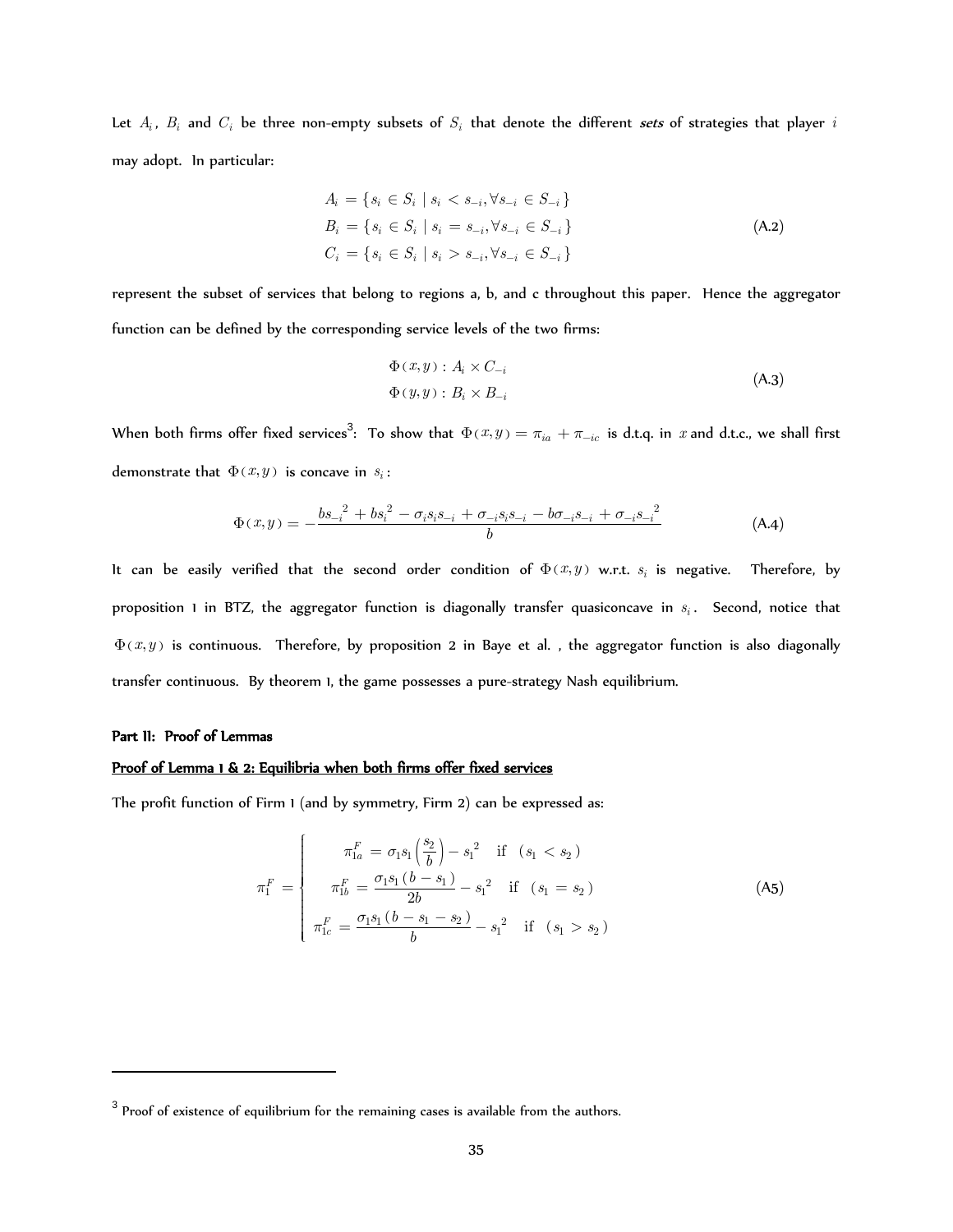(i) Let there be an asymmetric equilibrium given by  $\left\{ s_1^{F*},s_2^{F*}\left(s_1^{F*} \neq s_2^{F*}\right)\right\}$ . Recall that to be an equilibrium strategy,  $s_1^{F^*}$  must maximize  $\pi_1^F\big(s_1,s_2^{F^*}\big)$  not only in the interval  $s_1 < s_2$  but on the whole set of  $S_1$  (and similarly for Firm 2), i.e.

, i.e.  
\n
$$
\pi_1^F \left( s_1^{F^*}, s_2^{F^*} \right) \ge \pi_1^F \left( s_1^F, s_2^{F^*} \right) \ ; \ \pi_2^F \left( s_1^{F^*}, s_2^{F^*} \right) \ge \pi_2^F \left( s_1^{F^*}, s_2^{F} \right) \tag{A6}
$$

Solving simultaneously the best responses of the two firms in their respective profit regions, we have  $(b - s_1)$  $(b+\sigma_2)$  $\frac{\sigma_1}{2b} s_2 = \frac{(b-s_1)\sigma_2}{2(b+\sigma_2)}$  $\frac{b_1}{b_2} s_2 = \frac{(b-s)}{2(b+s)}$  $\sigma_1$   $(b-s_1)\sigma_2$  $\sigma$  $=\displaystyle{\frac{\left(b-s_{1}\right)\sigma_{2}}{2\left(b+\sigma_{2}\right)}}$ , which yields:

$$
\left(s_1^{F^*}, s_2^{F^*}\right) = \left(\frac{b\sigma_1\sigma_2}{4b(b+\sigma_2)+\sigma_1\sigma_2}, \frac{2b^2\sigma_2}{4b(b+\sigma_2)+\sigma_1\sigma_2}\right) \tag{A7}
$$

Putting (A7) into the respective profit functions of the two firms:  
\n
$$
\left(\pi_1^{F^*}, \pi_2^{F^*}\right) = \left(\frac{b^2 \sigma_1^2 \sigma_2^2}{\left[4b\left(b + \sigma_2\right) + \sigma_1 \sigma_2\right]^2}, \frac{4b^3 \sigma_2^2 \left(b + \sigma_2\right)}{\left[4b\left(b + \sigma_2\right) + \sigma_1 \sigma_2\right]^2}\right)
$$
\n(A8)

To identify conditions for which (A6) is true, we breakdown the necessary conditions as:

 $\pi_{1a}^{F}\left(s_{1}^{F*}, s_{2}^{F*}\right) \geq \pi_{1b}^{F}\left(s_{1}^{F}=s_{2}^{F*}\right)$ (A9)

and

$$
\pi_{1a}^{F}\left(s_{1}^{F^{*}}, s_{2}^{F^{*}}\right) \geq \pi_{1c}^{F}\left(s_{1}^{F} > s_{2}^{F^{*}}\right)
$$
\n(A10)

for Firm 1. Incorporating the equilibrium services in Firm 1's profit functions and simplifying (A9), we have  $(2b\sigma_2 - 2b\sigma_1 - \sigma_1\sigma_2)$  $(4b^2+4b\sigma_2+\sigma_1\sigma_2)^2$  $^{3}\sigma_{2} (2b\sigma_{2} - 2b\sigma_{1} - \sigma_{1}\sigma_{2})$  $^{2}+4b\sigma_{2}+\sigma_{1}\sigma_{2})^{2}$  $\frac{2b^3\sigma_2(2b\sigma_2 - 2b\sigma_1 - \sigma_1\sigma_2)}{2} \geq 0$  $\frac{4b^2+4}{b^2+4}$  $bb^3\sigma_2(2b\sigma_2-2b)$  $\frac{b^2 + 4b}{b^2 + 4b}$  $\sigma_2 (2b\sigma_2 - 2b\sigma_1 - \sigma_1\sigma_2)$ .  $\frac{25c_1}{\sigma_2 + \sigma_1 \sigma_2}$  $\frac{-2b\sigma_1-\sigma_1\sigma_2)}{2}$  $\frac{10\sigma_2 - 20\sigma_1 - \sigma_1\sigma_2}{1 + 4b\sigma_2 + \sigma_1\sigma_2} \ge 0$ . This implies  $\sigma_2 \ge \frac{20\sigma_1}{2b - \sigma_1}$ 2 2 *b b*  $\sigma_2 \geq \frac{2b\sigma_1}{2b-\sigma_1}$ . To find the competing firm characteristics that

satisfy equation (A10), we shall first eliminate those firm types for whom this condition will not be met i.e., we shall identify  $\sigma_1,\sigma_2$  for whom  $\pi_{1a}^F\left(s_1^{F*},s_2^{F*}\right)<\pi_{1c}^F\left(s_1^F>s_2^{F*}\right)$  or as simplified below in equation (A11).

$$
\tau_{1}, \sigma_{2} \text{ for whom } \pi_{1a}^{F} \left( s_{1}^{F*}, s_{2}^{F*} \right) < \pi_{1c}^{F} \left( s_{1}^{F} > s_{2}^{F*} \right) \text{ or as simplified below in equation (All).}
$$
\n
$$
s_{1}^{F} \left[ \sigma_{1} - \frac{s_{1}^{F} \left( b + \sigma_{1} \right)}{b} - \frac{2b\sigma_{1}\sigma_{2}}{4b\left( b + \sigma_{2} \right) + \sigma_{1}\sigma_{2}} \right] - \frac{b^{2}\sigma_{1}^{2}\sigma_{2}^{2}}{\left[ 4b\left( b + \sigma_{2} \right) + \sigma_{1}\sigma_{2} \right]^{2}} > 0 \tag{All}
$$

We can reduce (A11) to a quadratic expression of the form  $\big(s^F_1-x\big)\big(s^F_1-y\big)< 0$  , where

to a quadratic expression of the form 
$$
(s_1 - x)(s_1 - y) < 0
$$
, where  
\n
$$
x = \frac{b\sigma_1 \left(4b^2 + 2b\sigma_2 + \sigma_1\sigma_2 - \sqrt{16b^4 + 16b^3\sigma_2 + 8b^2\sigma_1\sigma_2 + \sigma_1^2\sigma_2^2}\right)}{2(b + \sigma_1)(4b(b + \sigma_2) + \sigma_1\sigma_2)}
$$
\nand\n(A12)  
\n
$$
y = \frac{b\sigma_1 \left(4b^2 + 2b\sigma_2 + \sigma_1\sigma_2 + \sqrt{16b^4 + 16b^3\sigma_2 + 8b^2\sigma_1\sigma_2 + \sigma_1^2\sigma_2^2}\right)}{2(b + \sigma_1)(4b(b + \sigma_2) + \sigma_1\sigma_2)}
$$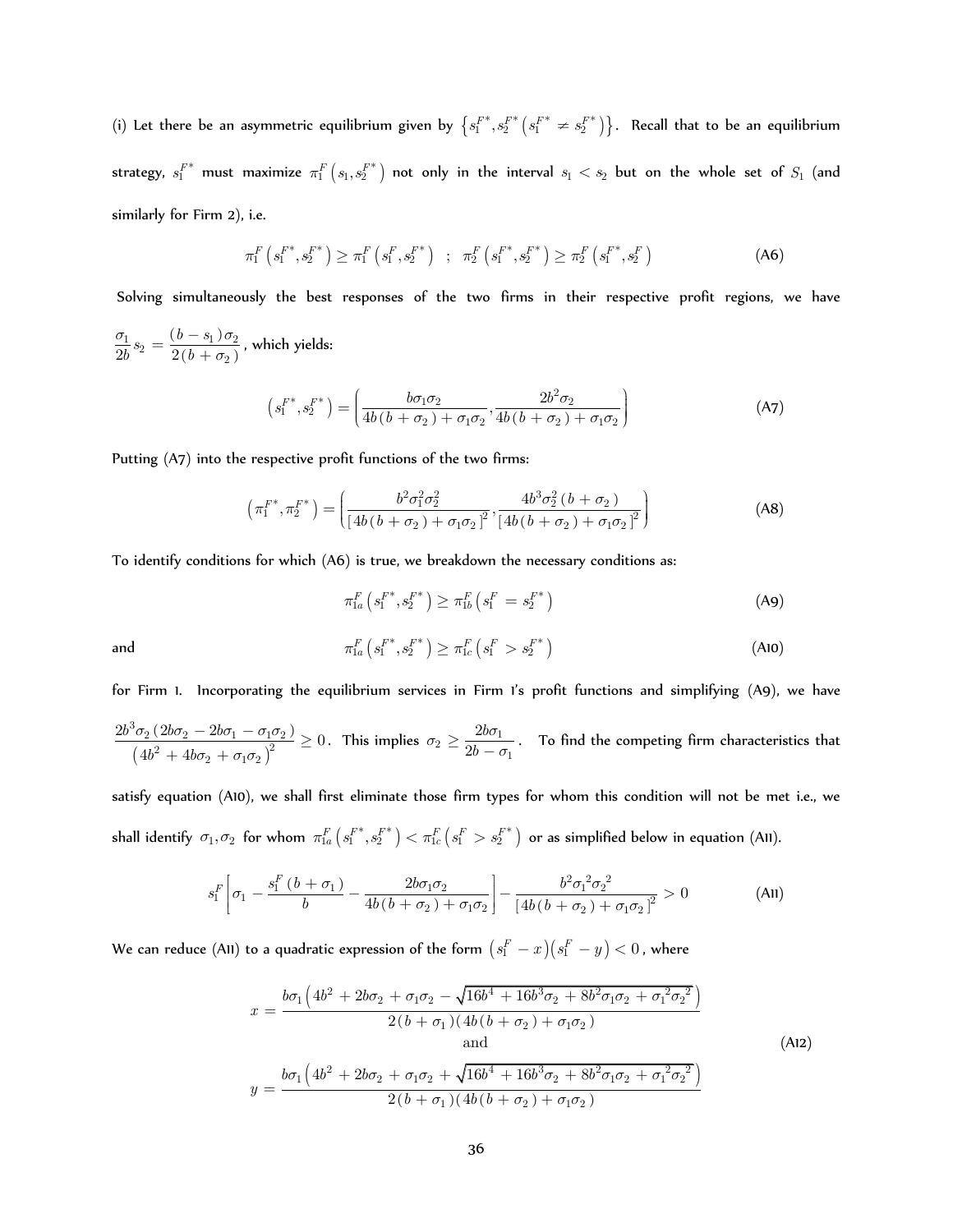Note that since  $4b^2+2b\sigma_2+\sigma_1\sigma_2>\sqrt{16b^4+16b^3\sigma_2+8b^2\sigma_1\sigma_2+\sigma_1^2{\sigma_2}^2}$ , both terms are positive. (A11) implies that either  $y < s_1^F < x$  <u>or</u>  $x < s_1^F < y$ . Since  $x < y$ , we need to only consider  $x < s_1^F < y$ . Further, since we are considering  $s_1^F>s_2^{F*}$ , to eliminate the possibility that  $\pi^F_{1a}\big(s_1^{F*},s_2^{F*}\big)<\pi^F_{1c}\big(s_1^F>s_2^{F*}\big)$  we

need to find when 
$$
y \le s_2^{F^*}
$$
. Using (A7) and (A12):  
\n
$$
s_2^{F^*} - y = \frac{b\left(4b^2\sigma_2 - 4b^2\sigma_1 + 2b\sigma_1\sigma_2 - \sigma_1^2\sigma_2 - \sigma_1\sqrt{16b^4 + 16b^3\sigma_2 + 8b^2\sigma_1\sigma_2 + \sigma_1^2\sigma_2^2}\right)}{2(b + \sigma_1)(4b(b + \sigma_2) + \sigma_1\sigma_2)} \ge 0
$$
\n(A13)

$$
\Rightarrow \sigma_2 \ge \frac{8b^2 \sigma_1}{4b^2 - \sigma_1^2} \tag{A14}
$$

Hence the necessary conditions for the existence of an asymmetric equilibrium are given by

$$
\sigma_1 < 2b, \quad \sigma_2 \ge \frac{8b^2 \sigma_1}{4b^2 - \sigma_1^2} \tag{A15}
$$

Similarly for Firm 2, equations (A16) and (A17) need to be satisfied:

$$
\pi_{2c}^F\left(s_1^{F*}, s_2^{F*}\right) \ge \pi_{2b}^F\left(s_2^F = s_1^{F*}\right) \tag{A16}
$$

$$
\pi_{2c}^F\left(s_1^{F*}, s_2^{F*}\right) \ge \pi_{2a}^F\left(s_2^F < s_1^{F*}\right) \tag{A17}
$$

Equation (A16) is always true as  $\frac{b^2 \sigma_2^2 (4b^2 - 2b\sigma_1 + {\sigma_1}^2 + 4b\sigma_2 - 2\sigma_1\sigma_2)}{b^2 \sigma_2^2 (4b^2 - 2b\sigma_1 + \sigma_1^2 + 4b\sigma_2 - 2\sigma_1\sigma_2)}$  $[4b(b+\sigma_2)+\sigma_1\sigma_2]$  $\frac{2 \sigma_2^2 (4b^2 - 2b\sigma_1 + \sigma_1^2 + 4b\sigma_2 - 2\sigma_1\sigma_2)}{[4b(b + \sigma_2) + \sigma_1\sigma_2]^2}$  $\frac{4b^2 - 2b\sigma_1 + \sigma_1^2 + 4b\sigma_2 - 2\sigma_1\sigma_2)}{[4b(b + \sigma_2) + \sigma_1\sigma_2]^2} \ge 0$  $b^2 \sigma_2^2 (4b^2 - 2b\sigma_1 + \sigma_1^2 + 4b)$  $\frac{-2b}{b(b)}$  $\sigma_2^2 (4b^2 - 2b\sigma_1 + {\sigma_1}^2 + 4b\sigma_2 - 2\sigma_1\sigma_2)$  $+\sigma_1^2 + 4b\sigma_2 -$ <br>  $\sigma_2 + \sigma_1\sigma_2^2$  $\frac{-2b\sigma_1+\sigma_1^2+4b\sigma_2-2\sigma_1\sigma_2)}{4b\left(b+\sigma_2\right)+\sigma_1\sigma_2}$ <sup>2</sup>  $\geq 0$  for  $\sigma_1 < 2b$ .

Equation (A17) can be written as  $s_2^F\left| \frac{a_1a_2}{4b(b+\sigma_2)}\right|$  $(b+\sigma_i)$  $[4b(b+\sigma_i)+\sigma_i\sigma_i]$  $\frac{1}{2} \left[ \frac{\sigma_1 \sigma_2^2}{4b(b+\sigma_2)+\sigma_1 \sigma_2} - s_2^F \right] - \frac{4b^3 \sigma_j^2 (b+\sigma_j)}{\left[ 4b(b+\sigma_j)+\sigma_i \sigma_j \right]^2} \leq 0$  $F_{2} \left[ \frac{\sigma_{1} \sigma_{2}^{2}}{1} - s_{j}^{F} \right] - \frac{4b^{3} \sigma_{j}^{2} (b + \sigma_{j})^{2}}{1}$  $\frac{\sigma + \sigma_j}{\sigma_j}$ <br>*j* +  $\sigma_i \sigma_j$  $s_2^F\left[\frac{\sigma_1\sigma_2^2}{4b(b+\sigma_2)+\sigma_1\sigma_2} - s_2^F\right] - \frac{4b^3\sigma_j^2(b+\sigma_j)}{\left[4b(b+\sigma_j)+\sigma_i\sigma_j\right]^2}$  $\left[ \frac{\sigma_1 \sigma_2^2}{\sigma_2 + \sigma_1 \sigma_2} - s_2^F \right] - \frac{4b^3 \sigma_j^2 (b + \sigma_j)}{\left[ 4b(b + \sigma_j) + \sigma_i \sigma_j \right]^2} \leq 0$  $\left[\frac{\sigma_1 \sigma_2^2}{4b(b+\sigma_2)+\sigma_1 \sigma_2} - s_2^F\right] - \frac{4b^3 \sigma_j^2 (b+\sigma_j)}{\left[4b(b+\sigma_j)+\sigma_i \sigma_j\right]^2} \leq 0$  and and reduced to

$$
(s_2^F - w)(s_2^F - z) \ge 0, \text{ where}
$$
  
\n
$$
w = \frac{4b^2 \sigma_1 \sigma_2^2 + 4b \sigma_1 \sigma_2^3 + \sigma_1^2 \sigma_2^2 - \sqrt{\sigma_2^2 (4b(b + \sigma_2) + \sigma_1 \sigma_2)^2 (\sigma_1^2 \sigma_2^2 - 16b^3 \sigma_2 - 16b^4)}}{2[4b(b + \sigma_2) + \sigma_1 \sigma_2]^2}
$$
  
\nand  
\n
$$
z = \frac{4b^2 \sigma_1 \sigma_2^2 + 4b \sigma_1 \sigma_2^3 + \sigma_1^2 \sigma_2^2 + \sqrt{\sigma_2^2 (4b(b + \sigma_2) + \sigma_1 \sigma_2)^2 (\sigma_1^2 \sigma_2^2 - 16b^3 \sigma_2 - 16b^4)}}{2[4b(b + \sigma_2) + \sigma_1 \sigma_2]^2}
$$
\n(A18)

 $z = \frac{2 [4b(b + \sigma_2) + \sigma_1 \sigma_2]^2}{2 [4b(b + \sigma_2) + \sigma_1 \sigma_2]^2}$ <br>
Note that since  $4b^2 \sigma_1 \sigma_2^2 + 4b \sigma_1 \sigma_2^3 + \sigma_1^2 \sigma_2^2 > \sqrt{\sigma_2^2 (4b(b + \sigma_2) + \sigma_1 \sigma_2)^2 (\sigma_1^2 \sigma_2^2 - 16b^3 \sigma_2 - 16b^4)}$ , both terms are positive. (A17) is satisfied if  $z\geq s_2^F\leq w$  <u>or</u>  $z\leq s_2^F\geq w$  . Since  $w< z$  and  $s_2^F< s_1^{F^*}$ , a sufficient condition is  $s_{\rm I}^{F^*} \leq w$  , which is always true for  $\, \sigma_{\rm I} < 2 b$  :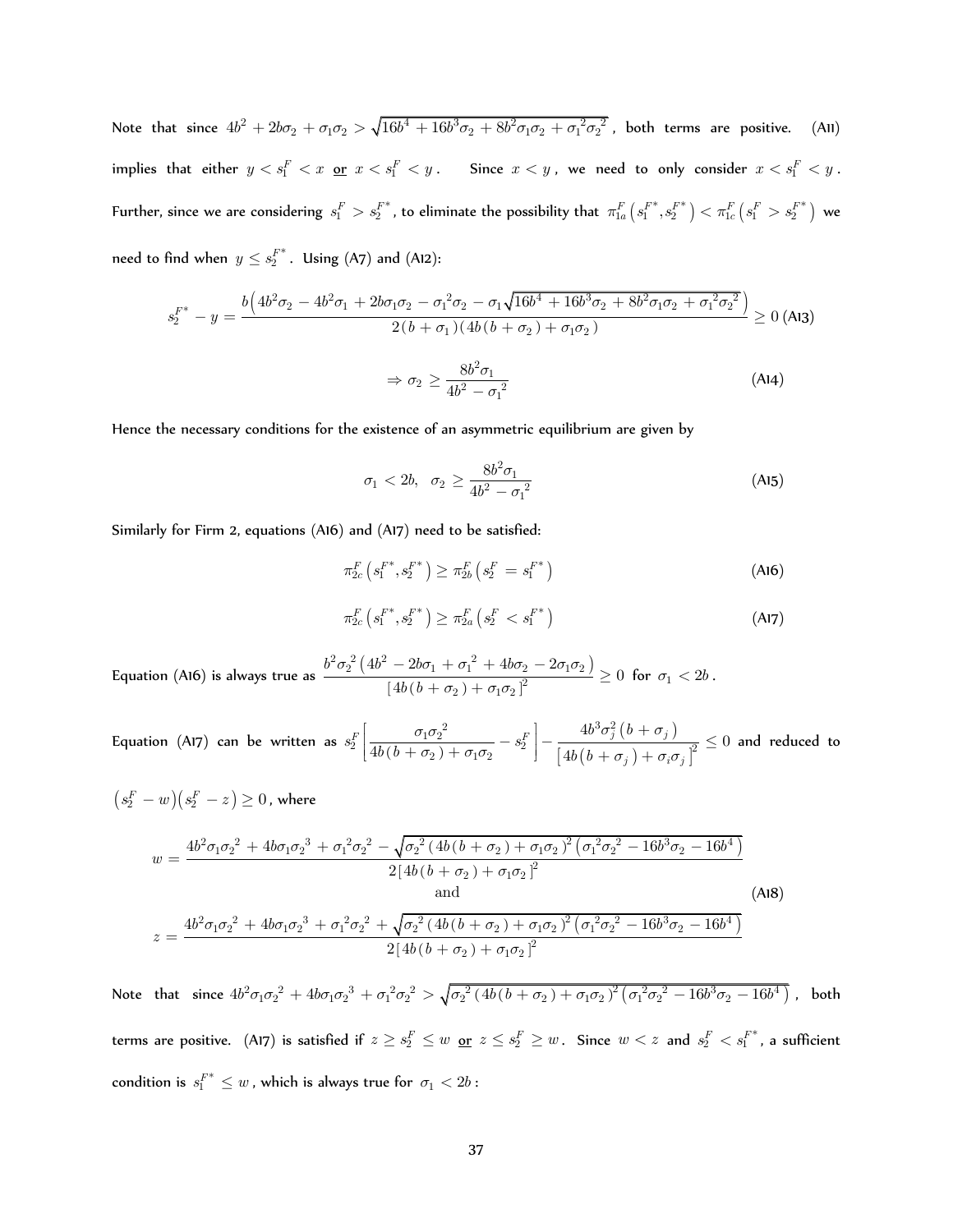$$
\frac{4b\sigma_1\sigma_2\left(\sigma_2^2 - b\sigma_2 - 2b^2\right) + \sigma_1^2\sigma_2^2\left(\sigma_2 - 2b\right) - \sqrt{\sigma_2^2\left(4b\left(b + \sigma_2\right) + \sigma_1\sigma_2\right)^2\left(\sigma_1^2\sigma_2^2 - 16b^3\sigma_2 - 16b^4\right)}}{2\left[4b\left(b + \sigma_2\right) + \sigma_1\sigma_2\right]^2} \ge 0 \text{ (A19)}
$$

Hence the conditions identified in equation (A15) are indeed necessary and sufficient. Since we derive the firm parameters endogenously we can see that an asymmetric equilibrium exists only when  $\sigma_1 < 2b, \;\; \sigma_2 \geq \frac{8b^2\sigma_1}{4b^2-\sigma_1^2}$ 2b,  $\sigma_2 \ge \frac{8}{4b^2}$  $b, \quad \sigma_2 \geq \frac{8b}{4b^2}$  $\sigma_1 < 2b, \ \ \sigma_2 \geq \frac{8b^2\sigma_1}{4b^2-\sigma}$ 

(ii) Let there be a symmetric equilibrium given by  $s_1^{F^*}=s_2^{F^*}$  such that

.

\n The number of equations is given by:\n 
$$
s_1^r = s_2^r \quad \text{such that}
$$
\n
$$
\pi_1^F\left(s_1^{F*}, s_2^{F*}\right) \geq \pi_1^F\left(s_1^F, s_2^{F*}\right) \quad ; \quad \pi_2^F\left(s_1^{F*}, s_2^{F*}\right) \geq \pi_2^F\left(s_1^{F*}, s_2^{F*}\right)
$$
\n

\n\n (A20)\n

 $(\sigma_i^2 - 5\sigma_i - 2\delta^2) + \alpha_i^2 \sigma_i^2 (\sigma_i^2 - \sigma_i^2) - \frac{\sqrt{\sigma_i^2 + \rho_i^2 + \rho_i^2 + \rho_i^2 + \rho_i^2 + \rho_i^2 + \rho_i^2 + \rho_i^2 + \rho_i^2 + \rho_i^2}}{2(\delta(\delta + \alpha_1) + \sigma_i^2) + \sigma_i^2 + \rho_i^2 + \rho_i^2 + \rho_i^2 + \rho_i^2 + \rho_i^2 + \rho_i^2}$  is conditions identified in equation (Afg) are in For Firm 1 the above implies  $\pi_{1b}^F\left(s_1^{F^*}, s_2^{F^*}\right) \geq \pi_{1a}^F\left(s_1^F < s_2^{F^*}\right)$  and  $\pi_{1b}^F\left(s_1^{F^*}, s_2^{F^*}\right) \geq \pi_{1c}^F\left(s_1^F > s_2^{F^*}\right)$ . Let us first consider the case when Firm 1 offers some service higher than  $s_1^{F^*}=s_2^{F^*}$ , i.e. some  $s_1^F=s_2^{F^*}+k$  where  $k>0$ *F*  $\pi_{1b}^{F} (s_1^{F^*}, s_2^{F^*}) \geq \pi_{1c}^{F} (s_1^{F} > s_2^{F^*})$ , we need<br>  $\frac{2bk^2 + 4bks_2^{F^*} - 2bk\sigma_1 + 2k^2\sigma_1 - b\sigma_1s_2^{F^*} + 6k\sigma_1s_2^{F^*} + 3\sigma_1s_2^{F^*2}}{2!} \geq 0$ 

$$
\frac{2bk^2 + 4bks_2^{F^*} - 2bk\sigma_1 + 2k^2\sigma_1 - b\sigma_1s_2^{F^*} + 6k\sigma_1s_2^{F^*} + 3\sigma_1s_2^{F^{*2}}}{2b} \ge 0
$$
 (A21)

To identify conditions necessary for  $(A21)$  to hold  $\forall k > 0$  , consider the limit: Fo identify conditions necessary for (A21) to hold  $\forall k > 0$  , c<br>  $\lim_{k \to 0} \frac{2bk^2 + 4bks_2^{F^*} - 2bk\sigma_1 + 2k^2\sigma_1 - b\sigma_1s_2^{F^*} + 6k\sigma_1s_2^{F^*} + 3\sigma_1s_2^{F^{*2}}}{2b} = 3\sigma_1s_2^{F^{*2}} - b\sigma_1s_2^{F^*}}$ *Fo* identify conditions necessary for (A21) to hold  $\forall k > 0$  , consider the limit:<br>  $\lim_{k \to 0} \frac{2bk^2 + 4bks_2^{F^*} - 2bk\sigma_1 + 2k^2\sigma_1 - b\sigma_1s_2^{F^*} + 6k\sigma_1s_2^{F^*} + 3\sigma_1s_2^{F^{*2}}}{2b} = 3\sigma_1s_2^{F^{*2}} - b\sigma_1s_2^{F^*}$ . We can

 $\frac{F^*}{2} \geq \frac{0}{3}$  $s_2^{F^*}\geq \frac{b}{2}$  is both necessary and sufficient. Similarly, consider the case where the firm offers some service less  $\epsilon^{F*}_{1} = s^{F*}_{2}$ , i.e. some  $s^{F}_{1} = s^{F*}_{2} - l$  where  $l > 0$  . In order for  $\pi_{1b}^{F}\left(s^{F*}_{1}, s^{F*}_{2}\right) \geq \pi_{1a}^{F}\left(s^{F}_{1} < s^{F*}_{2}\right)$ , we need

$$
\frac{2bl^2 - 4bls_2^{F^*} + b\sigma_1s_2^{F^*} + 2l\sigma_1s_2^{F^*} - 3\sigma_1s_2^{F^{*2}}}{2b} \ge 0
$$
\n(A22)

Again, we need to establish that  $\pi_{1b}^F\left(s_1^{F*}, s_2^{F*}\right) \geq \pi_{1c}^F\left(s_1^F > s_2^{F*}\right)$   $\forall k > 0$ . Since

Again, we need to establish that 
$$
\pi_{1b}(s_1, s_2) \ge \pi_{1c}(s_1 > s_2)
$$
  $\forall \kappa > 0$ . Since  

$$
\lim_{k \to 0} \frac{2bl^2 - 4bls_2^{F^*} + b\sigma_1s_2^{F^*} + 2l\sigma_1s_2^{F^*} - 3\sigma_1s_2^{F^{*2}}}{2b} = b\sigma_1s_2^{F^*} - 3\sigma_1s_2^{F^{*2}}
$$
,  $s_2^{F^*} \le \frac{b}{3}$  is both necessary and

sufficient for equation (A22) to be true, with the necessary condition that  $\sigma_1\geq 2b$  . By symmetry we have the conditions for Firm 2. This implies that when both firm parameters are given by  $\sigma_1, \sigma_2 \geq 2b$ , the symmetric equilibrium and respective profits are given by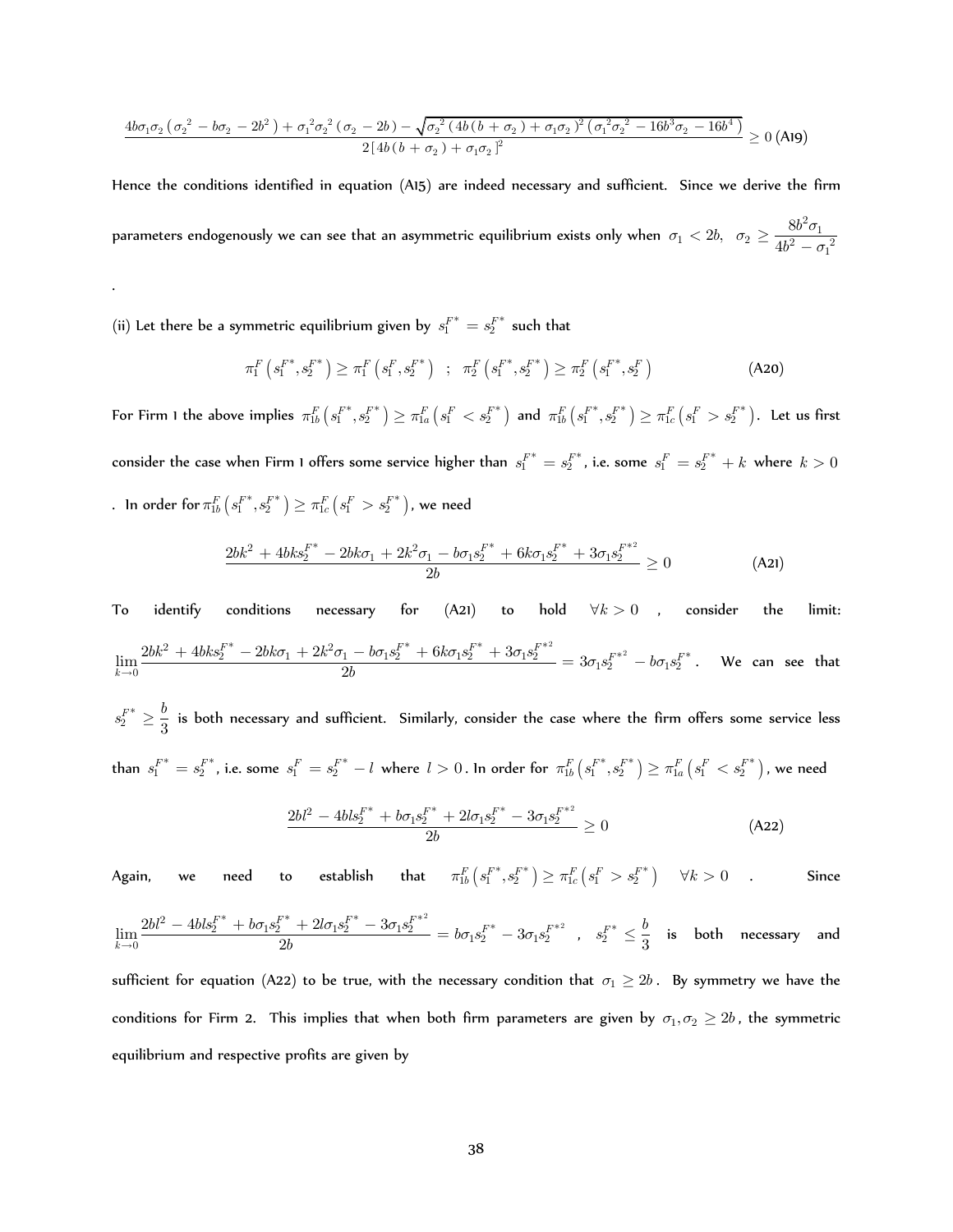$$
\left(s_1^{F^*}, s_2^{F^*}\right) = \left(\frac{b}{3}, \frac{b}{3}\right) \; ; \; \left(\pi_1^{F^*}, \pi_2^{F^*}\right) = \left(\frac{b(\sigma_1 - b)}{9}, \frac{b(\sigma_2 - b)}{9}\right) \tag{A23}
$$

Since we derive the firm parameters endogenously we can see that the symmetric equilibrium exists iff  $\sigma_1, \sigma_2 \geq 2b$ .

## Proof of Lemma 3: Symmetric equilibrium when both firms offer variable services

The profit function of Firm 1 (and by symmetry, Firm 2) can be expressed as:

$$
(s_1^{F^*}, s_2^{F^*}) = \left(\frac{1}{3}, \frac{1}{3}\right) ; (\pi_1^{F^*}, \pi_2^{F^*}) = \left(\frac{\alpha \sqrt{1 - \alpha_2}}{9}, \frac{\alpha \sqrt{1 - \alpha_2}}{9}\right)
$$
(A23)  
ne firm parameters endogenously we can see that the symmetric equilibrium  
**ymmetric equilibrium when both firms offer variable services**  
of Firm 1 (and by symmetry, Firm 2) can be expressed as:  

$$
\pi_1^V = \begin{cases} \pi_{10}^V = \frac{\sigma_1 s_1^2}{2b} - s_1^2 & \text{if } (s_1 < s_2) \\ \pi_{10}^V = \sigma_1 s_1 - \frac{\sigma_1 s_2^2}{2b} - \frac{(\sigma_1 + 2b)s_1^2}{b} & \text{if } (s_1 > s_2) \end{cases}
$$
(A24)  
exists a symmetric equilibrium given by  $s_1^{NP^*} = s_2^{NP^*}$ . If this pair is indeed an equ-  
needs to be satisfied.  

$$
\pi_1^V(s_1^{V*}, s_2^{V*}) \ge \pi_1^V(s_1^{V}, s_2^{V*}) ; \pi_2^V(s_1^{V*}, s_2^{V*}) \ge \pi_2^V(s_1^{V*}, s_2^{V*}) \ge \pi_{10}^V(s_1^{V} < s_2^{V*})
$$
(A25)  
From T's analysis into two cases, i.e.  $\pi_{10}^V(s_1^{V*}, s_2^{V*}) \ge \pi_{10}^V(s_1^{V} < s_2^{V*})$   

$$
(s_1^{V} > s_2^{V*}),
$$
 we first examine the case when Firm 1 offers higher services, i.e.  $s_1^V = \pi_{10}^V(s_1^{V*}, s_2^{V*}) \ge \pi_{10}^V(s_1^{V*}, s_2^{V*}) \ge \pi_{10}^V(s_1^{V*} < s_2^{V*})$   

$$
(s_1^{V*} > s_2^{V*}),
$$
 we first examine the case when Firm 1 offers higher services, i.e.  $s_1^V = \pi_{10}^V(s_1^{V*}, s_2^{V*}) \ge \pi_{10}^V(s_1^{V*}, s_2^{V*}) \ge \pi_{10}^V(s_1^{V*} < s_2$ 

Assume that there exists a symmetric equilibrium given by  $s_1^{NF*}=s_2^{NF*}.$  If this pair is indeed an equilibrium then equation (A25) needs to be satisfied.

needs to be satisfied.  
\n
$$
\pi_1^V(s_1^{V*}, s_2^{V*}) \ge \pi_1^V(s_1^V, s_2^{V*}) ; \pi_2^V(s_1^{V*}, s_2^{V*}) \ge \pi_2^V(s_1^{V*}, s_2^{V})
$$
\n(A25)

 $\textsf{Breaking} \quad \textsf{down} \quad \textsf{Firm} \quad \textsf{l's} \quad \textsf{analysis} \quad \textsf{into} \quad \textsf{two} \quad \textsf{cases}, \quad \textsf{i.e.} \quad \pi_{1b}^V \left( s_1^{V*}, s_2^{V*} \right) \geq \pi_{1a}^V \left( s_1^V < s_2^{V*} \right)$ and  $\pi_{1b}^V\left(s_1^{V*},s_2^{V*}\right)\geq \pi_{1c}^V\left(s_1^V>s_2^{V*}\right)$ , we first examine the case when Firm 1 offers higher services, i.e.  $s_1^V=s_2^{V*}+k$ for some  $k > 0$ . For  $\pi_{1b}^V (s_1^{V^*}, s_2^{V^*}) \ge \pi_{1c}^V (s_1^V > s_2^{V^*})$  we need<br>  $\frac{2bk^2 + 4bks - 2bk\sigma_1 + 2k^2\sigma_1 - b\sigma_1 s_2^{V^*} + 4k\sigma_1 s_2^{V^*} + 2\sigma_1 s_2^{V^{*2}}}{\sigma_1} \ge 0$ 

$$
\frac{2bk^2 + 4bks - 2bk\sigma_1 + 2k^2\sigma_1 - b\sigma_1 s_2^{V^*} + 4k\sigma_1 s_2^{V^*} + 2\sigma_1 s_2^{V^{*2}}}{2b} \ge 0
$$
\n(A26)

Since we need to establish , and that we heed to establish that  $n_{1b} (s_1, s_2)$ <br>  $n_{2} + 4bks - 2bk\sigma_1 + 2k^2\sigma_1 - b\sigma_1s_2^{y*} + 4k\sigma_1s_2^{y*} + 2\sigma_1s_2^{y*}$ that  $\begin{bmatrix} \frac{k_1}{b_1} & \frac{k_2}{b_2} \\ \frac{k_1}{b_2} & \frac{k_2}{b_2} & \frac{k_1}{b_2} \end{bmatrix}$ 

Since we need to establish that 
$$
\pi_{1b}^V (s_1^{V*}, s_2^{V*}) \ge \pi_{1c}^V (s_1^V > s_2^{V*}) \quad \forall k > 0
$$
, and that  
\n
$$
\lim_{k \to 0} \frac{2bk^2 + 4bks - 2b k \sigma_1 + 2k^2 \sigma_1 - b \sigma_1 s_2^{V*} + 4k \sigma_1 s_2^{V*} + 2 \sigma_1 s_2^{V*2}}{2b} = 2\sigma_1 s_2^{V*2} - b \sigma_1 s_2^{V*} \quad , \quad s_2^{V*} \ge \frac{b}{2}
$$
 is both

necessary and sufficient for equation (A26) to be true. Similarly if the firm considers services less than  $s_1^{V^*}=s_2^{V^*}$ , i.e.  $s_1^{NF}=s_2^{NF^*}-l$  for some  $l>0$  , then for  $\pi_{1b}^V\left(s_1^{V^*},s_2^{V^*}\right)\geq \pi_{1a}^V\left(s_1^V, we need$ 

$$
\frac{2b l^2 - 4b l s_2^{V^*} - l^2 \sigma_1 + b \sigma_1 s_2^{V^*} + 2l \sigma_1 s_2^{V^*} - 2\sigma_1 s_2^{V^{*2}}}{2b} \ge 0
$$
\n(A27)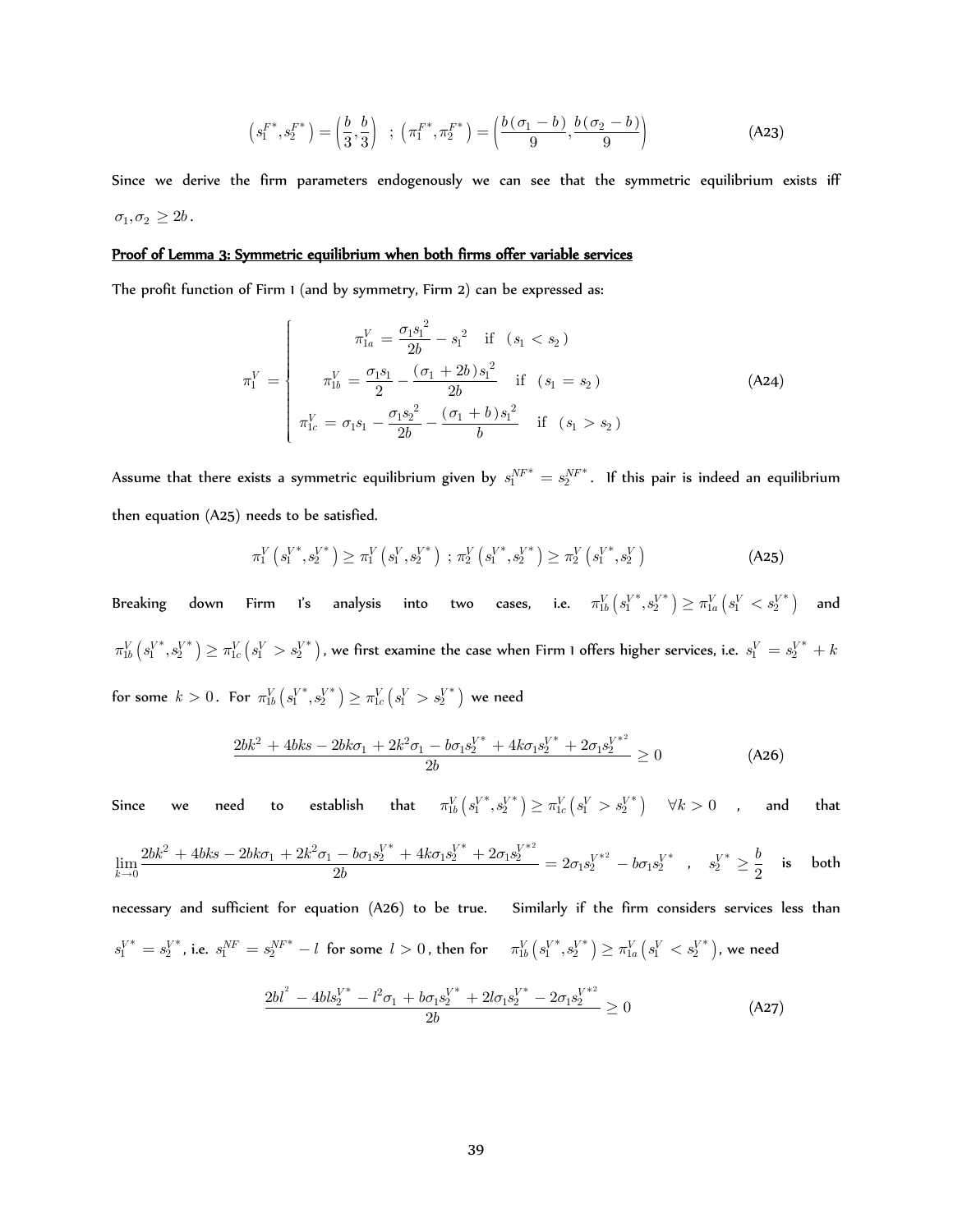Again, we need to establish that 
$$
\pi_{1b}^V(s_1^{V*}, s_2^{V*}) \ge \pi_{1c}^V(s_1^V > s_2^{V*}) \quad \forall k > 0
$$
. Since

Again, we need to establish that 
$$
\pi_{1b}^{V} (s_1^{V^*}, s_2^{V^*}) \ge \pi_{1c}^{V} (s_1^{V} > s_2^{V^*}) \quad \forall k > 0
$$
. Since  
\n
$$
\lim_{k \to 0} \frac{2bl^2 - 4bls_2^{V^*} - l^2 \sigma_1 + b\sigma_1 s_2^{V^*} + 2l\sigma_1 s_2^{V^*} - 2\sigma_1 s_2^{V^*}^2}{2b} = b\sigma_1 s_2^{V^*} - 2\sigma_1 s_2^{V^*} , s_2^{V^*} \ge \frac{b}{2}
$$
 is both necessary and

sufficient for equation (A27) to be true, with the necessary condition that  $\sigma_1 > 2b$ . Notice that  $\frac{\sigma}{2}$  $rac{b}{\sqrt{2}}$  is the maximum level of service that any firm would offer in the market as the  $s_c^*$  of the consumer with the highest  $\frac{p}{p}$ *r* ratio is  $\frac{0}{2}$  $\frac{b}{\alpha}$ , i.e., there is no consumer in the market will use any services greater than this bound. We can derive Firm 2's strategy by symmetry and hence conclude that a symmetric equilibrium exists for firm parameters given

by 
$$
\sigma_1, \sigma_2 > 2b
$$
, where the equilibrium service-pair and the respective profits of the two firms are  
\n
$$
\left(s_1^{V^*}, s_2^{V^*}\right) = \left(\frac{b}{2}, \frac{b}{2}\right) \ ; \ \left(\pi_1^{V^*}, \pi_2^{V^*}\right) = \left(\frac{b\left(\sigma_1 - 2b\right)}{8}, \frac{b\left(\sigma_2 - 2b\right)}{8}\right) \tag{A28}
$$

Notice that when  $\sigma_1 < 2b$  , the firm will never opt to offer services less than his competitor as  $\pi^V_{1a}$  is negative. By symmetry this implies that when  $\sigma_2 < 2b$ , Firm 2 will also not consider offering services less than his competitor and thus there can be no asymmetric equilibrium. Further, from our earlier discussion we know that for symmetric equilibrium, the non-negative profit condition requires that a firm's marginal value for information be greater than or equal to  $2b$  and hence equilibrium fail to exist when  $\sigma_1, \sigma_2 < 2b$ .

## Proof of Lemma 4: Asymmetric equilibrium when only one firm offers variable services

The profit functions of Firm 1 and Firm 2) can be respectively expressed as:

$$
\pi_1^{\tilde{V}} = \begin{cases}\n\pi_{1a}^{\tilde{V}} = s_1 \left( \frac{\sigma_1 s_2}{b} - s_1 \right) & \text{if } (s_1 < s_2) \\
\pi_{1b}^{\tilde{V}} = \frac{s_1 (\sigma_1 - 2s_1)}{2} & \text{if } (s_1 = s_2) \\
\pi_{1c}^{\tilde{V}} = \sigma_1 s_1 - \frac{(\sigma_1 + b) s_1^2}{b} & \text{if } (s_1 > s_2)\n\end{cases}
$$
\n(A29)

$$
\pi_2^{\widetilde{F}} = \begin{cases}\n\pi_{2a}^{\widetilde{F}} = \frac{\sigma_2 s_2 (b - s_1 - s_2)}{b} - s_2^2 & \text{if } (s_1 < s_2) \\
\pi_2^{\widetilde{F}} = \begin{cases}\n\pi_{2b}^{\widetilde{F}} = \frac{\sigma_2 s_2}{2} - \frac{(\sigma_2 + b) s_2^2}{b} & \text{if } (s_1 = s_2) \\
\pi_{2c}^{\widetilde{F}} = -s_2^2 & \text{if } (s_1 > s_2)\n\end{cases}
$$
\n(A30)

Recall that there can be no symmetric equilibrium as the variable-service firm can always corner the entire market by offering a service that is equal to or higher than that offered by the fixed-service competitor. And since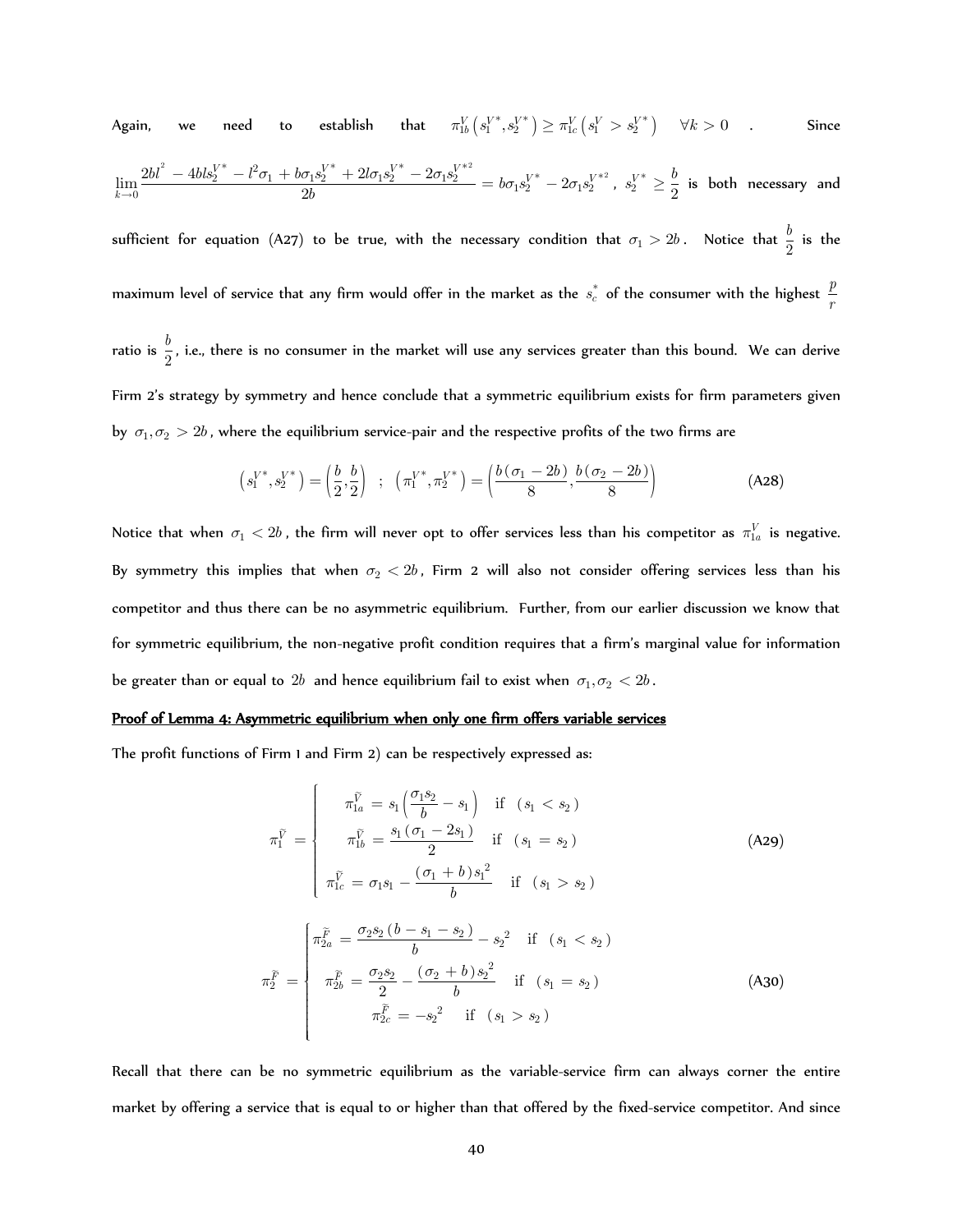there is no equilibrium in the region  $s_1 > s_2$ , if there is any asymmetric equilibrium it can only exist in  $s_1 < s_2$ . Let  $\left\{ s_{1}^{\widetilde{V}^{*}},s_{2}^{\widetilde{F}^{*}}\left(s_{1}^{\widetilde{V}^{*}} be an equilibrium pair. To be an equilibrium strategy,  $s_{1}^{\widetilde{V}^{*}}$  must maximize$  $\pi_1^{\widetilde V}\left(s_1^{\widetilde V}, s_2^{\widetilde{F^*}}\right)$  not only on the interval  $s_1^{\widetilde V}< s_2^{\widetilde{F^*}}$  but on the whole domain of  $s_1^{\widetilde V}$  , i.e.,

$$
\pi_1^{\tilde{V}}\left(s_1^{\tilde{V}^*}, s_2^{\tilde{F}^*}\right) \ge \pi_1^{\tilde{V}}\left(s_1^{\tilde{V}}, s_2^{\tilde{F}^*}\right) \ ; \ \pi_2^{\tilde{F}}\left(s_1^{\tilde{V}^*}, s_2^{\tilde{F}^*}\right) \ge \pi_2^{\tilde{F}}\left(s_1^{\tilde{V}^*}, s_2^{\tilde{F}}\right) \tag{A31}
$$

Solving simultaneously the best responses of the two firms in their respective profit regions, we have

 $(b - s_1)$  $(b+\sigma_2)$  $\frac{\sigma_1}{2b} s_2 = \frac{(b-s_1)\sigma_2}{2(b+\sigma_2)}$  $\frac{b_1}{b_2} s_2 = \frac{(b-s)}{2(b+s)}$  $\sigma_1$   $(b-s_1)\sigma_2$  $\sigma$  $=\frac{(b-s_1)\sigma_2}{2(b+\sigma_2)}$ , which yields:

$$
\left(s_1^{\tilde{V}^*}, s_2^{\tilde{F}^*}\right) = \left(\frac{b\sigma_1\sigma_2}{4b(b+\sigma_2)+\sigma_1\sigma_2}, \frac{2b^2\sigma_2}{4b(b+\sigma_2)+\sigma_1\sigma_2}\right)
$$
(A32)

Putting (A32) into the respective profit functions of the two firms:  
\n
$$
\left(\pi_1^{\widetilde{V}^*}, \pi_2^{\widetilde{F}^*}\right) = \left(\frac{b^2 \sigma_1^2 \sigma_2^2}{\left[4b\left(b + \sigma_2\right) + \sigma_1 \sigma_2\right]^2}, \frac{4b^3 \sigma_2^2 \left(b + \sigma_2\right)}{\left[4b\left(b + \sigma_2\right) + \sigma_1 \sigma_2\right]^2}\right)
$$
\n(A33)

Now we need to verify that equation (A31) is indeed true. For Firm 1, we can breakdown the necessary condition as

$$
\pi_{1a}^{\widetilde{V}}\left(s_{1}^{\widetilde{V}^{*}},s_{2}^{\widetilde{F}^{*}}\right)\geq\pi_{1b}^{\widetilde{V}}\left(s_{1}^{\widetilde{V}}=s_{2}^{\widetilde{F}^{*}}\right)
$$
\n(A34)

and

$$
\pi_{1a}^{\widetilde{NF}}\left(s_1^{\widetilde{NF}^*},s_2^{\widetilde{F}^*}\right) \geq \pi_{1c}^{\widetilde{NF}}\left(s_1^{\widetilde{NF}} > s_2^{\widetilde{F}^*}\right) \tag{A35}
$$

Incorporating the equilibrium services in Firm 1's profit functions given in (A33) and simplifying (A34), we have

$$
\frac{4b^3\sigma_2\left(b\sigma_2-b\sigma_1-\sigma_1\sigma_2\right)}{\left(4b^2+4b\sigma_2+\sigma_1\sigma_2\right)^2}\geq 0\,.
$$
 And since  $\sigma_2>0$ , this implies

$$
\sigma_1 < b, \sigma_2 \ge \frac{b\sigma_1}{b - \sigma_1} \tag{A36}
$$

In order to identify conditions for (A35) to hold, let Firm 1 offer  $s_2^{\widetilde{F}^*}+k\,$  for some  $\,k>0\,.$  We need to find firm parameters such that  $\pi_{1a}^{\widetilde{V}}\left(s_{1}^{\widetilde{V}^*}, s_{2}^{\widetilde{F}^*}\right)\geq \pi_{1c}^{\widetilde{V}}\left(s_{1}^{\widetilde{V}} > s_{2}^{\widetilde{F}^*}\right)$ , i.e.,

$$
\begin{aligned}\n\text{ such that } & \pi_{1a}^{V} \left( s_{1}^{V*}, s_{2}^{F*} \right) \geq \pi_{1c}^{V} \left( s_{1}^{V} > s_{2}^{F*} \right), \text{ i.e.,} \\
&\frac{b^{2} \sigma_{1}^{2} \sigma_{2}^{2}}{\left[ 4b \left( b + \sigma_{2} \right) + \sigma_{1} \sigma_{2} \right]^{2}} - \left\{ -\frac{1}{b} \left[ \left( k + \frac{2b^{2} \sigma_{2}}{4b \left( b + \sigma_{2} \right) + \sigma_{1} \sigma_{2}} \right) \right. \\
&\left. \left. \left( k + \frac{2b^{2} \sigma_{2}}{4b \left( b + \sigma_{2} \right) + \sigma_{1} \sigma_{2}} \right) + b \cdot \left( k - \sigma_{1} + \frac{2b^{2} \sigma_{2}}{4b \left( b + \sigma_{2} \right) + \sigma_{1} \sigma_{2}} \right) \right) \right] \right\} \geq 0\n\end{aligned} \tag{A37}
$$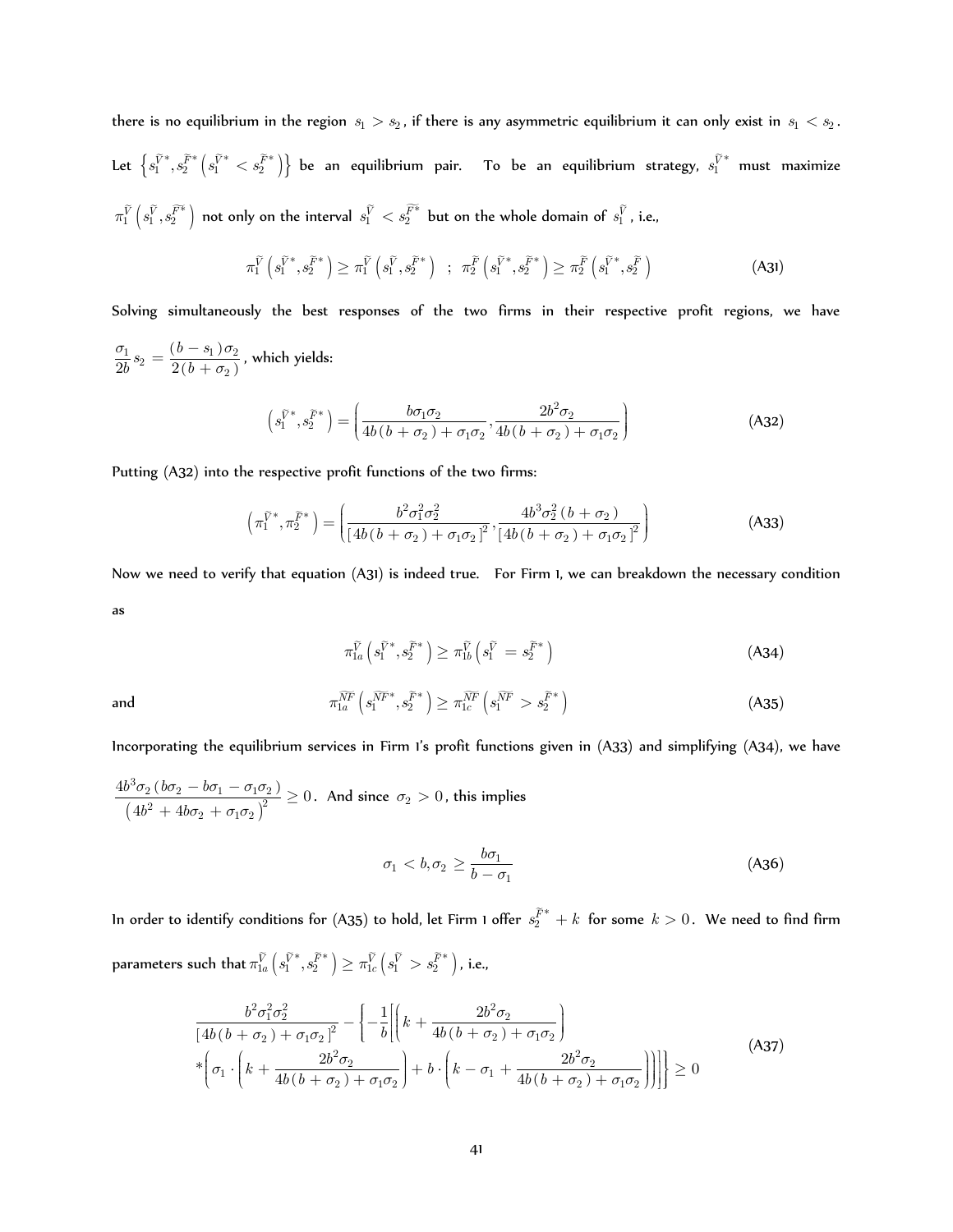Simplifying equation (A37) and ensuring non-negative *k* , we get

$$
\sigma_1 < \frac{2b}{1 + \sqrt{2}}, \sigma_2 \ge \frac{8b^2 \sigma_1}{4b^2 - 4b\sigma_1 - \sigma_1^2} \tag{A38}
$$

We now need to ensure that the equilibrium is valid from the second firm's perspective by verifying the second part of (A31). As one region is infeasible, we need to only verify that  $\pi^{\widetilde{F}}_{2c}\big(s^{\widetilde{F}^*}_1,s^{\widetilde{F}^*}_2\big)\geq \pi^{\widetilde{F}}_{2b}\big(s^{\widetilde{F}}_2=s^{\widetilde{V}^*}_1\big)$  which is always true for the equilibrium set of services. Therefore, the necessary and sufficient condition for the asymmetric equilibrium is given by (A38), which also satisfies (A36).

## Proof of Lemma 5: Welfare analysis

In the case of fixed services, both firms offer  $s_1^{F^*} = s_2^{F^*} = \frac{b}{3}$  $s_1^{F^*} = s_2^{F^*} = \frac{b}{2}$ . For notation simplicity we denote this service level as  $s^{F^*}.$  Consumers with break-even level of services less than the equilibrium service level  $\left(s_c^0\leq \frac{b}{2}\right)$ ,  $s_c^0 \leq \frac{b}{3}$ , would not use any services. The disutilities of these consumers are given by the summation of their respective  $s_c^*$ . The remaining consumers suffer disutilities depending on the relative distances of their respective  $s_c^*$  and  $s^{F^*}.$ Therefore, the total disutilities suffered by consumers are given by:<br> $\frac{s^{F^*}}{s^F}$  *b s b s b s b s b s b s b s b s b s b s b s b s b s b s b s b s b s* 

ne total distinct is suffered by consumers are given by:  
\n
$$
\int_0^{\frac{s^{F^*}}{2}} x \cdot U(s_c^*) dx + \int_{\frac{s^{F^*}}{2}}^{s^{F^*}} (s^{F^*} - x) U(s_c^*) dx + \int_{s^{F^*}}^{\frac{b}{2}} (x - s^{F^*}) U(s_c^*) dx = \frac{b}{12}
$$
\n(A.39)

Consumer welfare is given by:

$$
w_c = w_c^* - \frac{b}{12}
$$
 (A.40)

where  $w^*_c$  denotes the maximum attainable consumer welfare. Since firm surplus is given by  $\pi_1^{F^*}+\pi_2^{F^*}$ , the total welfare under fixed services is:

$$
W^{F} = w_{c}^{*} - \frac{b}{12} + \frac{b(\sigma_{1} - b)}{9} + \frac{b(\sigma_{2} - b)}{9}
$$
 (A.41)

$$
=\frac{-8b^2+36W_c^*+b(4(\sigma_1+\sigma_2)-3)}{36}
$$
 (A.42)

In the case of variable services, both firms offer  $s_1^{V^*}=s_2^{V^*}=\frac{b}{2}$  $s_1^{V^*} = s_2^{V^*} = \frac{b}{2}$ . The service level offered by the firms satisfies even the consumer with highest demand for personalization. Since consumers are free to choose the level of